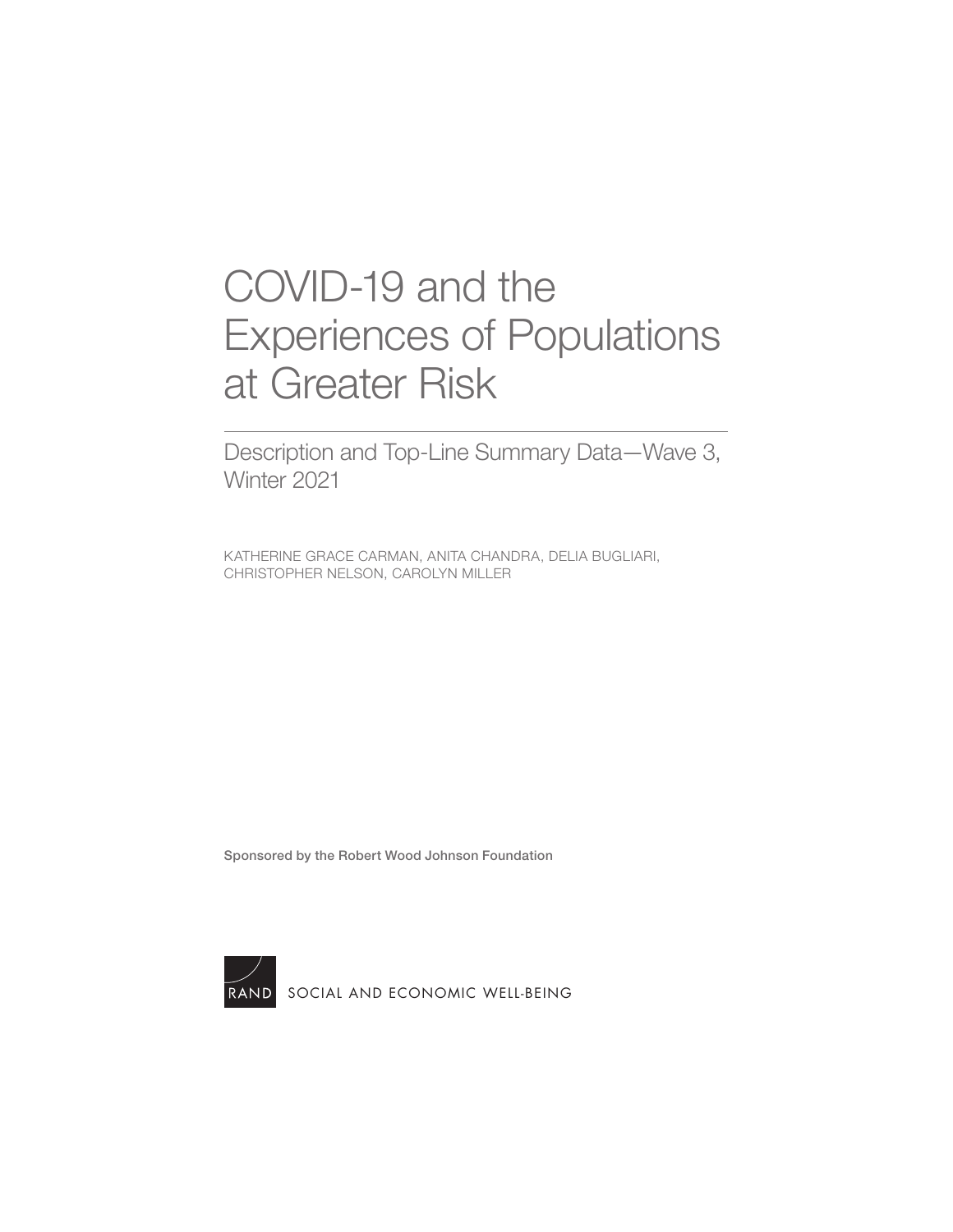For more information on this publication, visit [www.rand.org/t/RRA764-3](http://www.rand.org/t/RRA764-3)

Published by the RAND Corporation, Santa Monica, Calif. © 2021 RAND Corporation RAND<sup>®</sup> is a registered trademark.

#### Limited Print and Electronic Distribution Rights

This document and trademark(s) contained herein are protected by law. This representation of RAND intellectual property is provided for noncommercial use only. Unauthorized posting of this publication online is prohibited. Permission is given to duplicate this document for personal use only, as long as it is unaltered and complete. Permission is required from RAND to reproduce, or reuse in another form, any of its research documents for commercial use. For information on reprint and linking permissions, please visit [www.rand.org/pubs/permissions.](http://www.rand.org/pubs/permissions)

The RAND Corporation is a research organization that develops solutions to public policy challenges to help make communities throughout the world safer and more secure, healthier and more prosperous. RAND is nonprofit, nonpartisan, and committed to the public interest.

RAND's publications do not necessarily reflect the opinions of its research clients and sponsors.

Support RAND Make a tax-deductible charitable contribution at [www.rand.org/giving/contribute](http://www.rand.org/giving/contribute)

[www.rand.org](http://www.rand.org)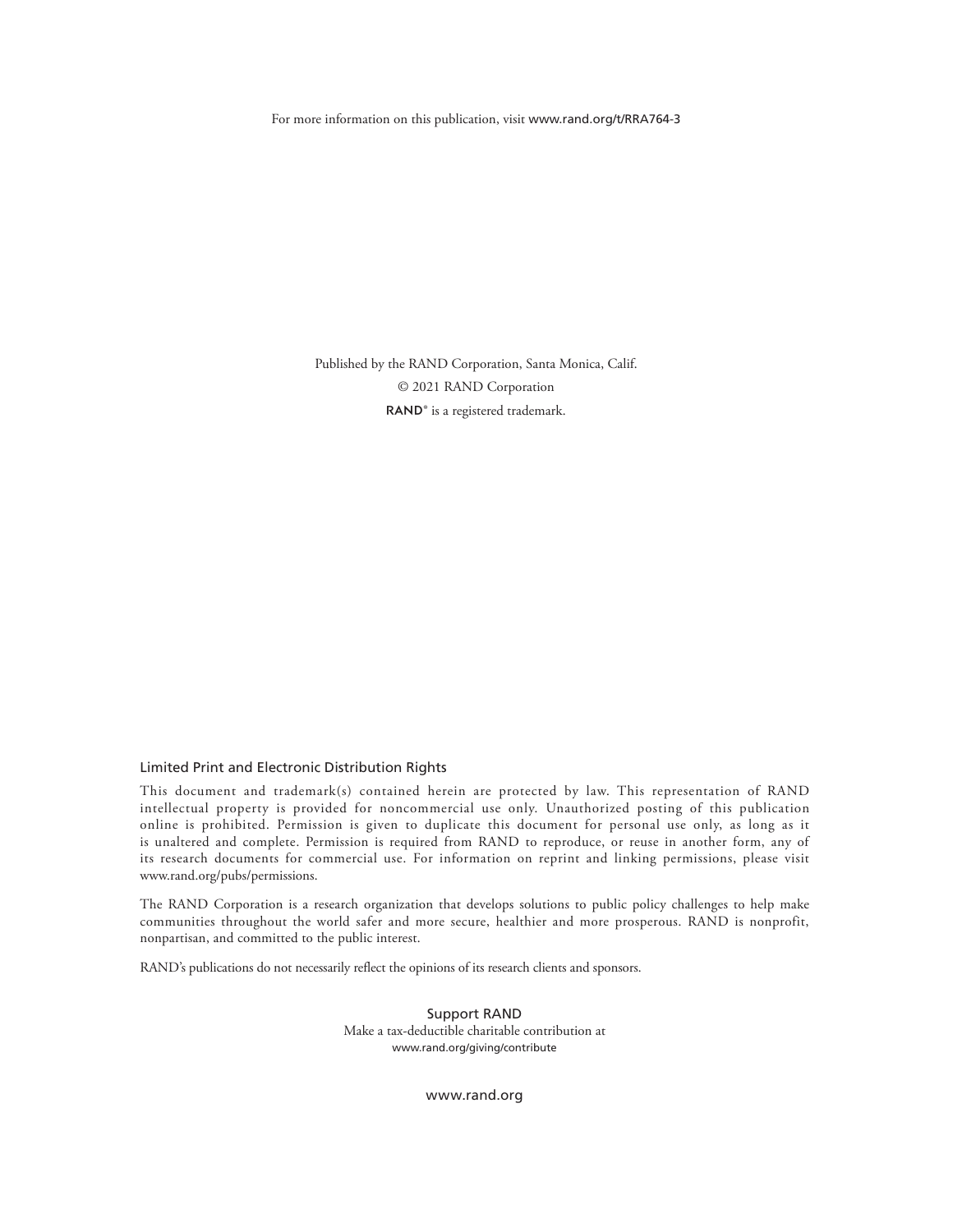# Preface

Since 2013, the Robert Wood Johnson Foundation (RWJF) has led a pioneering effort to advance a Culture of Health that enables "all in our diverse society to lead healthier lives, now and for generations to come" (Plough and Chandra, 2015). Since that time, RWJF and the RAND Corporation have developed the Action Framework and associated national measures to track progress toward a Culture of Health (Chandra et al., 2016) and have fielded the National Survey of Health Attitudes in 2015 and 2018 (Carman et al., 2016; Carman et al., 2019) to capture how people in the United States think about, value, and prioritize issues of health, well-being, and health equity. Now, in the context of COVID-19, RAND and RWJF have partnered again to build from the National Survey of Health Attitudes to implement a longitudinal survey to understand how these health views and values have been affected by the experience of the pandemic, with particular focus on populations deemed vulnerable or underserved, including people of color and those from low- to moderate-income backgrounds. This top-line report serves to summarize descriptive findings from the first and second waves of the COVID-19 and the Experiences of Populations at Greater Risk Survey, fielded during summer and fall 2020. This is the third top line of a four-wave survey; one final top-line report will update these findings after the final survey.

Researchers from RAND and RWJF jointly conducted the research reported here; the report is intended for individuals and organizations interested in learning more about public attitudes about a Culture of Health and how COVID-19 specifically may influence views about health, health investments, and how different populations are affected. The report should be beneficial to a variety of national, state, and local leaders who are responding to COVID-19 and generally interested in how health views and priorities are evolving.

This research was sponsored by the Robert Wood Johnson Foundation and conducted within RAND Social and Economic Well-Being. Anita Chandra led this research study with a large, diverse team of RAND researchers. Questions about the report can be directed to [chandra@rand.org.](mailto:chandra@rand.org)

RAND Social and Economic Well-Being is a division of the RAND Corporation that seeks to actively improve the health and social and economic well-being of populations and communities throughout the world. This research was conducted in the Community Health and Environmental Policy Program within RAND Social and Economic Well-Being. The program focuses on such topics as infrastructure, science and technology, community design, community health promotion, migration and population dynamics, transportation, energy, and climate and the environment, as well as other policy concerns that are influenced by the natural and built environment, technology, and community organizations and institutions that affect well-being. For more information, email [chep@rand.org.](mailto:chep@rand.org)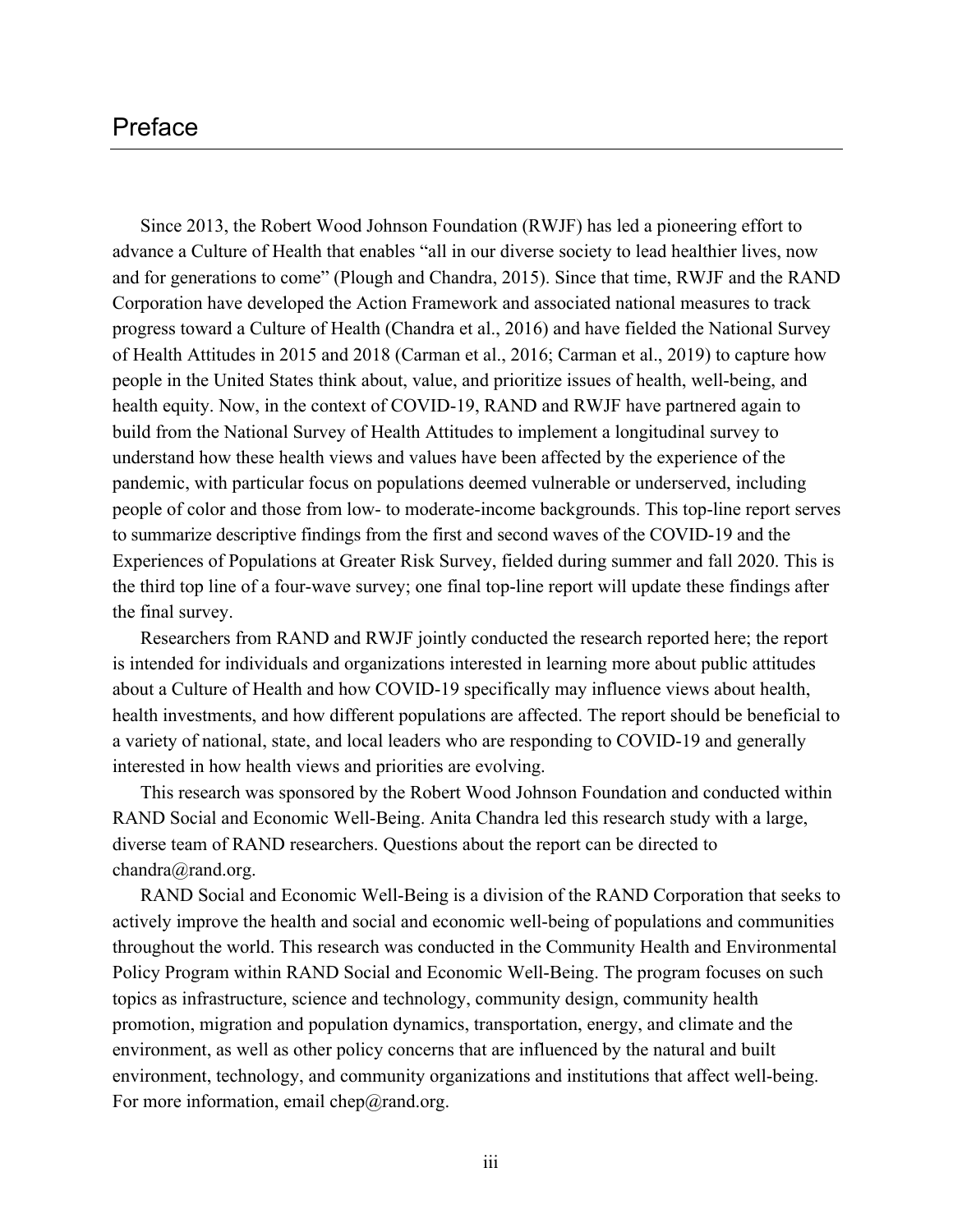# Contents

| Q1. [w3_lifesat] Assume the ladder is a way of picturing your life. The top of the ladder                                                                                    |  |
|------------------------------------------------------------------------------------------------------------------------------------------------------------------------------|--|
| represents the best possible life for you and the bottom of the ladder represents the worst                                                                                  |  |
| life for you. On which step of this ladder would you say you personally feel you stand at                                                                                    |  |
| Q2. [w3 resilience] For the following question, please indicate how much you agree or                                                                                        |  |
| disagree with the statement. When things go wrong in my life it generally takes me a long                                                                                    |  |
| Q3. [w3 healthstatus] In general, would you say your health is excellent, very good, good, fair,                                                                             |  |
| Q4. [w3 wellbeing1-w3 wellbeing6] Below are a number of things people might say they feel.                                                                                   |  |
| Q5. [w3_activities] Next we'd like you to think about how coronavirus (COVID-19) has<br>impacted your ability to engage in activities important for your well-being, such as |  |
|                                                                                                                                                                              |  |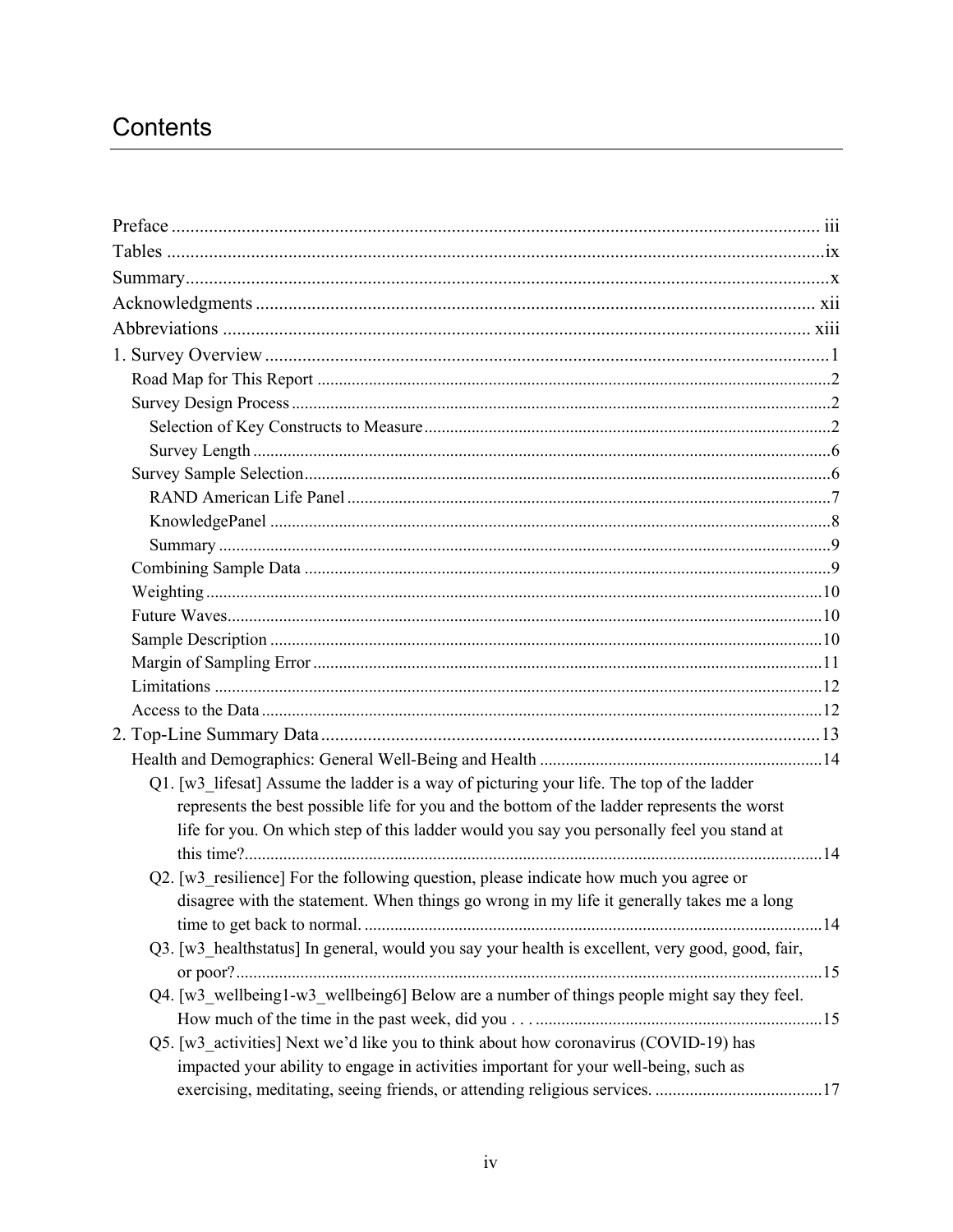| Q6. [w3 chronic] Do you personally currently have one or more chronic health conditions            |    |
|----------------------------------------------------------------------------------------------------|----|
| (e.g., diabetes, asthma, depression, heart disease, high blood pressure, substance use             |    |
|                                                                                                    |    |
| Q7. [w3 disability] Are you limited in any way in any activities because of physical, mental, or   |    |
|                                                                                                    |    |
|                                                                                                    |    |
| Q8. [w3_employed] Now we are going to ask about your employment. In the last 7 days, did           |    |
|                                                                                                    |    |
| Q8a. [w3 gotowork] (if YES to Q8). In the last 7 days, have you worked outside of your home?18     |    |
| Q8b. [w3 workathome] (if YES to Q8a). In the last 7 days, does your job require you to work        |    |
|                                                                                                    |    |
| Q8c. [w3 notworking] (If NO to Q8). What is your main reason for not working for pay or            |    |
|                                                                                                    |    |
| Q9. [w3 leaveui] (If NO to Q8). In the last 7 days, were you receiving pay for the time you        |    |
|                                                                                                    |    |
| Q10. [w3 jobtype1-w3 jobtype10] Do you or someone in your household currently work in              |    |
|                                                                                                    |    |
|                                                                                                    |    |
| $Q11$ . [w1 disaster] For this question, we'd like you to think about the time <b>prior to the</b> |    |
| coronavirus (COVID-19) pandemic, before March 2020. Have you ever lived in a                       |    |
| community during a major stressful event like a natural disaster, economic challenge like a        |    |
|                                                                                                    |    |
|                                                                                                    |    |
| Q12. [w3_coviddx] Has a doctor or other health care provider ever told you or a loved one that     |    |
|                                                                                                    |    |
| Q13. [w3 covidtest] Have you been tested for coronavirus (COVID-19) (through a nasal swab          |    |
| Q14a. [w1 covidexp1-w1 covidexp14] Are you experiencing or have you experienced any of             |    |
| the following as a result of the coronavirus (COVID-19) pandemic or the response to the            |    |
|                                                                                                    | 22 |
| Q14b. [w3 exp1-w3 exp14] In the past three months have you experienced any of the                  |    |
|                                                                                                    |    |
| Q15. (If w1 covidexp11 selected in wave 1, and if w3 exp11, w3 exp4 or w3 exp5 selected in         |    |
| wave 3) [w3 finhard] How long do you think you will have trouble affording your basic              |    |
|                                                                                                    |    |
|                                                                                                    |    |
| Q16. [w3 worry] How worried are you that you or a loved one will get coronavirus                   |    |
|                                                                                                    |    |
|                                                                                                    |    |
| Q17. [w3 assist1 1-w3 assist1 8] For each of the programs listed below, please indicate if         |    |
| you or anyone in your household received the assistance before coronavirus (COVID-19)              |    |
| started; started receiving assistance since coronavirus (COVID-19) started; applied or             |    |
|                                                                                                    |    |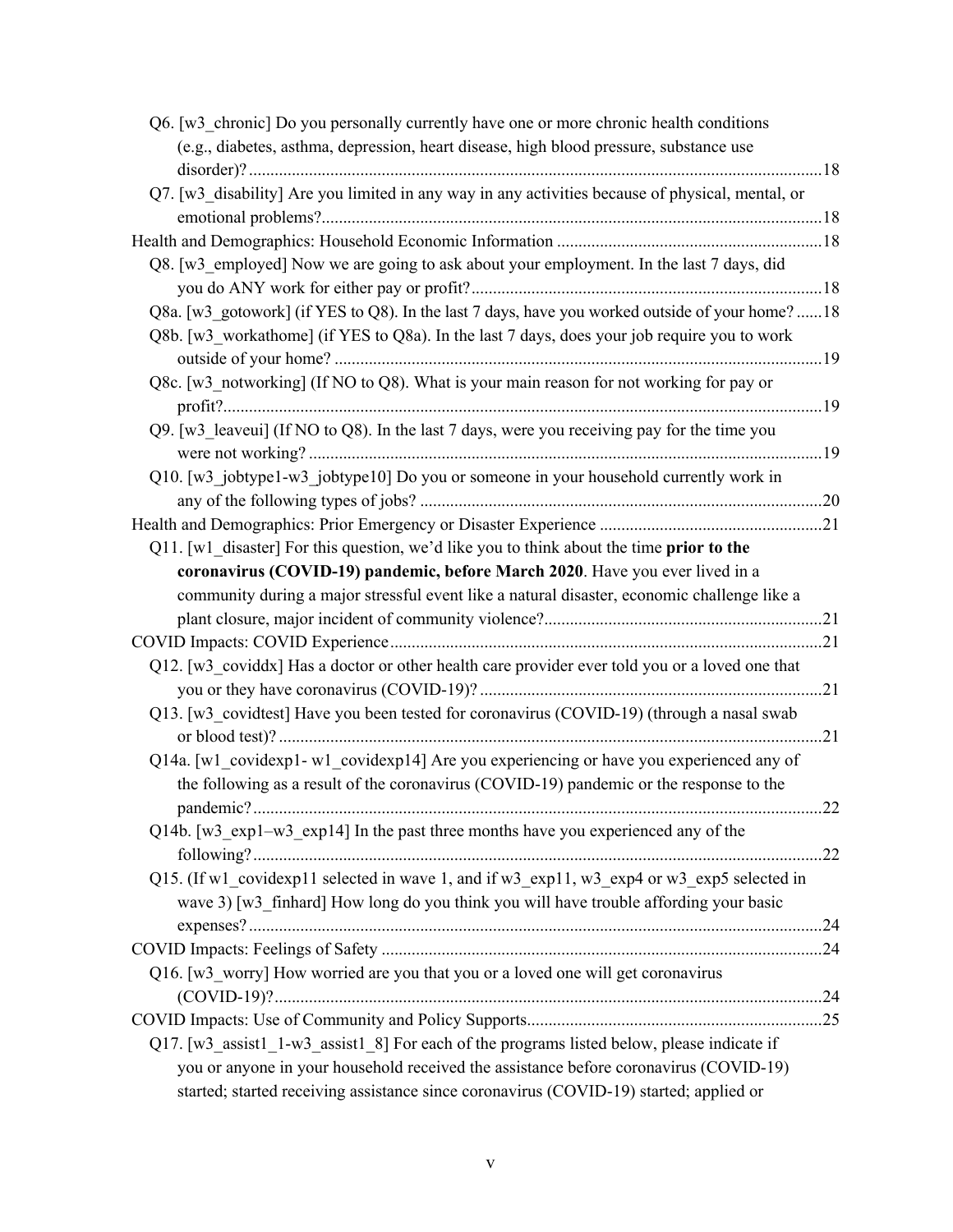| asked for but has not received assistance since coronavirus (COVID-19) started; or has not                                                                                                                                                                                      |  |
|---------------------------------------------------------------------------------------------------------------------------------------------------------------------------------------------------------------------------------------------------------------------------------|--|
| received nor applied for assistance from since coronavirus (COVID-19) started?25                                                                                                                                                                                                |  |
|                                                                                                                                                                                                                                                                                 |  |
| Q18. [w3_access_aa] When African Americans need health care, do you think it is easier or<br>harder for them to get the care they need than it is for White Americans, or is there not                                                                                          |  |
| Q19. [w3 access lat] When Latinos need health care, do you think it is easier or harder for                                                                                                                                                                                     |  |
| them to get the care they need than it is for White Americans, or is there not much of a                                                                                                                                                                                        |  |
| Q20. [w3_access_inc] When low-income Americans need health care, do you think it is easier<br>or harder for them to get the care they need than it is for those who are better off financially,                                                                                 |  |
| Q21. [w3 access rur] When Americans living in rural communities need health care, do you<br>think it is easier or harder for them to get the care they need than it is for those who live in                                                                                    |  |
| Q22. [w3 pocimpact1] People of color (e.g., African Americans, Latinos) are facing more of                                                                                                                                                                                      |  |
|                                                                                                                                                                                                                                                                                 |  |
| Q23. [w3_pocimpact2] People of color (e.g., African Americans, Latinos) are facing more of                                                                                                                                                                                      |  |
|                                                                                                                                                                                                                                                                                 |  |
| Q24. [w3 sysracism] Systemic racism refers to policies and systems that reinforce racial                                                                                                                                                                                        |  |
| discrimination and unfair treatment of some groups, such as where people get to live or who<br>gets bank loans. This type of racism can be so embedded in the institutions and practices of<br>society that it can still exist even if individuals don't want to discriminate29 |  |
| Q25. [w3 engage1-w3 engage4] There are many activities that a person could do to support                                                                                                                                                                                        |  |
|                                                                                                                                                                                                                                                                                 |  |
| Q25a. [w3 vote]. There are many activities that a person could do to influence government<br>decisions about health issues. During the past year have you voted for or against a candidate                                                                                      |  |
| for public office because of his/her position on a health problem or issue? 30                                                                                                                                                                                                  |  |
| Q26. [w3 comengage1-w3 comengage3] Thinking about the people and organizations in your                                                                                                                                                                                          |  |
| community, how often do you think the people or organizations in your community are                                                                                                                                                                                             |  |
|                                                                                                                                                                                                                                                                                 |  |
|                                                                                                                                                                                                                                                                                 |  |
| Q27. [w3_stgovt2] How much trust do you have that your state government (e.g., the governor<br>or state legislature) is doing enough in dealing with the impact of coronavirus (COVID-19)                                                                                       |  |
| to look out for the interests of all people, regardless of a person's race, how much money                                                                                                                                                                                      |  |
|                                                                                                                                                                                                                                                                                 |  |
| Q28. [w3 fedgovt2] How much trust do you have that the federal government is doing                                                                                                                                                                                              |  |
| enough in dealing with the impact of coronavirus (COVID-19) to look out for the interests                                                                                                                                                                                       |  |
| of all people, regardless of person's race, how much money someone makes, where people                                                                                                                                                                                          |  |
|                                                                                                                                                                                                                                                                                 |  |
|                                                                                                                                                                                                                                                                                 |  |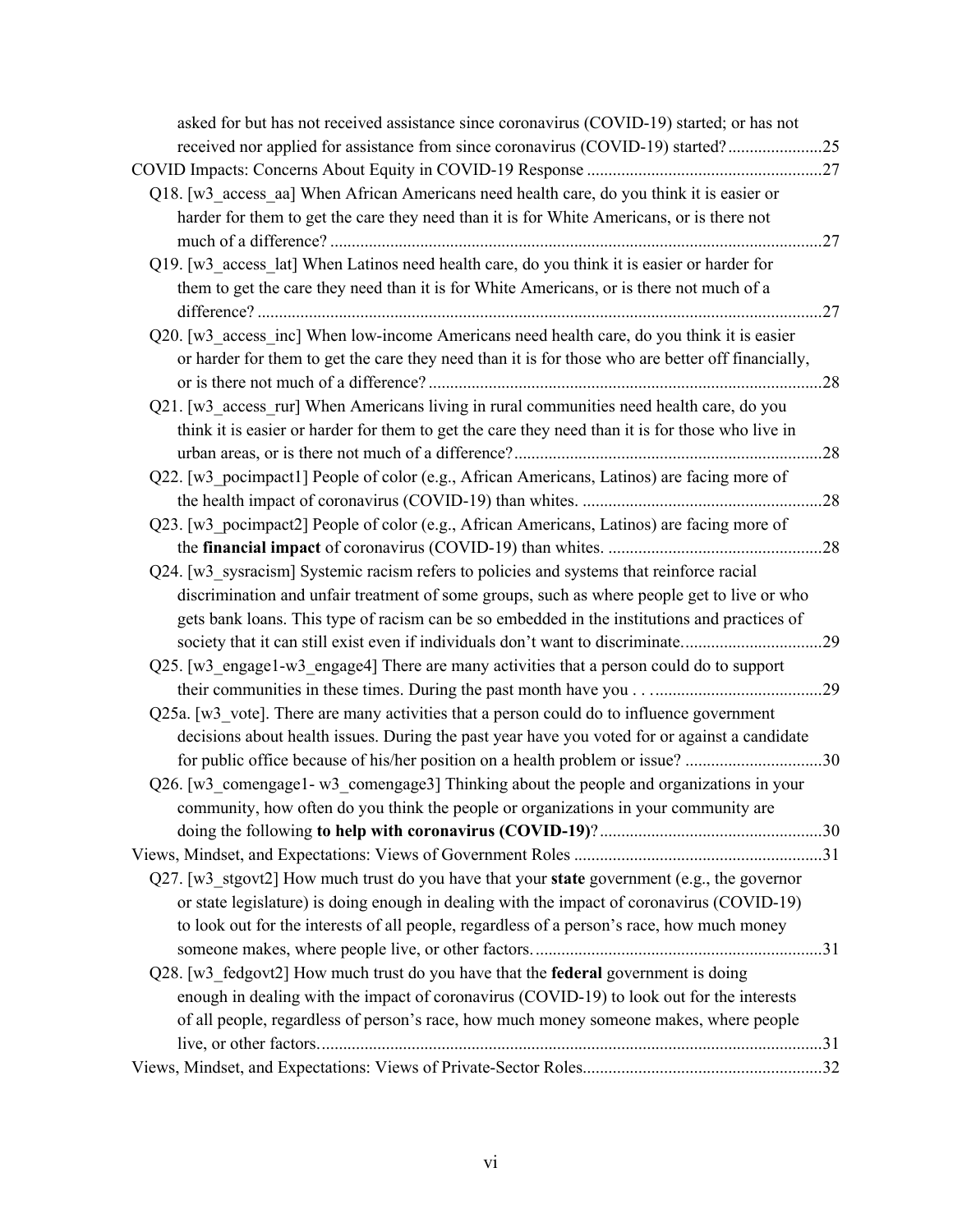| Q29. [w3 business] For the following question, please indicate how much you agree or disagree     |  |
|---------------------------------------------------------------------------------------------------|--|
| with the statement. Businesses in my community know more about how to protect their own           |  |
| employees and customers from coronavirus (COVID-19) than government officials32                   |  |
|                                                                                                   |  |
| Q30. [w1 drivers1-w1 drivers4] Here is a list of some things that may affect people's health and  |  |
| well-being. Please rate each on a scale from 1 to 5 where 1 means it has no effect on health      |  |
|                                                                                                   |  |
| Views, Mindset, and Expectations: Views on Future U.S. Approach to Health33                       |  |
| Q31. [w3 equalaccess] Do you agree or disagree with the following statement: It is the            |  |
| obligation of the government to ensure that everyone has access to health care as a               |  |
|                                                                                                   |  |
|                                                                                                   |  |
| Q32. [w3 liberty] People's right to move about freely is so important that it's worth risking a   |  |
|                                                                                                   |  |
| Q33. [w3 economy] Reopening the economy is so important that it's worth increasing the risk       |  |
|                                                                                                   |  |
| Q34. [w3 education] In-person learning is so important for children that it's worth increasing    |  |
|                                                                                                   |  |
| Q35. [w3 positive ch] The coronavirus outbreak can be an opportunity for our society to make      |  |
|                                                                                                   |  |
| Q35a [w2 positive chg] (if w2 positive ch = strongly agree or somewhat agree) What is the         |  |
|                                                                                                   |  |
| Q35b [w3 positive chg] What is the most important change that you would like to see society       |  |
|                                                                                                   |  |
| Q36. [w3 riskhealth] I am willing to risk my own health in order to return to normal life36       |  |
| Q37. [w3 protest] I think it is worth protesting for things I believe in, even if it may pose a   |  |
|                                                                                                   |  |
|                                                                                                   |  |
|                                                                                                   |  |
| Q40. [w3 injustice] The fact that more people of color (e.g., African Americans, Latinos) are     |  |
| dying from coronavirus (COVID-19) than whites is just another example of racial injustice         |  |
|                                                                                                   |  |
|                                                                                                   |  |
| Q41a. [w3_vaxyes] [If yes to w3_vax] Why did you choose to get vaccinated? (check all that        |  |
|                                                                                                   |  |
| Q41b. [w3 vaxno] [If no to w3 vax] Why have you not been vaccinated? (check all that apply)39     |  |
| Q42. [w2 vaccine] It is anticipated that in the next 12-18 months, a vaccine for coronavirus will |  |
| be available. However, at least at first, there may not be enough to go around. Public health     |  |
| authorities must set guidelines about who gets the vaccine first. Please indicate the level of    |  |
|                                                                                                   |  |
|                                                                                                   |  |
|                                                                                                   |  |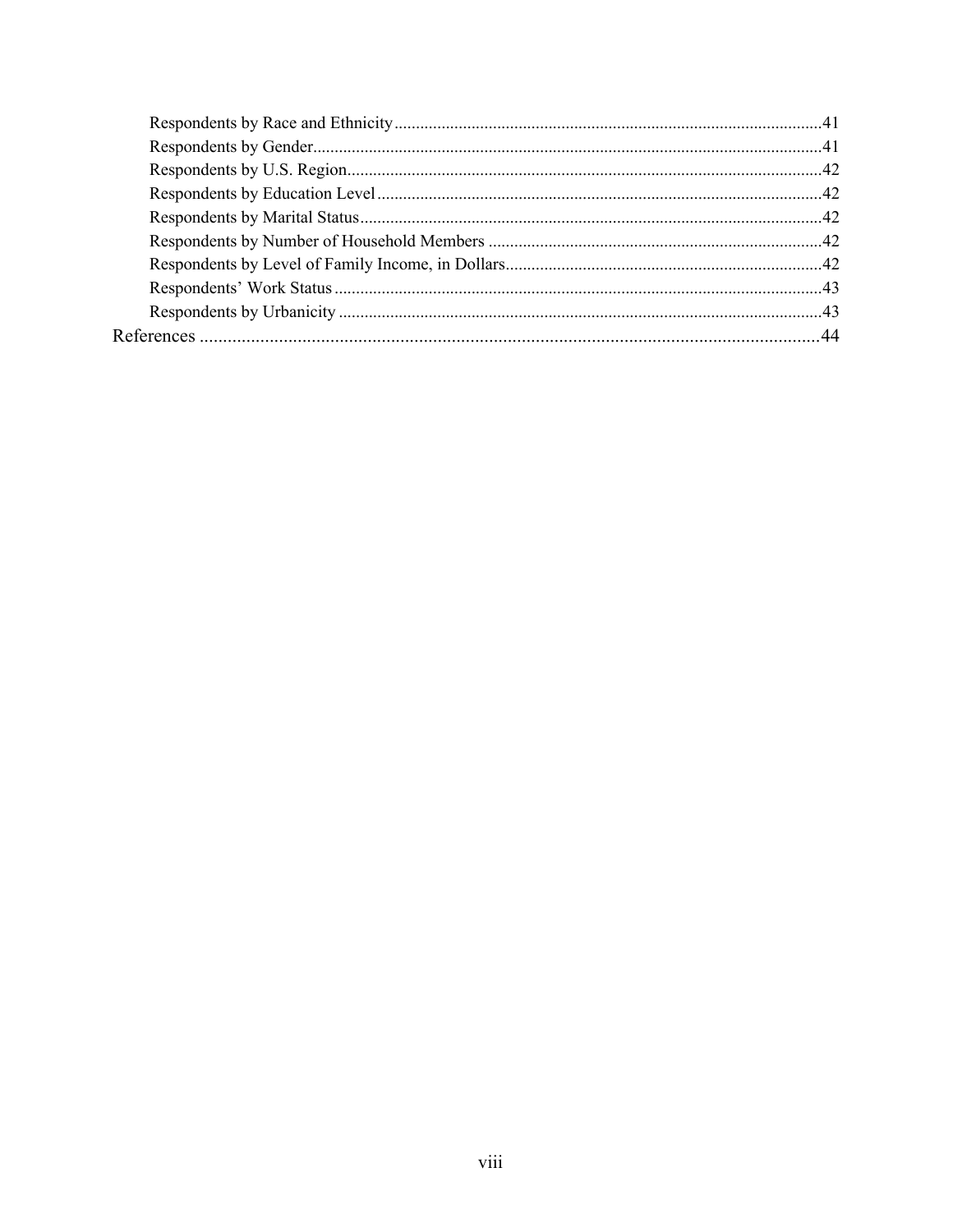# **Tables**

| Table 1.4. Comparison of the Survey Sample and the Current Population Survey  11 |  |
|----------------------------------------------------------------------------------|--|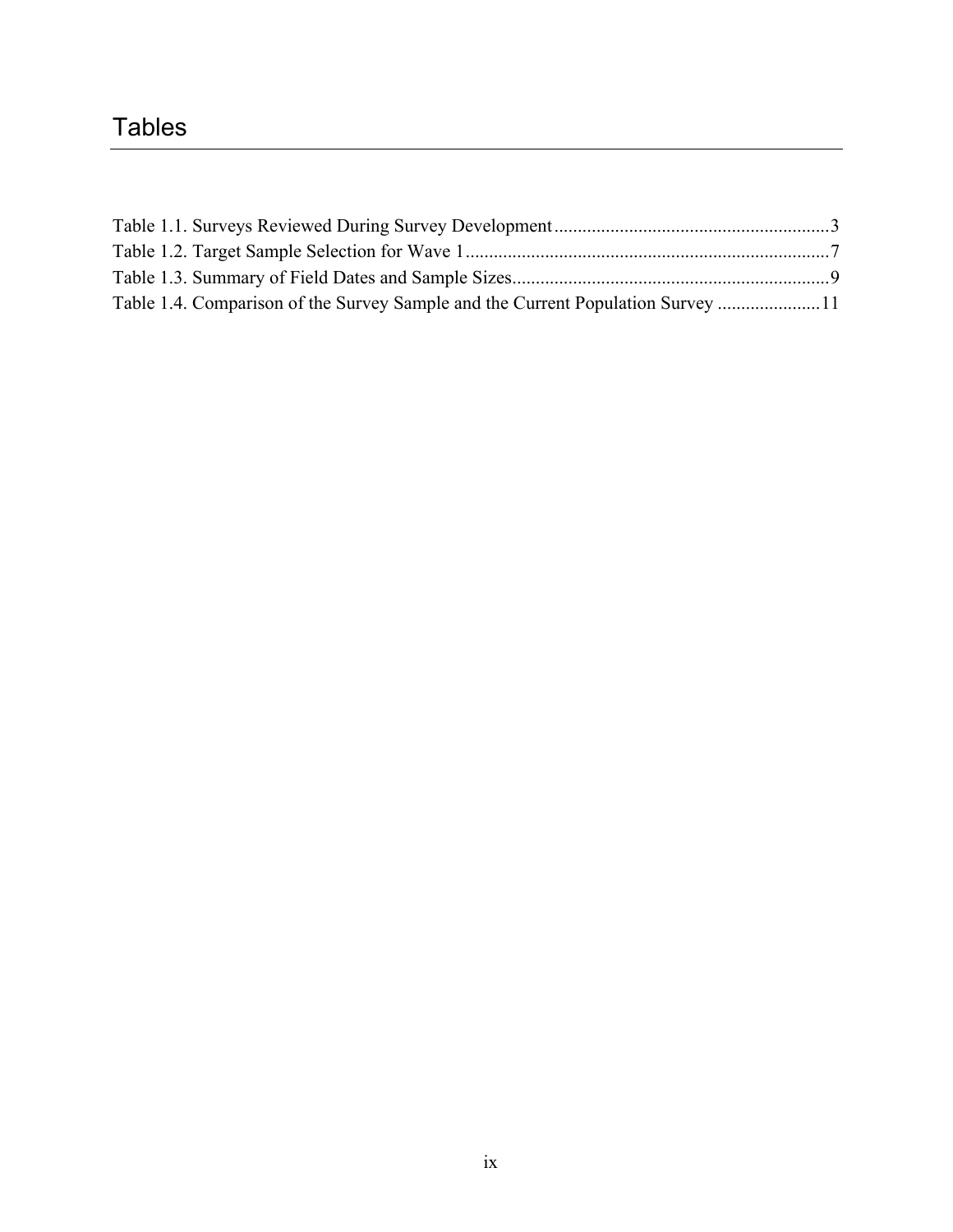# Summary

Since 2013, the Robert Wood Johnson Foundation (RWJF) has led a pioneering effort to advance a Culture of Health to enable "all in our diverse society to lead healthier lives, now and for generations to come" (Plough and Chandra, 2015). Since that time, RWJF and the RAND Corporation have developed the Action Framework and associated national measures to track progress toward a Culture of Health (Chandra et al., 2016) and have fielded the National Survey of Health Attitudes (NSHA) in 2015 and 2018 (Carman et al., 2016; Carman et al., 2019) to capture how people in the United States think about, value, and prioritize issues of health, wellbeing, and health equity. Now, in the context of COVID-19, RAND and RWJF have partnered again to build from the NSHA to implement a longitudinal survey to understand how these health views and values have been affected by the experience of the pandemic, with particular focus on populations deemed vulnerable or underserved, including people of color and those from low- to moderate-income backgrounds. This top-line report serves to summarize descriptive findings from the first, second, and third waves of the COVID-19 and the Experiences of Populations at Greater Risk Survey, fielded during summer and fall 2020 and winter 2021. This is the third top line of a four-wave survey; one final top-line report will update these findings after the final survey.

The questions in this COVID-19 survey focused specifically on experiences related to the pandemic (e.g., financial, physical, emotional), how respondents viewed the disproportionate impacts of the pandemic, whether and how respondents' views and priorities regarding health actions and investments are changing (including the roles of government and the private sector), and how general values about such issues as freedom and racism may be related to pandemic views and response expectations. Some questions used in the NSHA are fielded in this COVID-19 survey while others are newly used from other COVID-19 surveys or newly developed for this effort.

Using methods comparable with those used in the NSHA, we collected data via the RAND American Life Panel (ALP) and the KnowledgePanel (administered by Ipsos). Both are nationally representative internet panels whose members are recruited via probability-based sampling methods. Both provide computers and internet connections for respondents who do not have them at the time of panel recruitment. Both compensate respondents for their participation. Both panels collect demographic information about respondents separately and provide this information with each data set. We fielded the same survey instrument in both panels. In the first wave, the two survey efforts combined resulted in a final total sample of 5,164 completed surveys: 1,098 from the ALP and 4,066 from the KnowledgePanel. In the second wave, the two survey efforts combined resulted in a final total sample of 4,143 completed surveys: 1,045 from the ALP and 3,098 from the KnowledgePanel. In the third wave, the two survey efforts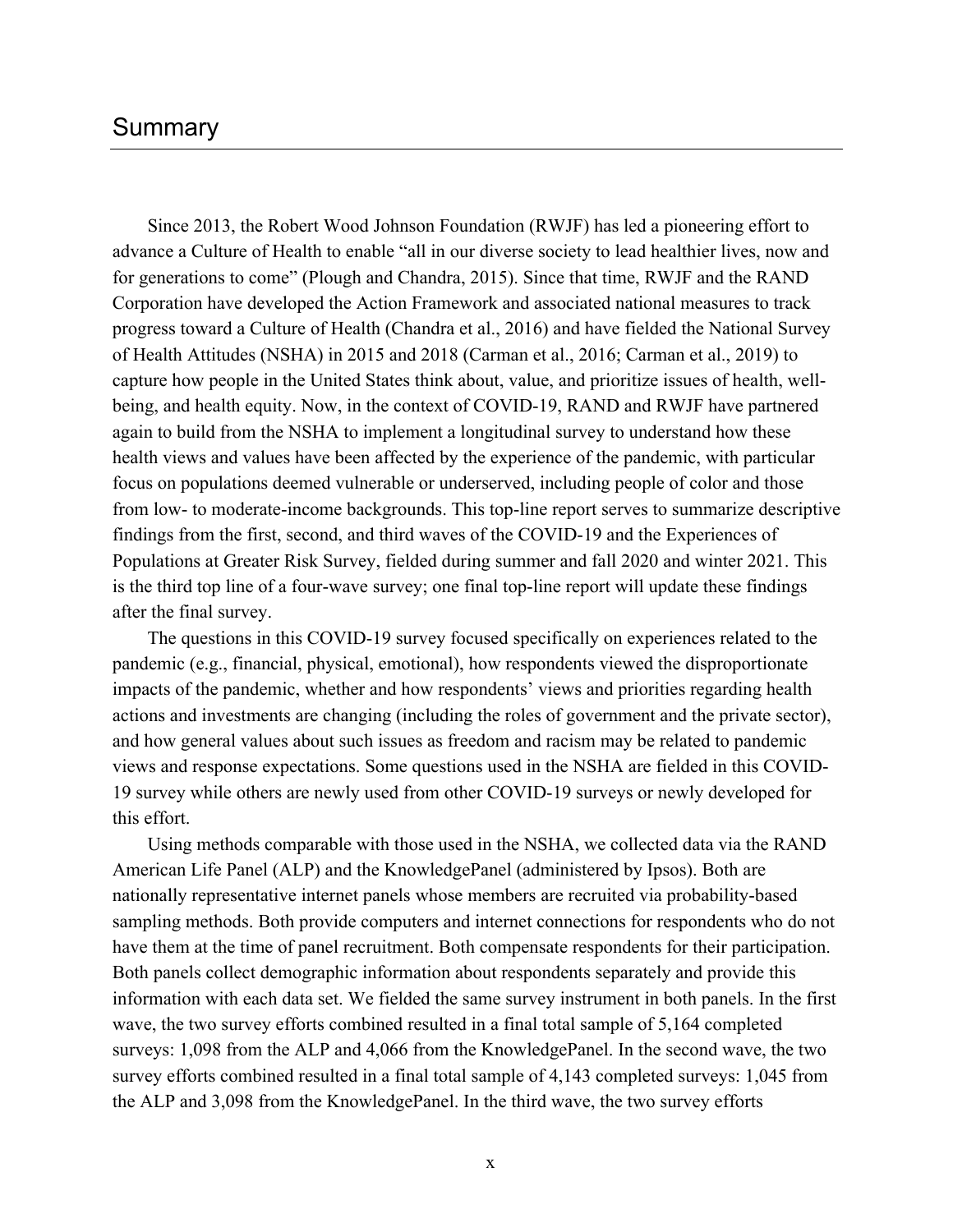combined resulted in a final total sample of 4,031 completed surveys: 1,016 from the ALP and 3,015 from the KnowledgePanel. All respondents to the first wave were invited to participate in the second and third waves. We anticipated greater attrition from the KnowledgePanel sample. Each panel brings distinct benefits. With the ALP, we can link responses to a very rich set of background variables collected through other surveys, as well as to responses collected in the 2015 and 2018 NSHA. On the other hand, the KnowledgePanel provides a significantly larger sample size.

In both panels, we oversampled respondents who are Black, Hispanic, or Asian. The KnowledgePanel sample was limited to individuals in households with incomes under \$125,000. The ALP sample limited White individuals to those with household incomes under \$125,000 but imposed no income limits on Black, Hispanic, or Asian respondents. We were most interested in understanding the experiences of historically underserved individuals in U.S. society. The income limits allow us to focus on individuals in households that were likely eligible to receive the federal COVID-19 stimulus checks. In both panels, we oversampled low- and middle-income households. These oversamples will allow for research that compares subgroups based on income or race and ethnicity.<sup>1</sup> We created weights to align the distribution of characteristics in our sample as closely as possible to the distribution of characteristics of the population from the 2019 Current Population Survey (U.S. Census Bureau, undated). We calculated the margin of sampling error based on the 95-percent confidence interval. The margin of sampling error for the full sample ranges from 0.22 percent to 2.0 percent, for proportions near 0 percent and 50 percent, respectively.

This report describes the objectives of the COVID-19 survey, the development of the survey, and the construction of the survey sample. The report principally focuses on summarizing detailed top-line results for each of the questions in the survey and sociodemographic characteristics of the sample.

 $<sup>1</sup>$  In the ALP, we also conducted a survey concurrent with wave 1 of higher-income households that can be</sup> combined with the sample of groups at greater risk to create a general-population sample. This is described in the appendix of the wave 1 report (Carman et al., 2020a).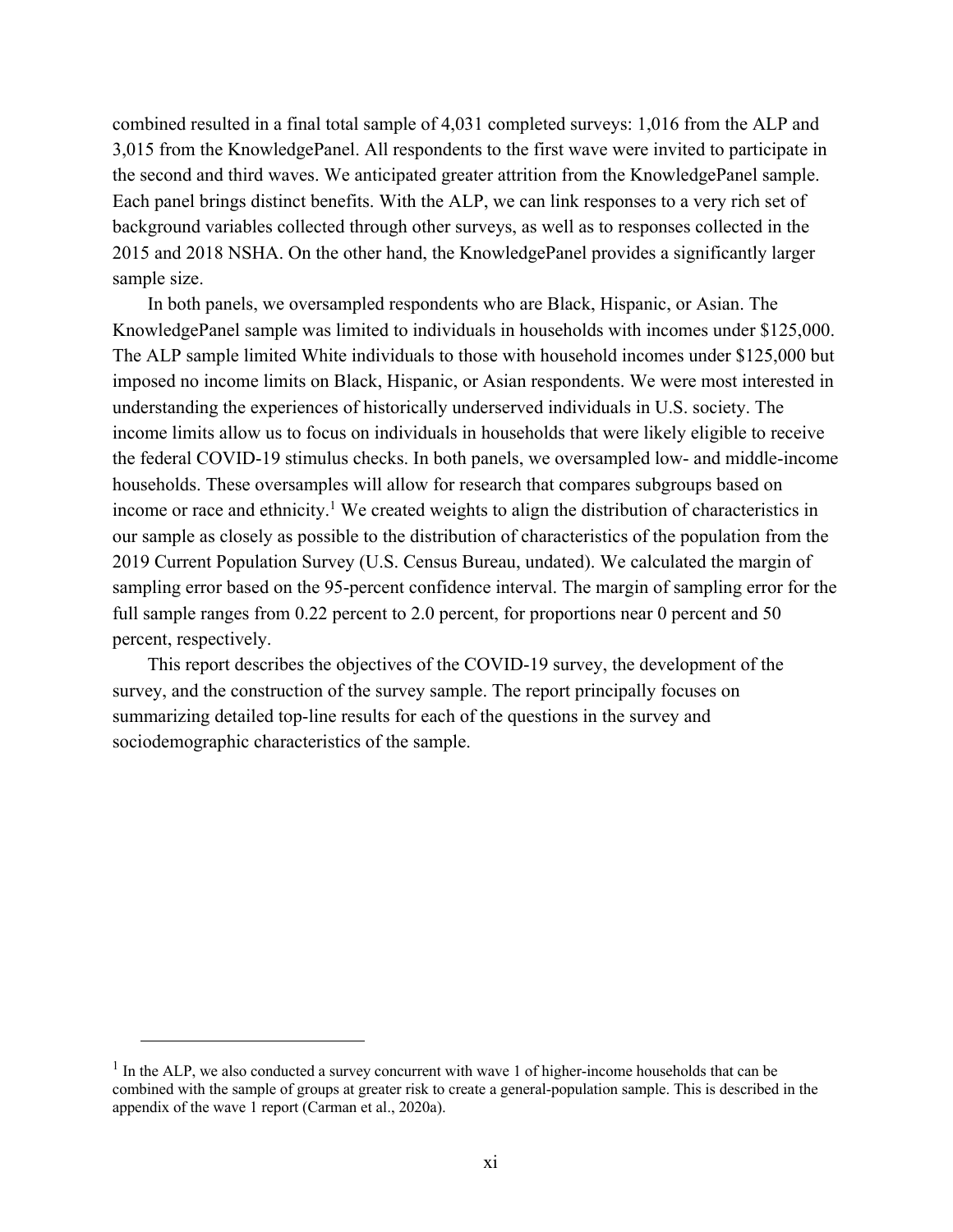We appreciate the reviews of two anonymous reviewers. We thank a broad group of researchers from the University of California, Berkeley; Harvard University; NORC at the University of Chicago; Stanford University; Trinity College; the University of Connecticut; the University of Minnesota; and the Urban Institute for their contributions to the survey design process. We also thank the survey participants, who offered their perspectives on health and well-being issues in the United States.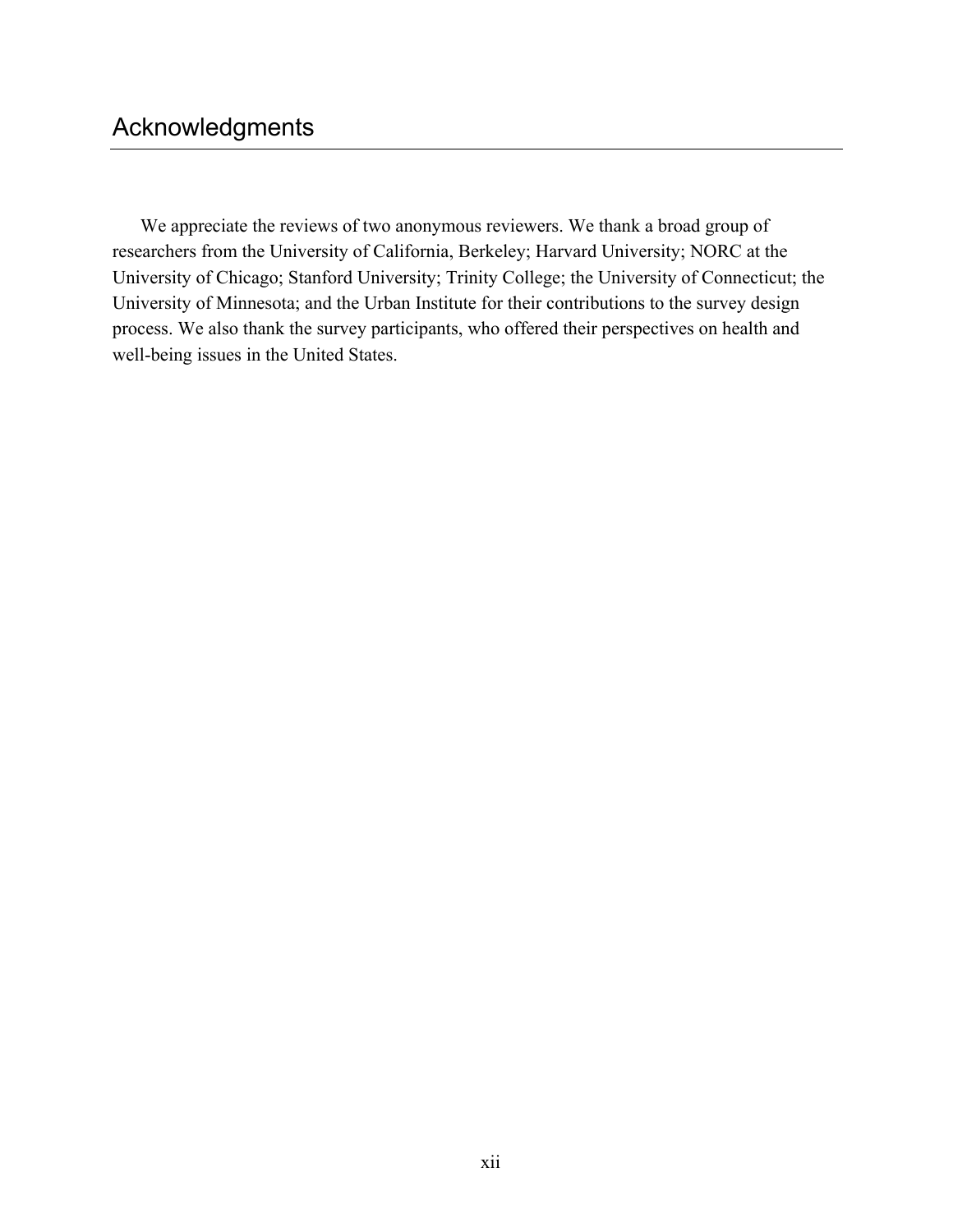# Abbreviations

| RAND American Life Panel                   |
|--------------------------------------------|
| coronavirus disease 2019                   |
| <b>Current Population Survey</b>           |
| margin of error                            |
| National Survey of Health Attitudes        |
| Robert Wood Johnson Foundation             |
| State Health Access Data Assistance Center |
|                                            |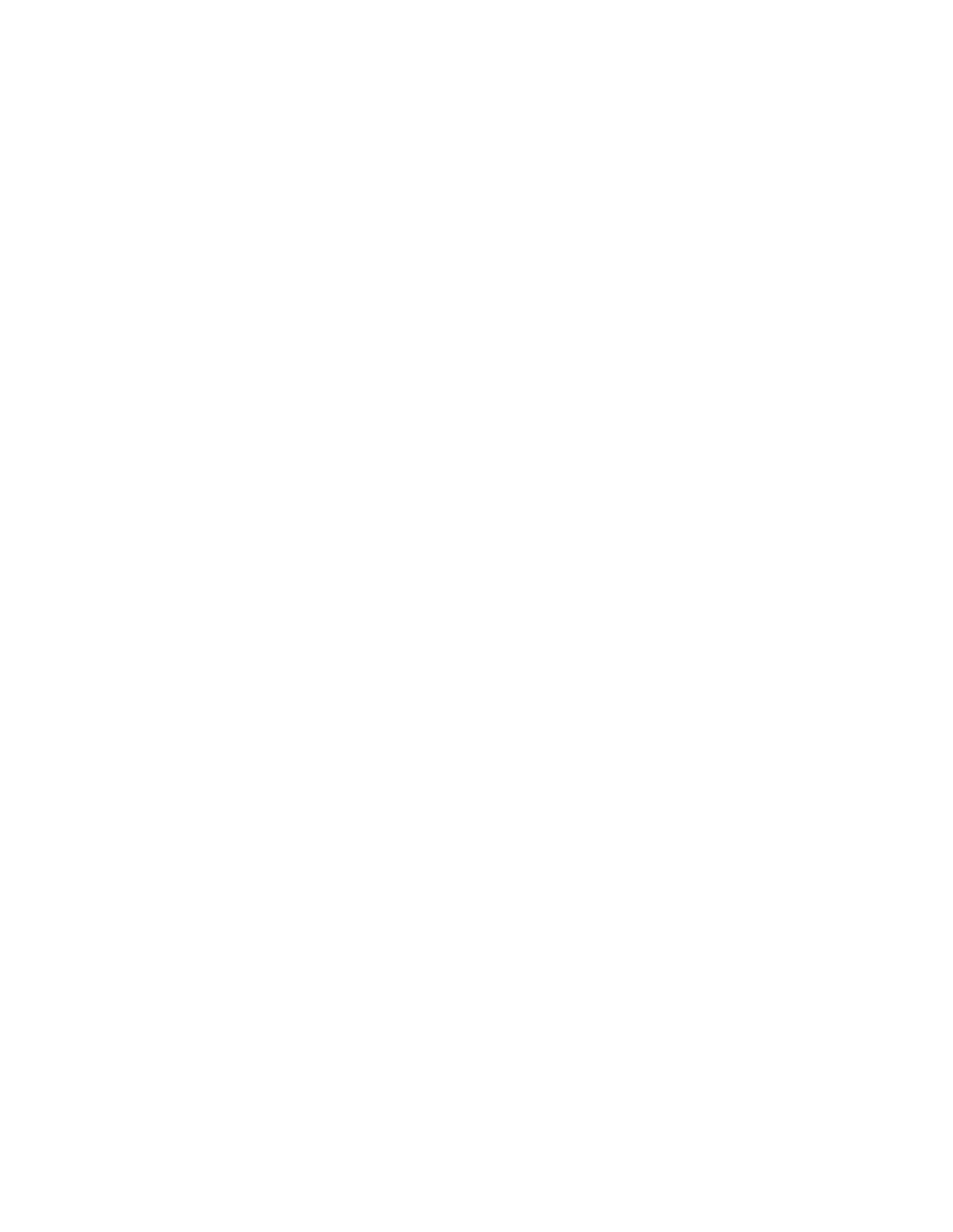# 1. Survey Overview

Since 2013, the Robert Wood Johnson Foundation (RWJF) has led a pioneering effort to advance a Culture of Health to enable "all in our diverse society to lead healthier lives, now and for generations to come" (Plough and Chandra, 2015). Yet, in 2020 and 2021, society faces COVID-19, economic recession, and a reckoning with systemic racism and social injustice. What has been termed in popular press as the "triple pandemic" is particularly affecting populations that have historically been underserved, including people of color and low- and middle-income households. This report describes the third of four surveys conducted as part of the COVID-19 and the Experiences of Populations at Greater Risk Survey, a survey that RWJF and RAND Corporation researchers developed and conducted as part of the foundation's Culture of Health vision and that will be repeated one additional time in the late spring of 2021. This survey was designed to measure the experiences, views, and perceptions of a nationally representative sample of groups living in the United States and historically at greater risk as they face the COVID-19 pandemic, economic recession, and social injustice. The objectives of this survey were

- 1. to understand the experience of COVID-19, with particular focus on underserved populations, especially in terms of income and race and ethnicity
- 2. to examine how these populations may be thinking about COVID-19 in the context of health mindset and expectations, the role of government versus the private sector, and health equity and to explore how this thinking evolves as communities continue to experience impacts but also recover
- 3. to identify, over time, whether American views about health and health equity have evolved and, in short, assess whether the progress toward a Culture of Health has evolved (e.g., greater understanding of what influences health, the existence of health inequities, the willingness and action to engage civically for health).

This survey builds on the National Survey of Health Attitudes (NSHA) (Carman et al., 2016; Carman et al., 2019) to study the evolving views and experiences of individuals during the COVID-19 pandemic. The survey covered a variety of topics, including individual health and well-being, household economic information, prior emergency or disaster experience, experience with COVID-19, feelings of safety, use of community and policy supports, concerns about equity in COVID-19 response and systemic racism, and health civic engagement, as well as views of the role of government, the role of the private sector, the determinants of health, how the United States should approach health (including health care), and trade-offs under COVID-19.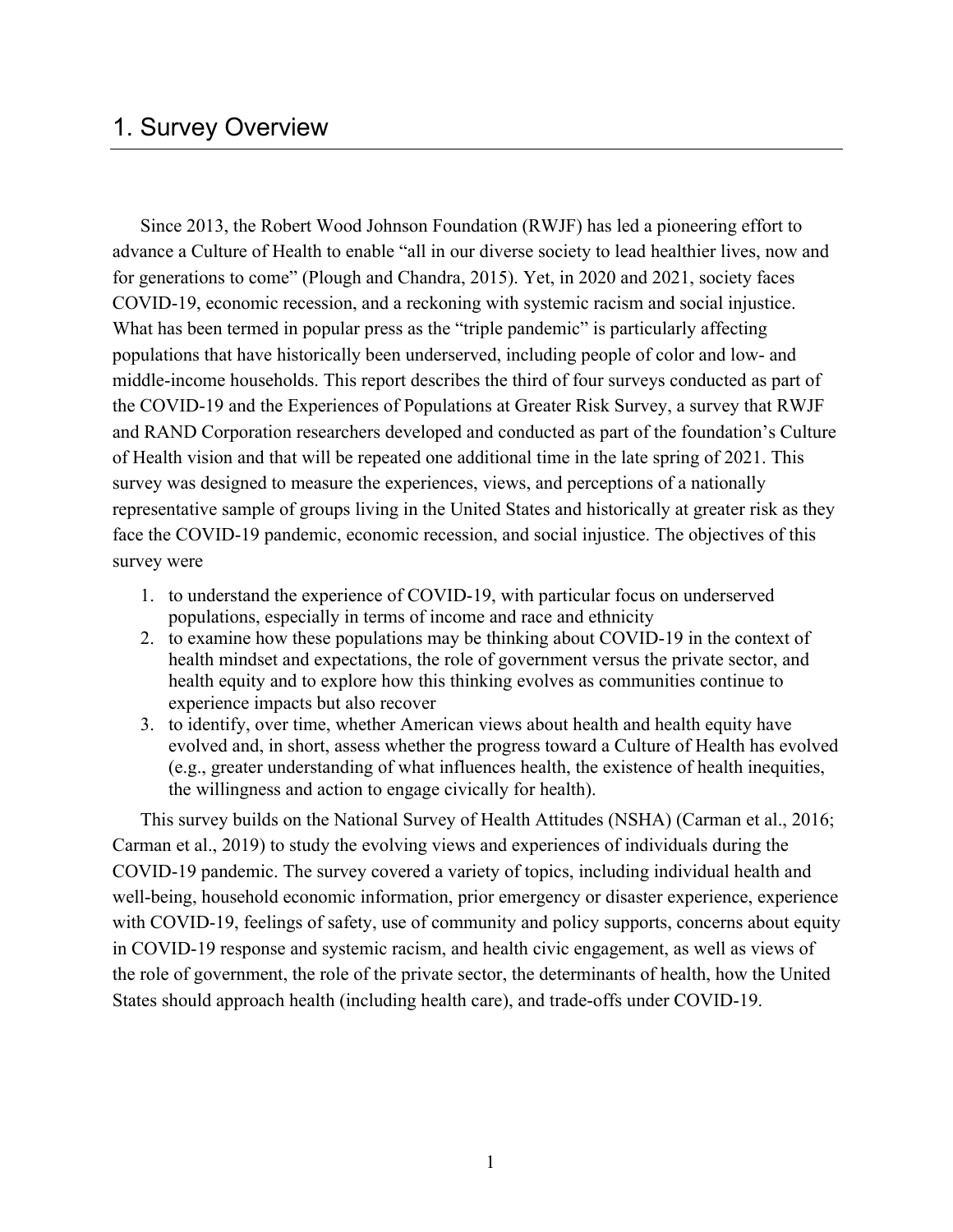# Road Map for This Report

This report describes the latest results from the third of a series of national surveys called the COVID-19 and the Experiences of Populations at Greater Risk Survey. In addition to describing the survey development and methods, this report provides the survey top-line data but does not provide analyses of trends or other analyses of subpopulations. Those findings will be presented elsewhere, including in peer-reviewed journal articles in development and on the Culture of Health website that RWJF maintains (RWJF, undated). This report draws heavily on the reports written to describe two previous surveys conducted with similar methods (Carman et al., 2016; Carman et al., 2019) and the report describing the first and second waves of this survey series (Carman et al., 2020a and Carman et al. 2020b).

# Survey Design Process

Our survey was designed with the goals described above in mind. Where possible, survey questions were drawn from existing surveys; however, because this survey addresses the emergent crises of 2020, many new questions were developed to measure experiences and views in a changing world. Our survey content was reviewed by a group of researchers conducting surveys about COVID-19 impacts. The survey design process balanced the urgency of capturing real-time experiences with COVID-19 with finding survey items that at least had reasonable face and content validity. The review with survey researchers was an important step in this regard.

### *Selection of Key Constructs to Measure*

In developing the survey, we began with a list of key topics and subtopics of interest:

- health and demographics
	- individual health and well-being
	- household economic information
	- prior emergency or disaster experience
- COVID-19 impacts
	- experience with COVID-19
	- feelings of safety
	- use of community and policy supports
- views, mindset, and expectations
	- concerns about equity in COVID-19 response and systemic racism
	- health civic engagement
	- views of the role of government
	- views of the role of the private sector
	- views regarding the determinants of health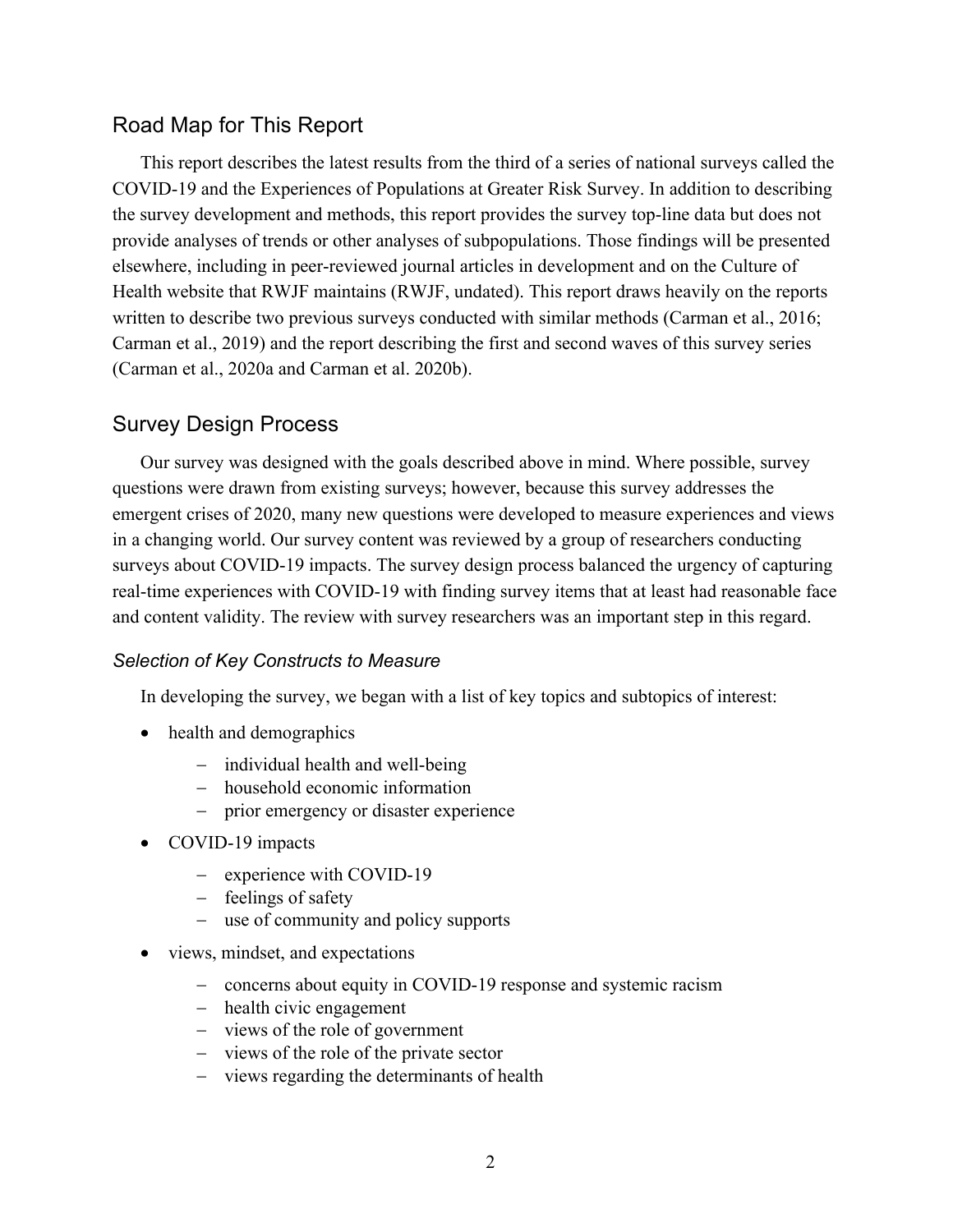- views on how the United States should approach health and health care, and tradeoffs under COVID-19.

In some cases, the research team was able to use standard survey questions that have been used in many different surveys, such as a standard measure of subjective well-being and selfrated health. In other cases, the team looked for more-specific questions by reviewing several existing survey instruments, particularly our own past survey, the NSHA, to identify survey questions, as documented in Table 1.1. The NSHA was fielded in 2015 and 2018 (Carman et al., 2016; Carman et al., 2019) to capture how people in the United States think about, value, and prioritize issues of health, well-being, and health equity.

| <b>Survey</b>                                                   | <b>Developer and Citation</b>                                                                                                                                                                                                                                                                                                       |  |  |
|-----------------------------------------------------------------|-------------------------------------------------------------------------------------------------------------------------------------------------------------------------------------------------------------------------------------------------------------------------------------------------------------------------------------|--|--|
| Census Household COVID-19 Pulse Survey                          | U.S. Census Bureau, "Measuring Household Experiences<br>During the Coronavirus Pandemic," webpage, October 7,<br>2020. As of October 9, 2020:<br>https://www.census.gov/householdpulsedata                                                                                                                                          |  |  |
|                                                                 | Centers for Disease Control and Prevention, Division of<br>Human Development and Disability, personal<br>correspondence, 2020.                                                                                                                                                                                                      |  |  |
| <b>COVID Impact Survey</b>                                      | COVID Impact Survey, homepage, undated. As of<br>October 9, 2020:<br>https://www.covid-impact.org/                                                                                                                                                                                                                                  |  |  |
| Stanford Mind & Body Lab Mindset Measures for<br>COVID-19 study | Stanford University, Mind & Body Lab                                                                                                                                                                                                                                                                                                |  |  |
| Gallup Panel survey, April 10-12, 2020                          | Lydia Saad, "In U.S., More Fear COVID-19 Illness Than<br>Financial Harm," Gallup, April 16, 2020. As of October 9,<br>2020:<br>https://news.gallup.com/poll/308504/fear-covid-illness-<br>financial-harm.aspx                                                                                                                       |  |  |
| American Health Values Survey                                   | NORC at the University of Chicago, "American Health<br>Values Survey," webpage, undated. As of October 9,<br>2020:<br>https://www.norc.org/Research/Projects/Pages/american-<br>health-values-survey.aspx                                                                                                                           |  |  |
|                                                                 | NORC at the University of Chicago, American Health<br>Values Study: Final Report, Chicago, 2016.                                                                                                                                                                                                                                    |  |  |
| <b>NSHA</b>                                                     | RAND and RWJF                                                                                                                                                                                                                                                                                                                       |  |  |
|                                                                 | Katherine Grace Carman, Anita Chandra, Sarah Weilant,<br>Carolyn Miller, and Margaret Tait, 2018 National Survey of<br>Health Attitudes: Description and Top-Line Summary<br>Data, Santa Monica, Calif.: RAND Corporation, RR-2876-<br>RWJF, 2019. As of October 9, 2020:<br>https://www.rand.org/pubs/research reports/RR2876.html |  |  |

### **Table 1.1. Surveys Reviewed During Survey Development**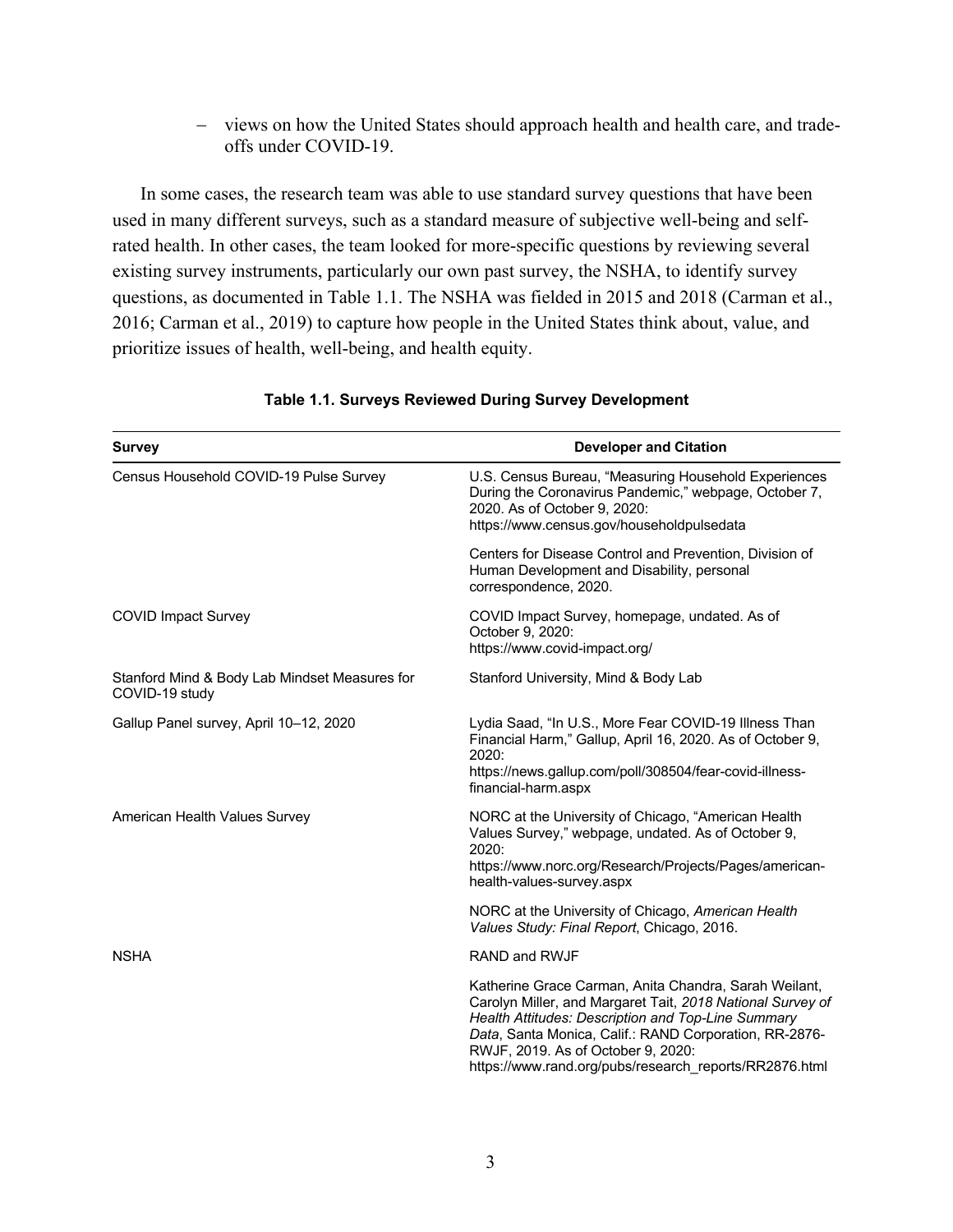| <b>Survey</b>                                                                          | <b>Developer and Citation</b>                                                                                                                                                                                                                                                                                                        |  |  |  |
|----------------------------------------------------------------------------------------|--------------------------------------------------------------------------------------------------------------------------------------------------------------------------------------------------------------------------------------------------------------------------------------------------------------------------------------|--|--|--|
| Santa Monica Well Being                                                                | RAND, New Economics Foundation                                                                                                                                                                                                                                                                                                       |  |  |  |
|                                                                                        | Office of Civic Wellbeing, City of Santa Monica, Wellbeing<br>Project, homepage, undated. As of October 9, 2020:<br>https://wellbeing.smgov.net                                                                                                                                                                                      |  |  |  |
| SHADAC COVID-19 Survey                                                                 | State Health Access Data Assistance Center, "SHADAC<br>COVID-19 Survey Results," webpage, undated. As of<br>October 9, 2020:<br>https://www.shadac.org/publications/shadac-covid-19-<br>survey-results                                                                                                                               |  |  |  |
| Survey of Household Economics and Decisionmaking,<br>supplemental data from April 2020 | Federal Reserve Board, "Supplemental Appendixes to the<br>Report on the Economic Well-Being of U.S. Households in<br>2019-May 2020," webpage, May 21, 2020. As of October<br>9, 2020:<br>https://www.federalreserve.gov/publications/2020-<br>supplemental-appendixes-report-economic-well-being-us-<br>households-2019-overview.htm |  |  |  |
| COVID-19 Tracking Poll                                                                 | Kristof Stremikis, "COVID-19 Tracking Poll: 75% of<br>Californians Support Shelter in Place 'as Long as<br>Needed,"" California Health Care Foundation, April 24,<br>2020. As of October 9, 2020:<br>https://www.chcf.org/blog/covid-19-tracking-poll-75-<br>californians-support-shelter-place-as-long-as-needed/                   |  |  |  |
| American Pathways Project                                                              | Pew Research Center, "Explore the Data," webpage,<br>2020. As of October 9, 2020:<br>https://www.pewresearch.org/pathways-<br>2020/covid_econopen/total_us_adults/us_adults/                                                                                                                                                         |  |  |  |
| Initiative on Global Markets Forum Poll                                                | University of Chicago, Booth School of Business, "Policy<br>for the COVID-19 Crisis," webpage, March 27, 2020. As of<br>October 9, 2020:<br>http://www.igmchicago.org/surveys/policy-for-the-covid-<br>19-crisis/                                                                                                                    |  |  |  |
| 2012 Values Survey                                                                     | Pew Research Center, "2012 American Values Survey,"<br>webpage, undated. As of October 9, 2020:<br>https://www.pewresearch.org/politics/values/                                                                                                                                                                                      |  |  |  |
| Coronavirus Index                                                                      | Axios-Ipsos                                                                                                                                                                                                                                                                                                                          |  |  |  |
|                                                                                        | Ipsos, "Coronavirus Misinformation and Reckless<br>Behavior Linked," October 20, 2020. As of October 20,<br>2020:<br>https://www.ipsos.com/en-us/news-polls/axios-ipsos-<br>coronavirus-index                                                                                                                                        |  |  |  |
| Understanding America Study: Understanding<br>Coronavirus in America ("COVID") Survey  | University of Southern California, Center for Economic<br>and Social Research Understanding America Study                                                                                                                                                                                                                            |  |  |  |
|                                                                                        | University of Southern California, "Understanding America<br>Study: Understanding Coronavirus in America," webpage,<br>undated. As of October 9, 2020:<br>https://covid19pulse.usc.edu                                                                                                                                               |  |  |  |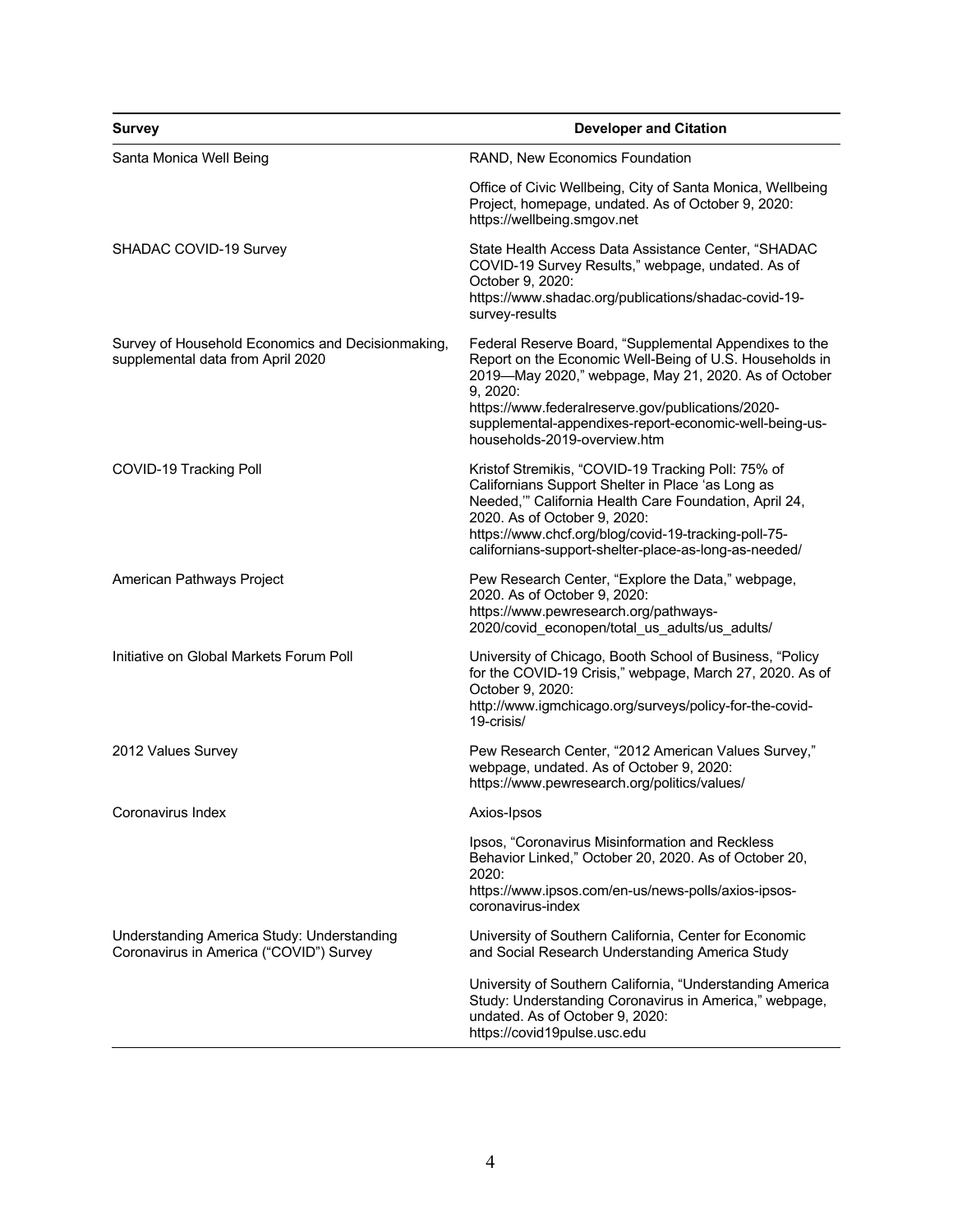A large section of our survey was focused on measuring respondents' views, mindset, and expectations about current events, both because of their centrality to the Culture of Health framework and because they are not being considered in as much detail in other work. These topics have not been measured in other surveys, and there were few existing survey questions to draw from, so many survey questions were developed de novo.

We conducted a series of meetings with a group of researchers implementing surveys about the impacts of COVID-19. In these meetings, we reviewed the survey topics and questions from our survey for feedback from experts. We also discussed whether they were aware of existing questions to measure topics of interest for our survey. The group featured researchers from the University of California, Berkeley; Harvard University; NORC at the University of Chicago; Stanford University; Trinity College; the University of Connecticut; the University of Minnesota; and the Urban Institute. Many of these researchers shared their survey instruments, which (among others) are in Table 1.1.

#### Changes to the Survey in Wave 3

After the second wave of the survey, two questions were dropped and others were revised or added. One of the questions we dropped was about vaccine prioritization (w2\_vaccine). It was always our intention to have some questions that could vary with the most-relevant topics of the moment, and we wanted to replace this question with one about who had received a vaccine (w3\_vax). We also added two questions about why respondents had (w3\_vaxyes) or had not (w3\_vaxno) received a vaccine. Vaccine access and vaccine hesitancy are of particular importance to vulnerable and marginalized populations.

We also added several additional questions. Following the format of the question about respondents' community engagement (w3\_engage), we added a question about voting behavior (w3\_vote). Both questions were modified from NSHA. We did not previously ask about voting behavior because the community engagement question (w3\_engage) asks about behavior in the past month, and most people would not have participated in an election in the month prior to wave 1 or 2. For wave 3, we asked about voting behavior in the past year to allow people to report on how health issues affected their decisions about who to vote for at any time, including the presidential election.

Given increased attention to returning children to the classroom in many parts of the country, we added a question about the trade-offs between reinstating in-class learning and risk of the spread of COVID-19 (w3 education) that mirrors the question about trade-offs between boosting the economy and risk of the spread of COVID-19 (w3 economy).

We added a question about the impact of COVID-19 on activities that promote well-being (w3\_activities). The pandemic could have affected individuals' abilities to engage in these activities in many ways—for example, either increasing or decreasing the amount of time or money available for these activities or by limiting access to existing activities if businesses or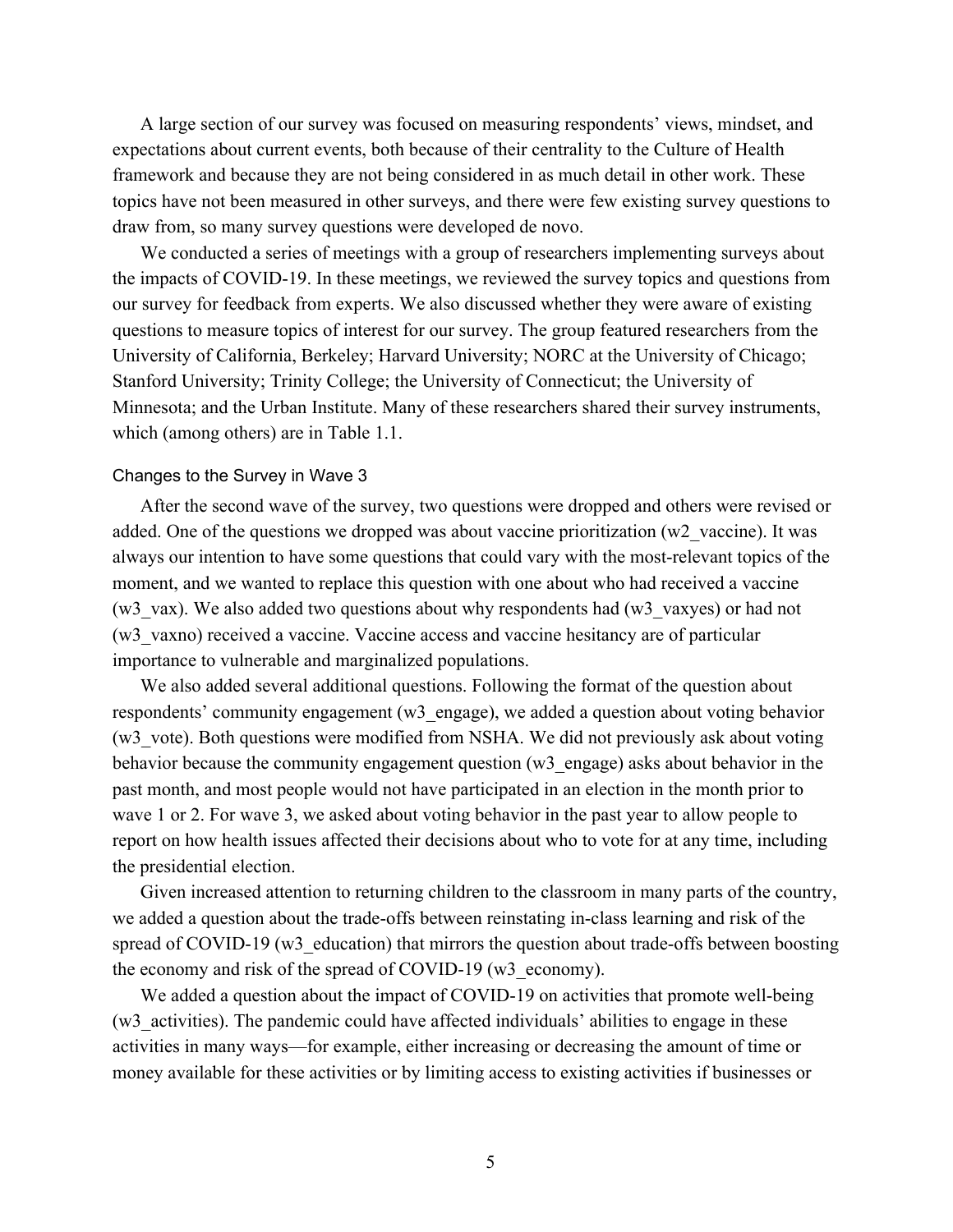transit were shut down. This question will provide insight on the extent to which respondents' ability to engage in well-being activities has been affected by COVID-19.

One question was modified. In wave 1, more than 70 percent of respondents reported that the pandemic could be an opportunity for positive change (w1\_positivech). To better understand this result, we added a question (w2 positivechg) to ask respondents who reported that the pandemic could be an opportunity for change what change they would like to see. In wave 3, we modified this question further (w3\_positivechg) to ask it of all respondents and to allow for options that might be appealing to those who did not report that the pandemic could be an opportunity for positive change, such as "I don't want to see anything change." We also clarified the wording in some options.

Chapter 2 provides the text for each question in the survey and lists the source. The survey was organized by topic, and we provide headers there to guide readers through the topics in this survey.

### *Survey Length*

The resulting survey contained 45 questions, several with subquestions or multiple parts. The median time to complete the survey was between 14 and 15 minutes.

### Survey Sample Selection

We collected data via the RAND American Life Panel (ALP) and the KnowledgePanel. Both are nationally representative internet panels recruited via probability-based sampling methods. Both provide computers and internet connections for respondents who do not already have them. Both panels collect demographic information about respondents separately and provide this information with each data set. Respondents in both panels are paid a modest amount for their participation. The content of the survey conducted in each panel was identical. Although there were small differences in the formatting used on the screen across the two panels (for example, the standard background colors used for the panels differ), the presentation was very similar. Both surveys were fielded from February 22 through March 22, 2021. The two survey efforts combined resulted in a final total sample of 4,031 completed surveys. All respondents from the first wave (5,164) were invited to participate in the third wave. We fielded the survey in the ALP because of the rich historical data collected through that panel that can be linked to new data collection. These historical data factor in not only the previous survey that we ran in the ALP in 2015 and 2018 (Carman et al., 2016; Carman et al., 2019) but also any other surveys previously run in the ALP. However, to boost sample size, we also conducted the survey in the KnowledgePanel.

In both panels, we oversampled respondents who are Black, Hispanic, or Asian. The KnowledgePanel sample was limited to individuals in households with incomes under \$125,000. The ALP sample limited White individuals to those with household incomes under \$125,000 but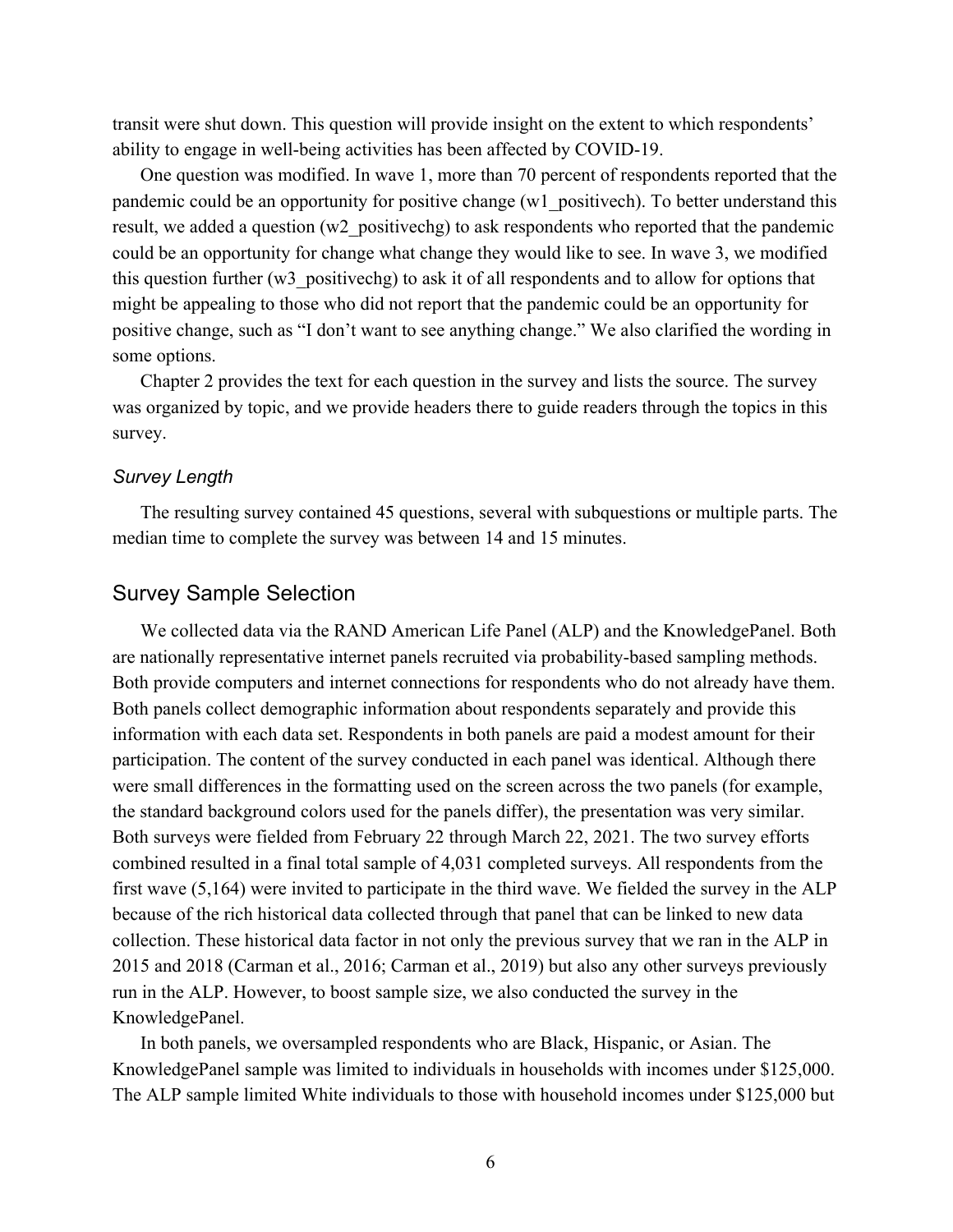imposed no income limits on Black, Hispanic, or Asian respondents. We were most interested in understanding the experiences of historically underserved individuals in U.S. society. The income limits allow us to focus on individuals in households that were likely eligible to receive the federal COVID-19 stimulus checks. In both panels, we oversampled low- and middle-income households. Table 1.2 breaks down the target sample size from wave 1 based on income and race or ethnicity for both panels and the combined sample.2 These oversamples will allow for research that compares subgroups based on income or race and ethnicity. Note that, in the ALP in wave 1, we also conducted a concurrent survey of higher-income households that could be combined with the survey of groups at greater risk to create a general population sample; this is described in the appendix of the wave 1 report (Carman et al., 2020a).

|                                                                  |           | Sociodemographic Group ALP Target Sample KnowledgePanel Target Sample | <b>Combined Target Sample</b> |
|------------------------------------------------------------------|-----------|-----------------------------------------------------------------------|-------------------------------|
| Race                                                             |           |                                                                       |                               |
| Non-Hispanic White                                               | 524 (52%) | 1,901 (49%)                                                           | 2,425 (49%)                   |
| Non-Hispanic Black                                               | 150 (15%) | 760 (18%)                                                             | 910 (18%)                     |
| Non-Hispanic Asian                                               | 61 (6%)   |                                                                       | 61 (1%)                       |
| Non-Hispanic other<br>(includes Asian for the<br>KnowledgePanel) | 65 (6.5%) | 319 (8%)                                                              | 384 (8%)                      |
| Hispanic                                                         | 200 (20%) | 1,020 (26%)                                                           | 1,220 (24%)                   |
| Income                                                           |           |                                                                       |                               |
| \$24,999 or less                                                 | 220 (22%) | 1,024 (26%)                                                           | 1,244 (25%)                   |
| \$25,000 to \$49,999                                             | 350 (35%) | 1,211 (30%)                                                           | 1,561 (31%)                   |
| \$50,000 to \$74,999                                             | 250 (25%) | 1,185 (30%)                                                           | 1,435 (29%)                   |
| \$75,000 to \$124,999                                            | 100 (10%) | 579 (14%)                                                             | 679 (14%)                     |
| \$125,000 or more                                                | 80 (8%)   | Not applicable                                                        | 80 (2%)                       |

#### **Table 1.2. Target Sample Selection for Wave 1**

NOTES: Percentages are rounded and might not sum to 100. Respondents could pick only one race.

#### *RAND American Life Panel*

The ALP began in 2003. All data from the ALP are made publicly available and can be linked, allowing researchers to make use of data collected in other surveys fielded in the ALP. Panel members have been recruited via address-based sampling and random-digit dialing and include an oversample of vulnerable populations. The oversample of vulnerable populations draws from geographic areas with lower per capita incomes and larger proportions of native

 $2$  For some groups in the ALP, our target sample size was limited by the total sample who had participated in our past survey, as discussed in more detail in the next section.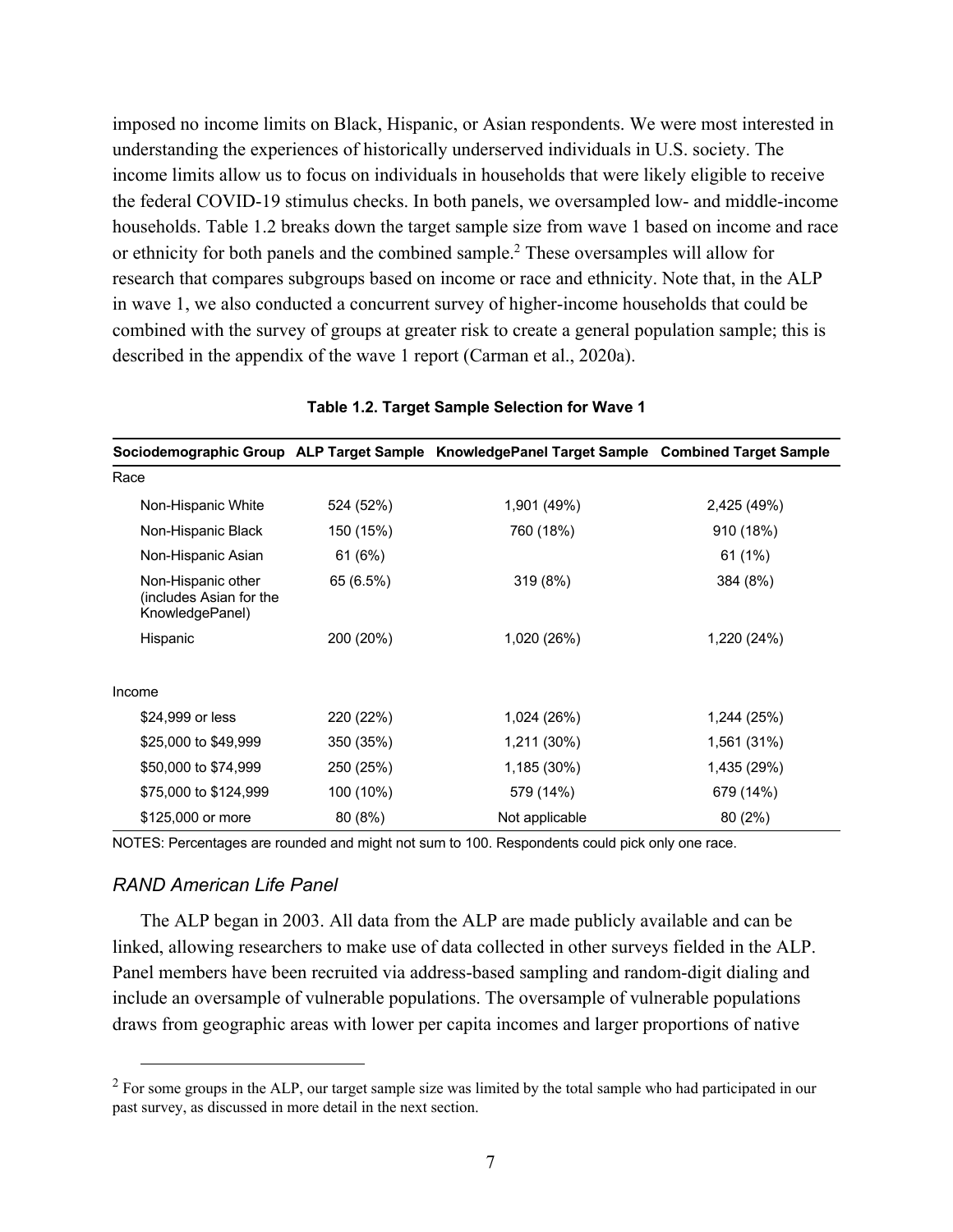Spanish speakers. All panel members update demographic data from the ALP quarterly. Additional information about the panel is available from the ALP (RAND Corporation, undated).

Our sample was limited to panel members who had participated in our 2018 survey. From this group, we selected a subset of individuals based on the race and ethnicity and income characteristics already described, with the goal of having a total of 1,000 individuals respond to this survey. All panel members who had participated in the 2018 survey with incomes under \$75,000 were invited to participate. Among those with incomes between \$75,000 and \$125,000, non-Hispanic White panelists were randomly selected to participate and all panelists of other races or ethnicities were invited to participate.<sup>3</sup> This resulted in a sample of 1,331 panel members being invited to participate in the first wave survey. Of those, 1,098 (82.5 percent) completed the survey. For wave 2, 1,098 respondents were invited to participate in our survey and 1,045 responded (95.2 percent completion rate). For wave 3, 1,098 respondents were invited to participate in our survey and 1,016 responded (92.5 percent completion rate).4

We fielded this wave of the survey from February 22 through March 22, 2021. Note that our sample from the ALP is not representative of individuals in the youngest age group (ages 18 to 24). This is because only respondents from the ALP who had participated in our 2015 survey were invited to participate in the 2018 survey, and only those who participated in our 2018 survey were invited to participate in this survey. The KnowledgePanel sample was not restricted in this way.

### *KnowledgePanel*

The KnowledgePanel is administered by Ipsos.<sup>5</sup> Panel members were recruited via addressbased sampling and random-digit dialing. Additional information is available from Ipsos (Ipsos, undated).

We selected a subset of individuals in the KnowledgePanel based on the race and ethnicity and income characteristics already described, with the goal of having a total of 4,000 individuals respond to the wave 1 survey who fit the characteristics shown in Table 1.2. A total of 7,010 panel members were invited to wave 1 and 4,066 responded (58.0 percent). We fielded wave 3 of the survey from February 22 through March 22, 2021. We invited the 4,066 panel members who had participated in wave 1 to participate in the wave 2 survey, and 3,098 (76.2 percent) completed the survey.6 We invited the 4,066 panel members who had participated in wave 1 to

<sup>&</sup>lt;sup>3</sup> All ALP panelists who participated in our survey in 2018 and who were not invited to the wave 1 survey were invited to participate in a supplemental survey run concurrently with wave 1; this is described in the appendix of Carman et al., 2020a.

<sup>&</sup>lt;sup>4</sup> Of the 82 nonrespondents from the ALP, one was deceased, two had dropped out of the panel, and the remainder did not respond to the survey invitation.

<sup>5</sup> It was formerly known as the Knowledge Networks Panel and administered by Knowledge Networks.

<sup>6</sup> Ipsos dropped 13 respondents from the sample because they left more than half of the questions blank or completed the survey in less than four minutes.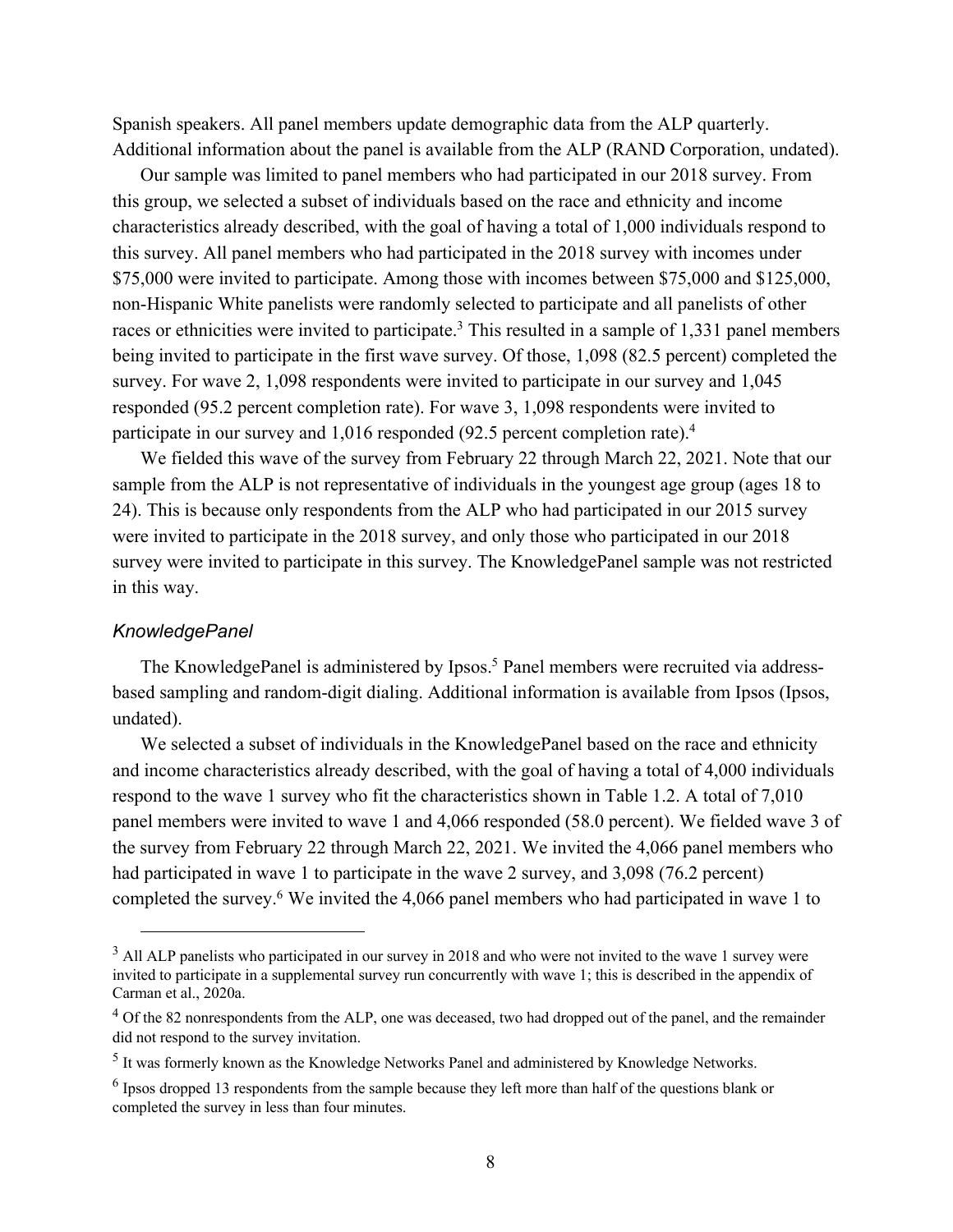participate in the wave 3 survey, and 3,015 (74.2 percent) completed the survey.7 Prior to fielding wave 1, a pre-test was conducted with the KnowledgePanel, which we used to identify and clarify questions that were more burdensome to respondents.

### *Summary*

Table 1.3 summarizes the field dates and sample sizes for each wave and each panel.

|             |                               | <b>ALP</b>                   |                                     | <b>KnowledgePanel</b>        |                                     | <b>Total</b>                 |                                     |
|-------------|-------------------------------|------------------------------|-------------------------------------|------------------------------|-------------------------------------|------------------------------|-------------------------------------|
| <b>Wave</b> | <b>Field Dates</b>            | <b>Sample</b><br><b>Size</b> | <b>Participation</b><br>Rate $(\%)$ | <b>Sample</b><br><b>Size</b> | <b>Participation</b><br>Rate $(\%)$ | <b>Sample</b><br><b>Size</b> | <b>Participation</b><br>Rate $(\%)$ |
| 1           | June 29-July 22, 2020         | 1,098                        | 82.5                                | 4,066                        | 58.0                                | 5.164                        | 61.7                                |
| 2           | October 9-November 2,<br>2020 | 1,045                        | 95.2                                | 3,098                        | 76.2                                | 4.143                        | 80.2                                |
| 3           | February 22-March 22,<br>2021 | 1.016                        | 92.5                                | 3.015                        | 74.2                                | 4.031                        | 78.1                                |
| 4           | Spring 2021                   |                              |                                     |                              |                                     |                              |                                     |

| Table 1.3. Summary of Field Dates and Sample Sizes |  |  |
|----------------------------------------------------|--|--|
|----------------------------------------------------|--|--|

### Combining Sample Data

We combined data from the ALP and KnowledgePanel as we have done in our previous surveys (Carman et al., 2016; Carman et al., 2019). In our previous work, we took several steps to assess the appropriateness of combining these data. First, we took care to ensure that the implementation of the survey in the two panels was the same. Both panels displayed the questions in the same order, implemented randomization in the same way, and kept the general format of each screen similar to ensure comparability. Second, in 2015, we compared responses across the two panels. To test the feasibility of combining the two samples, we investigated whether there were systematic differences between responses to the two surveys, after controlling for demographic characteristics, and found no meaningful differences. Third, in 2015, we investigated differences by device (i.e., participation via desktops and laptops versus smartphones). In our past work, we did not identify any systematic biases across the two surveys by device type. Because this method was successful in our past work, for this survey, we pooled the two panels for final analyses.

 $<sup>7</sup>$  One respondent was dropped from the sample by Ipsos for leaving more than half of the questions blank or</sup> completing the survey in less than four minutes. Of the remaining 1,050 KnowledgePanel nonrespondents, 403 had left the panel or had responded that they were temporarily unavailable to take surveys.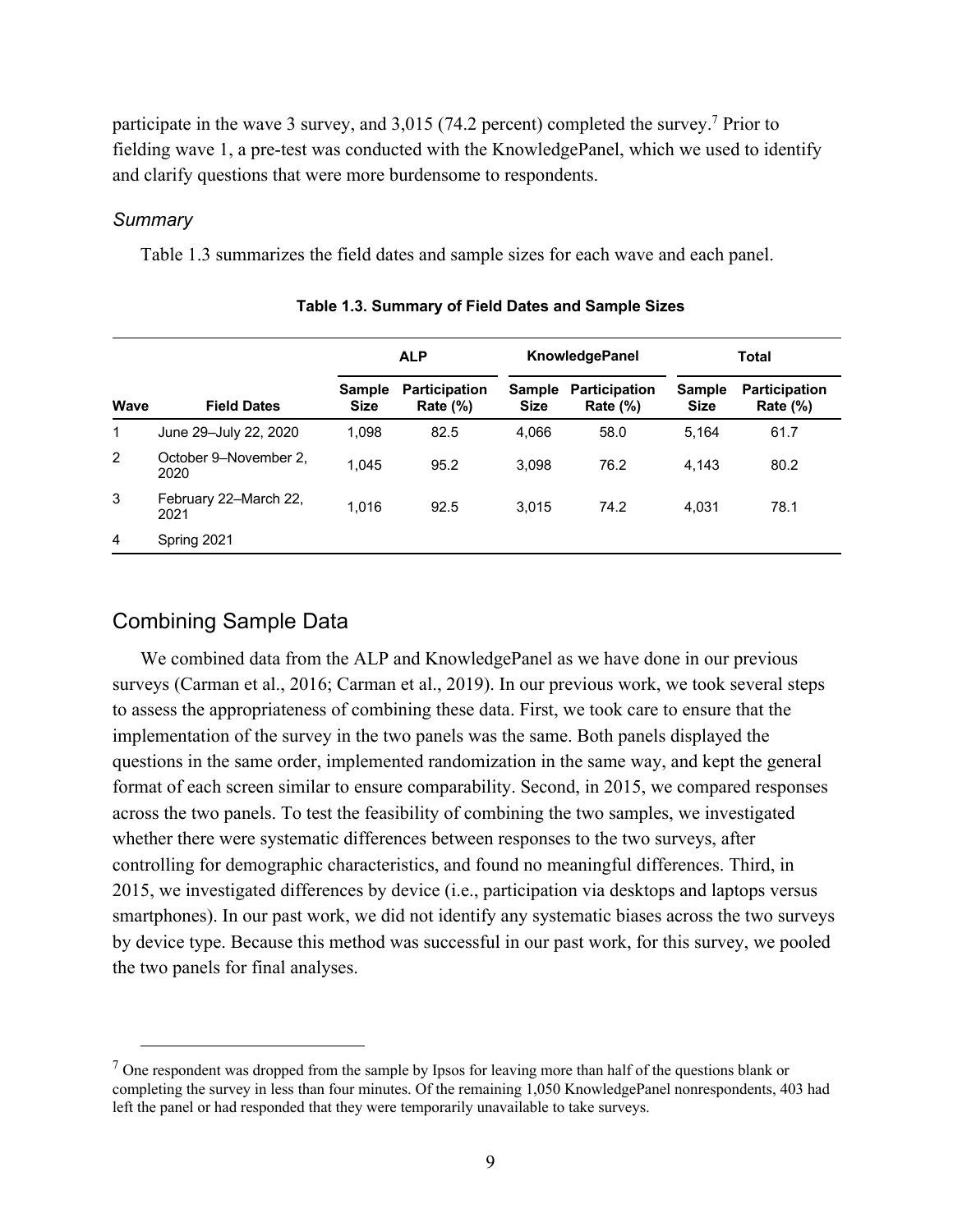### Weighting

To make the sample representative of the overall population, we used weighting, a statistical adjustment. To create weights to match the distribution of characteristics in our sample as closely as possible to that of the population from the 2019 Current Population Survey (CPS) (see U.S. Census Bureau, undated), we used a raking algorithm, following the methods described in Deming, 1943, and Deville, Särndal, and Sautory, 1993. We limited the CPS to non-Hispanic White households with incomes under \$150,000 and Black, Hispanic, and Asian households with any income level. We used household characteristics as observed in the panels prior to our survey because these characteristics were used for selection into the sample. Our weighting procedure is the same procedure used for other ALP surveys and is described in more detail in Pollard and Baird, 2017. We aimed to match population proportions on interactions of gender and race and ethnicity, gender and education, and gender and age, as well as household income interacted with household size. To calculate the weights, we combined the two samples and matched the distribution of characteristics of the pooled sample to the distribution of the CPS. In other words, our weighting procedure treated observations from the two panels as equivalent. We have not adjusted these weights to reflect how the panelists were originally recruited to either the ALP or the KnowledgePanel.

### Future Waves

This survey represents the third wave of a planned four-wave survey study. We intend to conduct wave 4 in the spring of 2021. When the final wave is collected, an updated version of this report will be made available.

# Sample Description

Our total sample was 4,031 respondents. Table 1.4 compares the weighted and unweighted characteristics of our sample with the characteristics of the U.S. population as estimated in the CPS. The survey sample distributions represent characteristics of the ALP and the KnowledgePanel *at the time of sampling*. 8 Some households had changes in income or other characteristics between the time of selection and the time of the survey; as a result, at the time of our survey, some households might have had income high enough that they would no longer be eligible for selection. We chose to keep these households in our survey because we were interested in following the evolving experiences of selected households, including changes in income. We expect that, in the final wave, we may see further changes in characteristics.

<sup>&</sup>lt;sup>8</sup> ALP respondents were selected prior to the survey; KnowledgePanel respondents were selected at the time of the survey. As a result, some ALP respondents had changes in characteristics between the time of sampling and the time of the survey. For the KnowledgePanel, the time of sampling and the time of the survey were the same.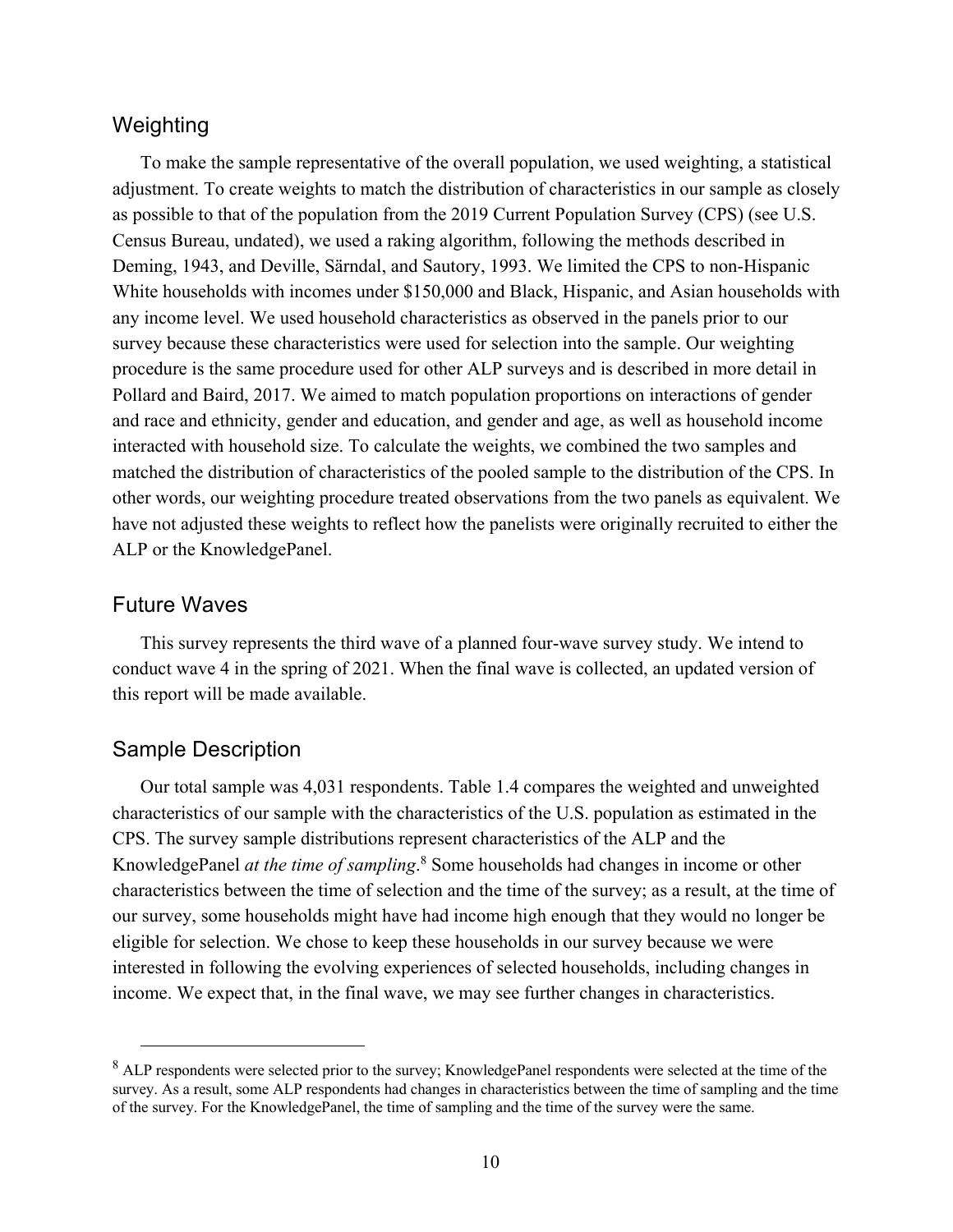|                                           | <b>Combined ALP and KnowledgePanel</b> |              |              |
|-------------------------------------------|----------------------------------------|--------------|--------------|
| Characteristic                            | Unweighted (%)                         | Weighted (%) | 2019 CPS (%) |
| Gender                                    |                                        |              |              |
| Male                                      | 43.1                                   | 47.6         | 47.8         |
| Female                                    | 56.9                                   | 52.4         | 52.2         |
| Race or ethnicity                         |                                        |              |              |
| Non-Hispanic White                        | 51.4                                   | 59.9         | 58.8         |
| Non-Hispanic Black                        | 17.8                                   | 13.0         | 13.2         |
| Hispanic                                  | 22.4                                   | 19.6         | 18.4         |
| Non-Hispanic Asian                        | 6.1                                    | 5.6          | 7.2          |
| Non-Hispanic, all other races             | 2.4                                    | 1.9          | 2.5          |
| Education                                 |                                        |              |              |
| Less than high school                     | 9.2                                    | 9.5          | 11.6         |
| High school                               | 29.0                                   | 31.6         | 30.3         |
| Some college                              | 32.8                                   | 27.1         | 28.6         |
| College graduate                          | 28.9                                   | 31.8         | 29.5         |
| Age, in years                             |                                        |              |              |
| $18 - 24$                                 | 2.5                                    | 4.1          | 11.7         |
| $25 - 44$                                 | 26.7                                   | 35.8         | 34.4         |
| $45 - 64$                                 | 38.1                                   | 35.8         | 32.0         |
| $65+$                                     | 32.7                                   | 24.3         | 21.9         |
| Income                                    |                                        |              |              |
| Less than \$30,000                        | 28.1                                   | 23.1         | 23.5         |
| \$30,000 to \$59,999                      | 39.0                                   | 29.5         | 29.4         |
| \$60,000 to \$99,999                      | 23.9                                   | 26.9         | 26.7         |
| \$100,000 or more                         | 9.0                                    | 20.5         | 20.4         |
| Household size, in number of<br>residents |                                        |              |              |
| 1                                         | 30.6                                   | 17.2         | 16.1         |
| $\overline{c}$                            | 34.3                                   | 36.9         | 35.1         |
| $\ensuremath{\mathsf{3}}$                 | 14.2                                   | 18.6         | 18.4         |
| $\overline{\mathbf{4}}$                   | 10.6                                   | 14.7         | 15.9         |
| 5 or more                                 | 10.2                                   | 12.6         | 14.6         |

**Table 1.4. Comparison of the Survey Sample and the Current Population Survey**

NOTE: Percentages are rounded and might not sum to 100.

# Margin of Sampling Error

We calculated the margin of sampling error (also known as the margin of error [MOE]) based on the 95-percent confidence interval. If a study were repeated 100 times, the 95-percent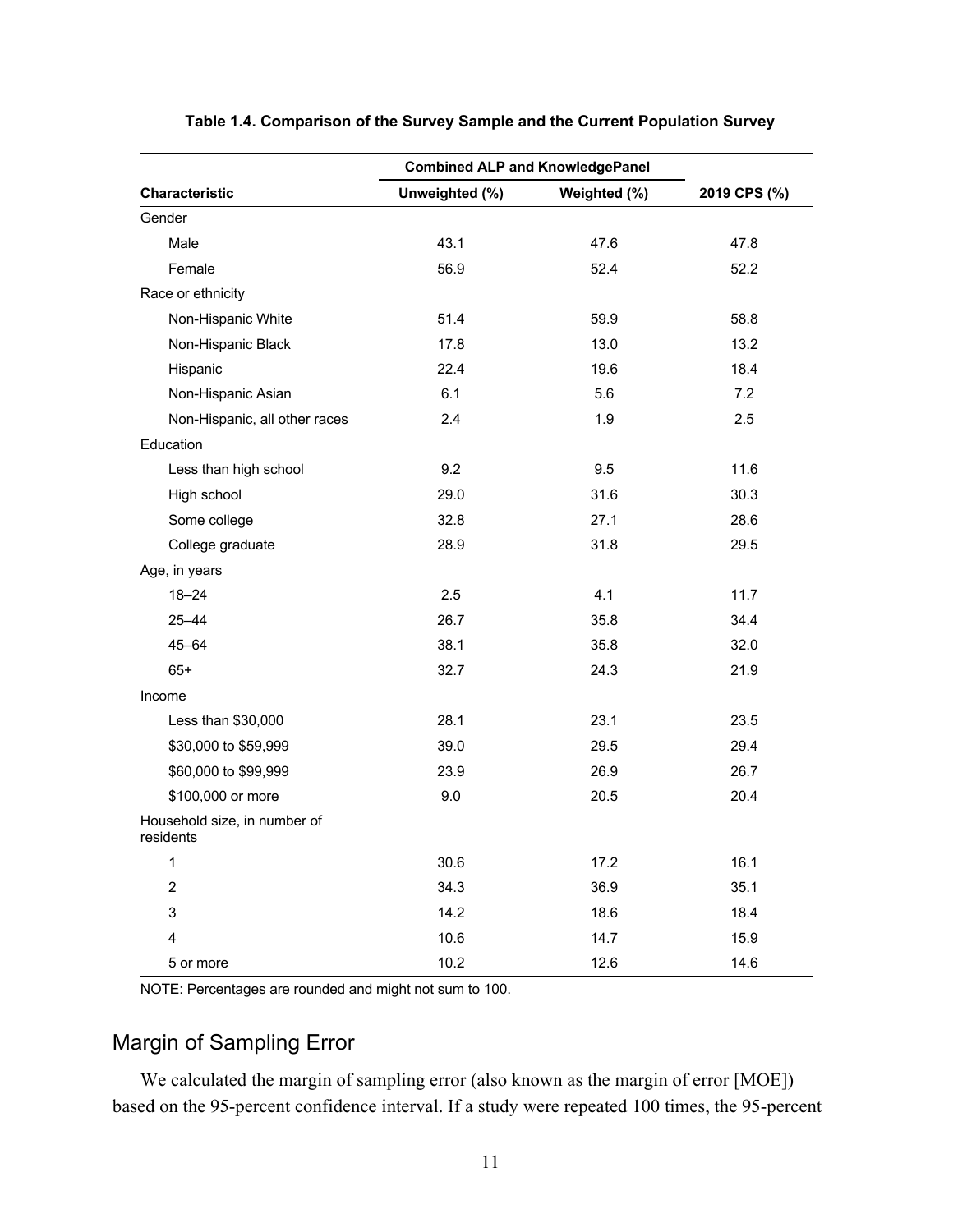confidence interval would contain the true value 95 percent of the time. The *MOE* is a function of the sample size and the measured proportion, with the smallest MOE for proportions near 0 percent or 100 percent and the largest MOE for proportions near 50 percent. Because the overall sample size of our survey is large (4,031 respondents), the MOE for the full sample ranges from 0.22 percent to 2.0 percent for proportions near 0 percent and 50 percent, respectively. We have not adjusted the MOEs to reflect design effects.

### Limitations

This research has several limitations. First, we drew our sample from two panels. Although we identified no significant differences in responses across the two panels when controlling for demographic differences, we might not be able to discern from the social and demographic profiles of the sample every underlying difference regarding attitudes and perspectives. However, this combining of panels has been successfully pursued with the 2015 and 2018 versions of the NSHA (Carman et al., 2016; Carman et al., 2019). Second, many respondents used smartphones to respond to the survey. Although both the ALP and the KnowledgePanel have optimized their formatting for smartphones, our survey contained several large tables—for example, question 1 asked the respondent to rate many different things on one screen. These tables can be difficult for respondents using smartphones, and we cannot be sure of the devices' effect or influence on those questions, specifically. Third, we adjusted the data to account for differences in demographic characteristics between our sample and the CPS, but we did not adjust the data for the differential probabilities of selection that (in addition to calibration) cause design effects. A *design effect* is an indicator of the impact of sample design and weighting on the effective sample size of the survey. Our adjustment might underestimate the size of the design effect because we do not have sufficient information about geographic clustering and secondary recruitment details. This information is not available from the ALP and the KnowledgePanel. Fourth, we were able to conduct only limited pilot testing of key survey questions on a convenience sample. However, many survey questions were derived from other sources.

# Access to the Data

The combined data set with weights will be made available through RWJF's Health and Medical Care Archive at the Inter-University Consortium for Political and Social Research (ICPSR) at the University of Michigan. This process of storing data at ICPSR was also used for the NSHA in 2015 and 2018.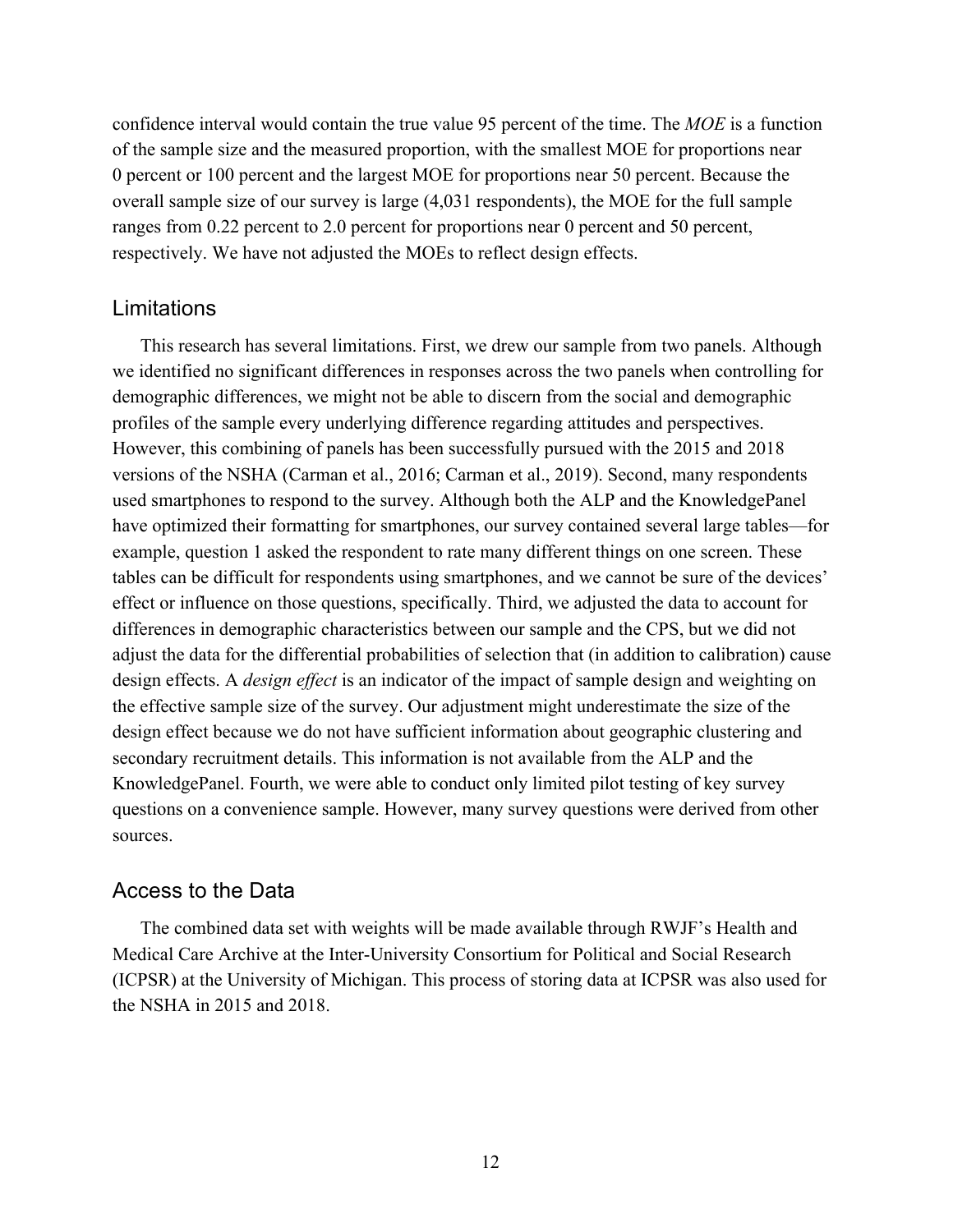This chapter presents the top-line survey results from the third wave of the COVID-19 and the Experiences of Populations at Greater Risk Survey. For each question in the survey, we present the text as it was presented to survey respondents, as well as a variable name for those who use the data. All responses were listed in the order presented in the top line unless otherwise indicated. For each question, we report the responses for respondents in wave 1 and 2 who responded to wave 3, and all respondents in wave 3. Those interested in seeing responses for the full sample in wave 1 should refer to Carman et al., 2020a. The full wave 2 results are available in Carman et al., 2020b. All responses are weighted.

After the main survey questions, we present the survey respondents' unweighted demographic characteristics. We present the unweighted demographic characteristics so that readers can see the original survey sample composition before we applied weighting procedures. This can aid users of the survey data, who might apply other weighting approaches in their analyses. Weighted demographic characteristics are shown in Table 1.4.

We report the percentage of respondents who chose not to answer each question and label this as "missing." None of the question responses provided a "don't know" option.

In the interest of parsimony, the following tables do not present the MOE for each question. As described in Chapter 1, we calculated the MOE based on the 95-percent confidence interval. The MOE for the full sample ranges from 0.22 percent to 2.0 for proportions near 0 percent and 50 percent, respectively.

For these tables, we report to one decimal point. All results are presented as the percentage of respondents selecting each answer.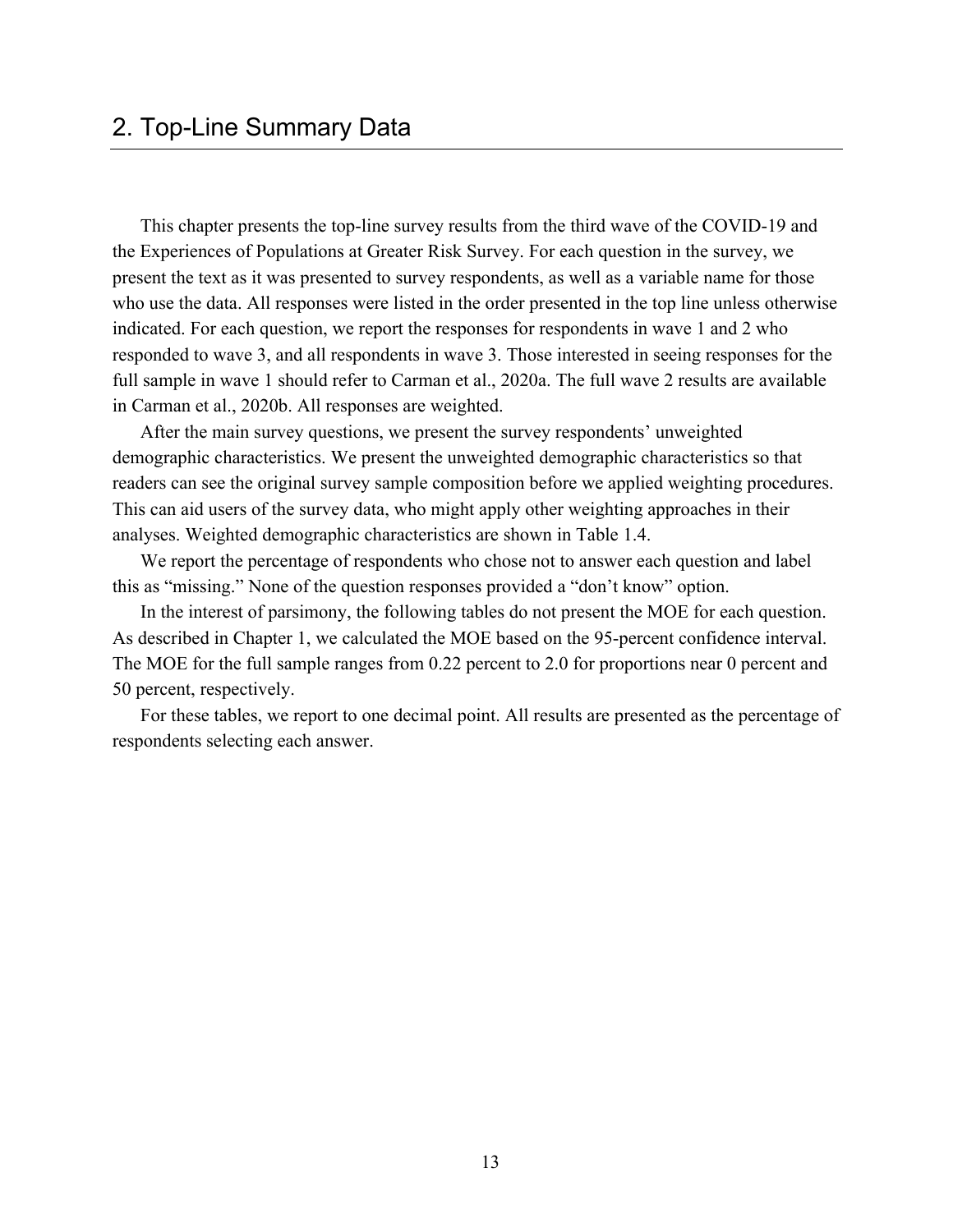Health and Demographics: General Well-Being and Health

- *Q1. [w3\_lifesat] Assume the ladder is a way of picturing your life. The top of the ladder represents the best possible life for you and the bottom of the ladder represents the worst life for you. On which step of this ladder would you say you personally feel you stand at this time?*
- *(Please select one number only—0 is the worst possible life for you, 10 is the best possible life for you.)*



| $\mathbf{r}$<br>Sample | 0   |     |                  | 3     | -4  | 5.   | 6    |      | 8    | 9    | 10  | Missing |
|------------------------|-----|-----|------------------|-------|-----|------|------|------|------|------|-----|---------|
| Wave 1                 | 0.4 | 0.7 | 1.7 <sub>z</sub> | 3.7   | 5.7 | 11.4 | 14.5 | 22.0 | 25.6 | 8.9  | 5.3 | 0.1     |
| Wave 2                 | 0.5 | 0.8 | 1.9              | 4.0   | 5.8 | 12.0 | 13.5 | 21.2 | 24.2 | 10.9 | 5.1 | 0.1     |
| Wave 3                 | 0.4 | 0.7 | 1.4              | - 3.9 | 6.0 | 10.3 | 13.8 | 22.1 | 24.8 | 11.5 | 4.9 | 0.1     |

SOURCES: Adapted from Cantril Ladder and various sources.

*Q2. [w3\_resilience] For the following question, please indicate how much you agree or disagree with the statement. When things go wrong in my life it generally takes me a long time to get back to normal.* 

| <b>Sample</b> | <b>Strongly agree</b> | Somewhat<br>agree | Neither agree<br>nor disagree | Somewhat<br>disagree | <b>Strongly</b><br>disagree | Missing |
|---------------|-----------------------|-------------------|-------------------------------|----------------------|-----------------------------|---------|
| Wave 1        | 4.5                   | 23.0              | 21.0                          | 35.2                 | 16.2                        | 0.1     |
| Wave 2        | 4.7                   | 22.6              | 22.1                          | 35.0                 | 15.5                        | 0.1     |
| Wave 3        | 4.6                   | 22.9              | 21.1                          | 35.4                 | 15.9                        | 0.1     |

SOURCE: Santa Monica Well-Being Survey.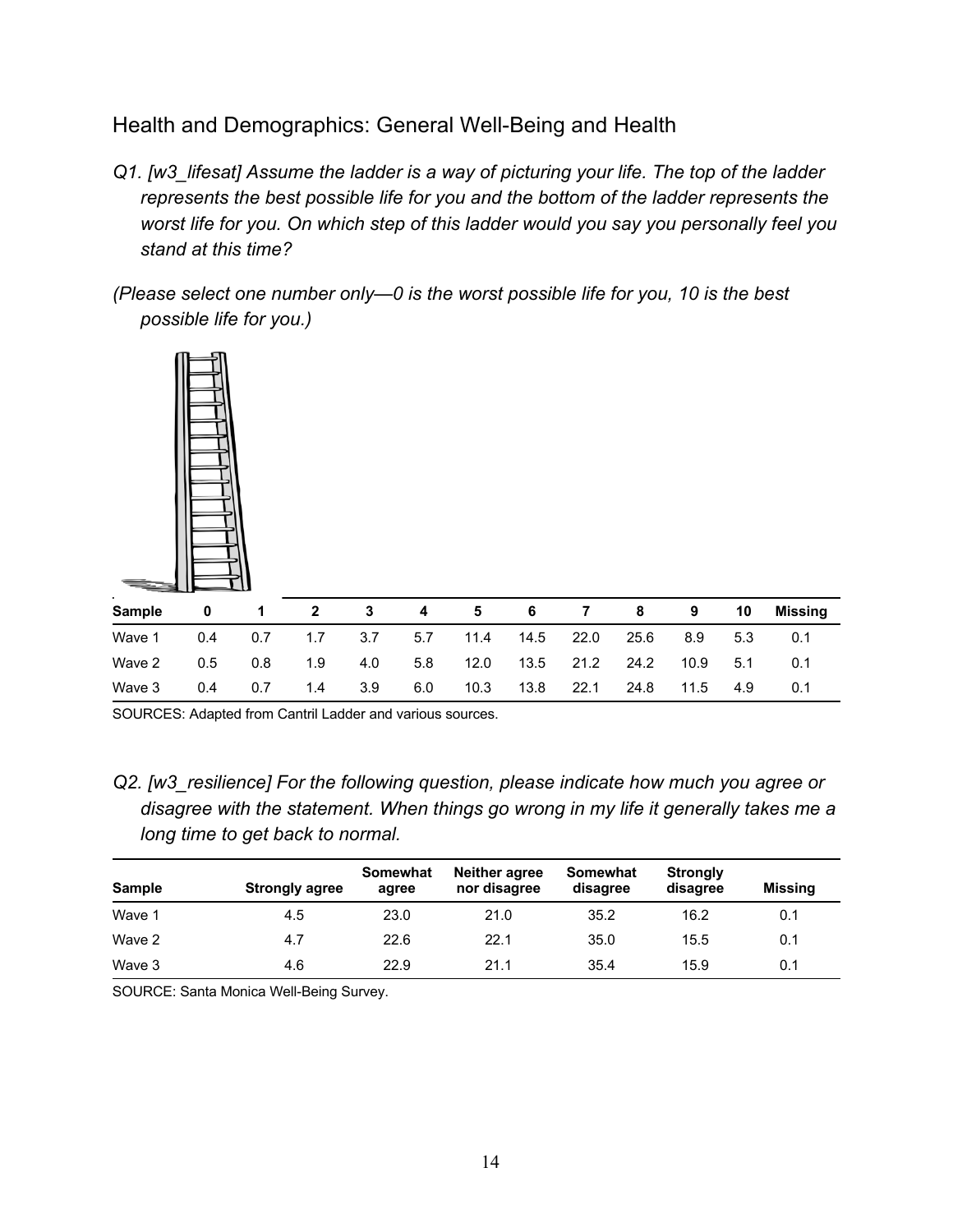# *Q3. [w3\_healthstatus] In general, would you say your health is excellent, very good, good, fair, or poor?*

| <b>Sample</b> | <b>Excellent</b> | Very good | Good | Fair | Poor | Missing |
|---------------|------------------|-----------|------|------|------|---------|
| Wave 1        | 7.0              | 32.2      | 40.1 | 16.7 | 3.9  | 0.1     |
| Wave 2        | 6.4              | 33.2      | 39.1 | 17.4 | 3.7  | 0.2     |
| Wave 3        | 6.3              | 31.4      | 41.4 | 16.8 | 3.9  | 0.1     |

### *Select only one answer.*

SOURCE: Santa Monica Well-Being Survey.

# *Q4. [w3\_wellbeing1-w3\_wellbeing6] Below are a number of things people might say they feel. How much of the time in the past week, did you . . .*

| A. Feel happy |                                    |                     |                  |                 |                |  |
|---------------|------------------------------------|---------------------|------------------|-----------------|----------------|--|
| <b>Sample</b> | None or almost<br>none of the time | Some of the<br>time | Most of the time | All of the time | <b>Missing</b> |  |
| Wave 1        | 4.6                                | 32.5                | 55.0             | 7.8             | 0.0            |  |
| Wave 2        | 4.1                                | 35.3                | 52.4             | 8.1             | 0.1            |  |
| Wave 3        | 4.4                                | 34.1                | 53.7             | 7.7             | 0.2            |  |

SOURCE: Santa Monica Well-Being Survey.

#### **B. Feel sad**

| <b>Sample</b> | None or almost<br>none of the time | Some of the<br>time | Most of the time | All of the time | <b>Missing</b> |
|---------------|------------------------------------|---------------------|------------------|-----------------|----------------|
| Wave 1        | 43.1                               | 48.4                | 7.3              | 1.0             | 0.3            |
| Wave 2        | 44.1                               | 46.4                | 8.3              | 1.0             | 0.2            |
| Wave 3        | 44.6                               | 46.7                | 7.3              | 1.2             | 0.2            |

SOURCE: Santa Monica Well-Being Survey.

#### **C. Feel stressed Sample None or almost none of the time Some of the time Most of the time All of the time Missing** Wave 1 25.9 54.7 15.1 4.2 0.1 Wave 2 25.3 53.7 16.3 4.5 0.2 Wave 3 25.5 54.8 15.6 3.9 0.2

SOURCE: Santa Monica Well-Being Survey.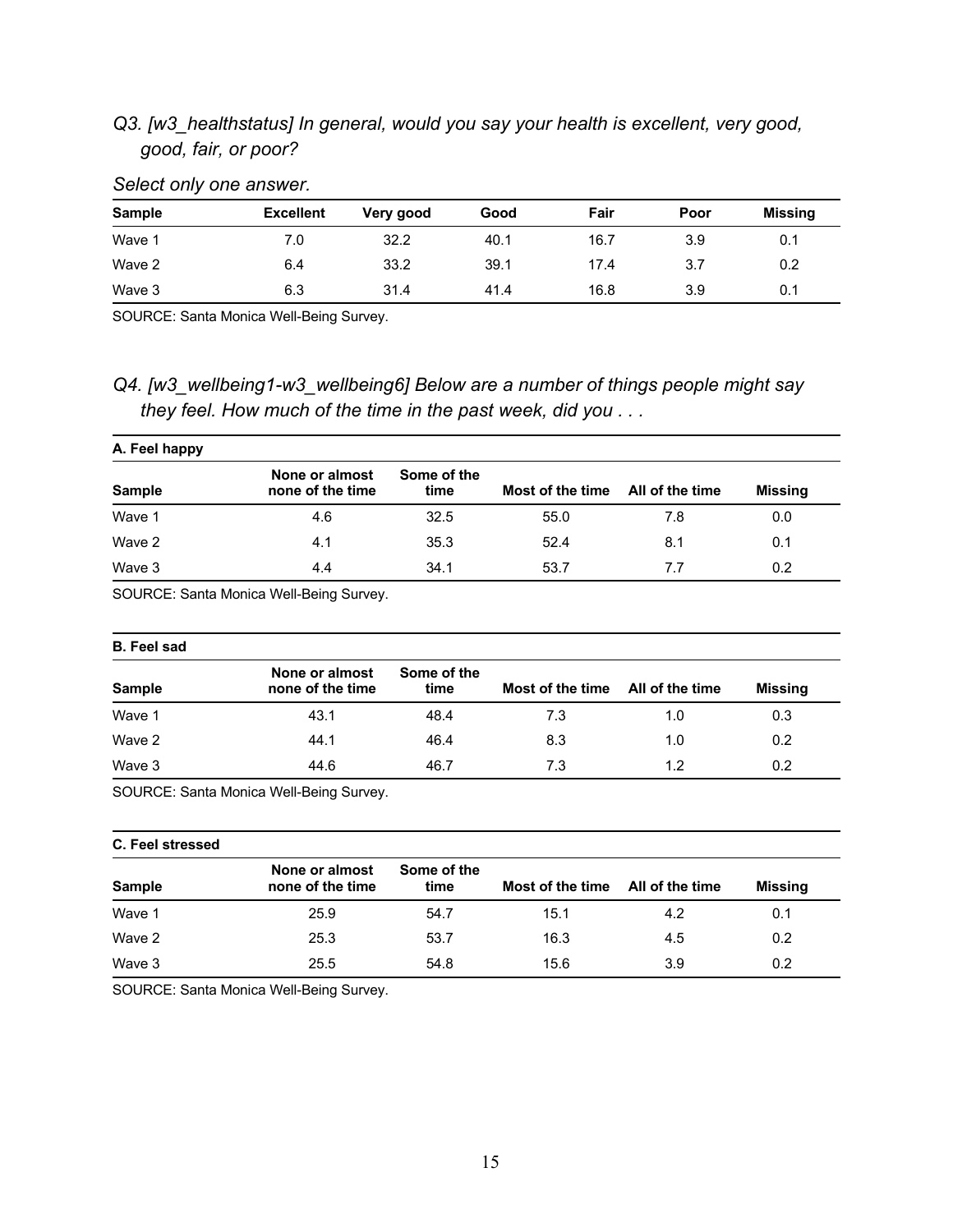### **D. Have a lot of energy**

| <b>Sample</b> | None or almost<br>none of the time | Some of the<br>time | Most of the time All of the time |     | <b>Missing</b> |
|---------------|------------------------------------|---------------------|----------------------------------|-----|----------------|
| Wave 1        | 16.3                               | 50.0                | 30.4                             | 3.3 | 0.1            |
| Wave 2        | 17.3                               | 49.6                | 29.6                             | 3.4 | 0.2            |
| Wave 3        | 17.9                               | 50.3                | 28.7                             | 2.9 | 0.2            |

SOURCE: Santa Monica Well-Being Survey.

### **E. Feel lonely**

| <b>Sample</b> | None or almost<br>none of the time | Some of the<br>time | Most of the time All of the time |     | Missing |
|---------------|------------------------------------|---------------------|----------------------------------|-----|---------|
| Wave 1        | 56.0                               | 31.4                | 8.9                              | 3.5 | 0.1     |
| Wave 2        | 56.7                               | 31.6                | 7.9                              | 3.7 | 0.2     |
| Wave 3        | 55.2                               | 32.9                | 8.2                              | 3.6 | 0.2     |

SOURCE: Santa Monica Well-Being Survey.

### **F. Feel worried**

| <b>Sample</b> | None or almost<br>none of the time | Some of the<br>time | Most of the time | All of the time | Missing |
|---------------|------------------------------------|---------------------|------------------|-----------------|---------|
| Wave 1        | 30.4                               | 52.6                | 13.1             | 3.9             | 0.1     |
| Wave 2        | 31.5                               | 50.5                | 13.5             | 4.3             | 0.1     |
| Wave 3        | 32.9                               | 52.0                | 11.3             | 3.6             | 0.2     |

SOURCE: Santa Monica Well-Being Survey.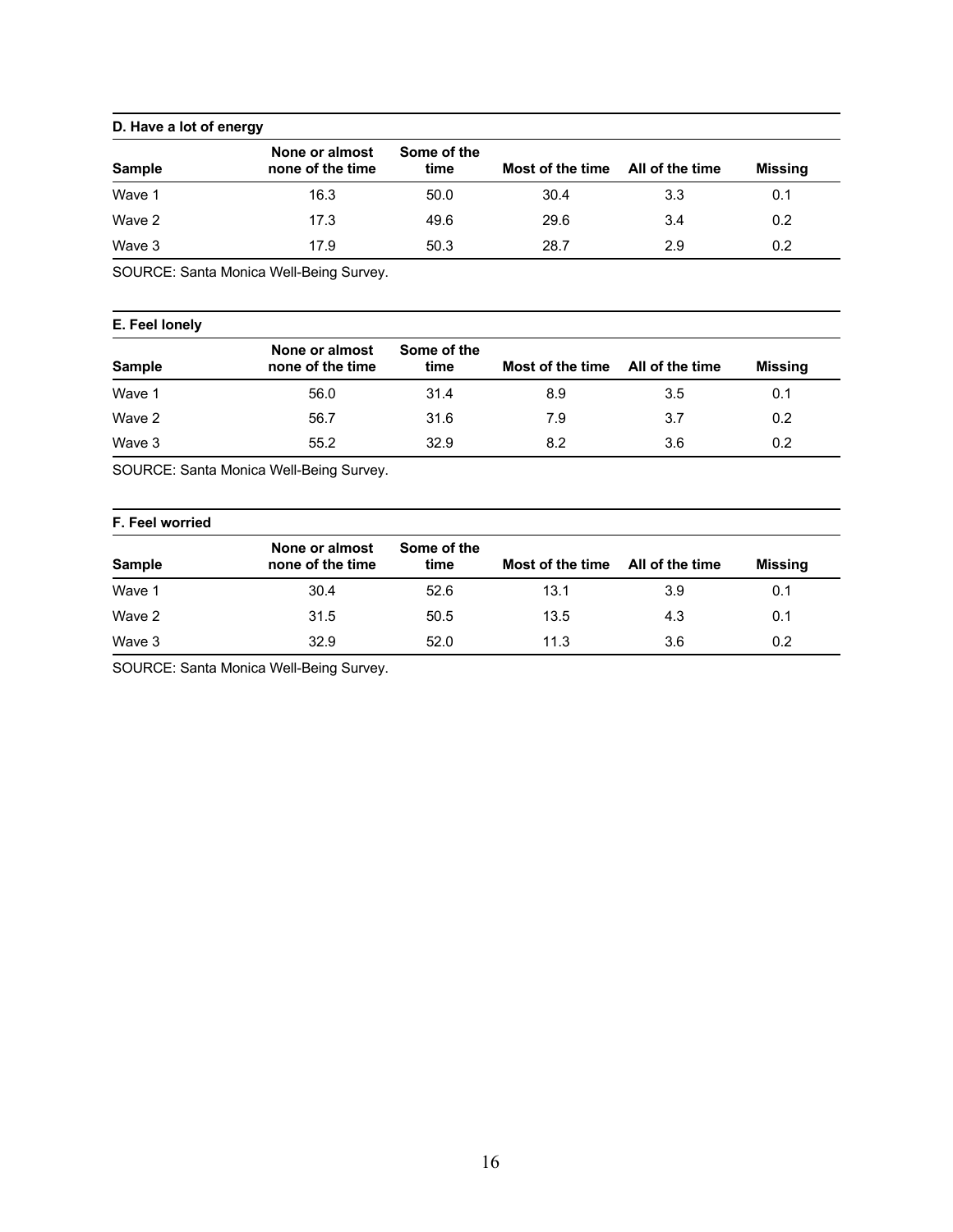- *Q5. [w3\_activities] Next we'd like you to think about how coronavirus (COVID-19) has impacted your ability to engage in activities important for your well-being, such as exercising, meditating, seeing friends, or attending religious services.*
- *Compared to before the pandemic began, do you have more, about the same, or less . . .*

| A. time to engage in these activities? |             |                                 |      |                |  |  |
|----------------------------------------|-------------|---------------------------------|------|----------------|--|--|
| <b>Sample</b>                          | <b>More</b> | <b>About the</b><br><b>Same</b> | Less | <b>Missing</b> |  |  |
| Wave 1                                 | x           | х                               | х    | X              |  |  |
| Wave 2                                 | X           | х                               | X    | х              |  |  |
| Wave 3                                 | 11.7        | 48.2                            | 40.0 | 0.2            |  |  |

*Note: This is a new question added in wave 3.*

SOURCE: Developed by RWJF and RAND.

|               | <b>B.</b> access to these activities? |                                 |      |                |  |  |
|---------------|---------------------------------------|---------------------------------|------|----------------|--|--|
| <b>Sample</b> | More                                  | <b>About the</b><br><b>Same</b> | Less | <b>Missing</b> |  |  |
| Wave 1        | X                                     | x                               | x    | х              |  |  |
| Wave 2        | X                                     | х                               | X    | х              |  |  |
| Wave 3        | 4.1                                   | 36.4                            | 59.3 | 0.2            |  |  |

SOURCE: Developed by RWJF and RAND.

### **C. ability to afford these activities?**

|               |      | <b>About the</b> |             |                |
|---------------|------|------------------|-------------|----------------|
| <b>Sample</b> | More | <b>Same</b>      | <b>Less</b> | <b>Missing</b> |
| Wave 1        |      |                  |             |                |
| Wave 2        | X    | X                | X           | x              |
| Wave 3        | 6.6  | 69.7             | 23.5        | 0.2            |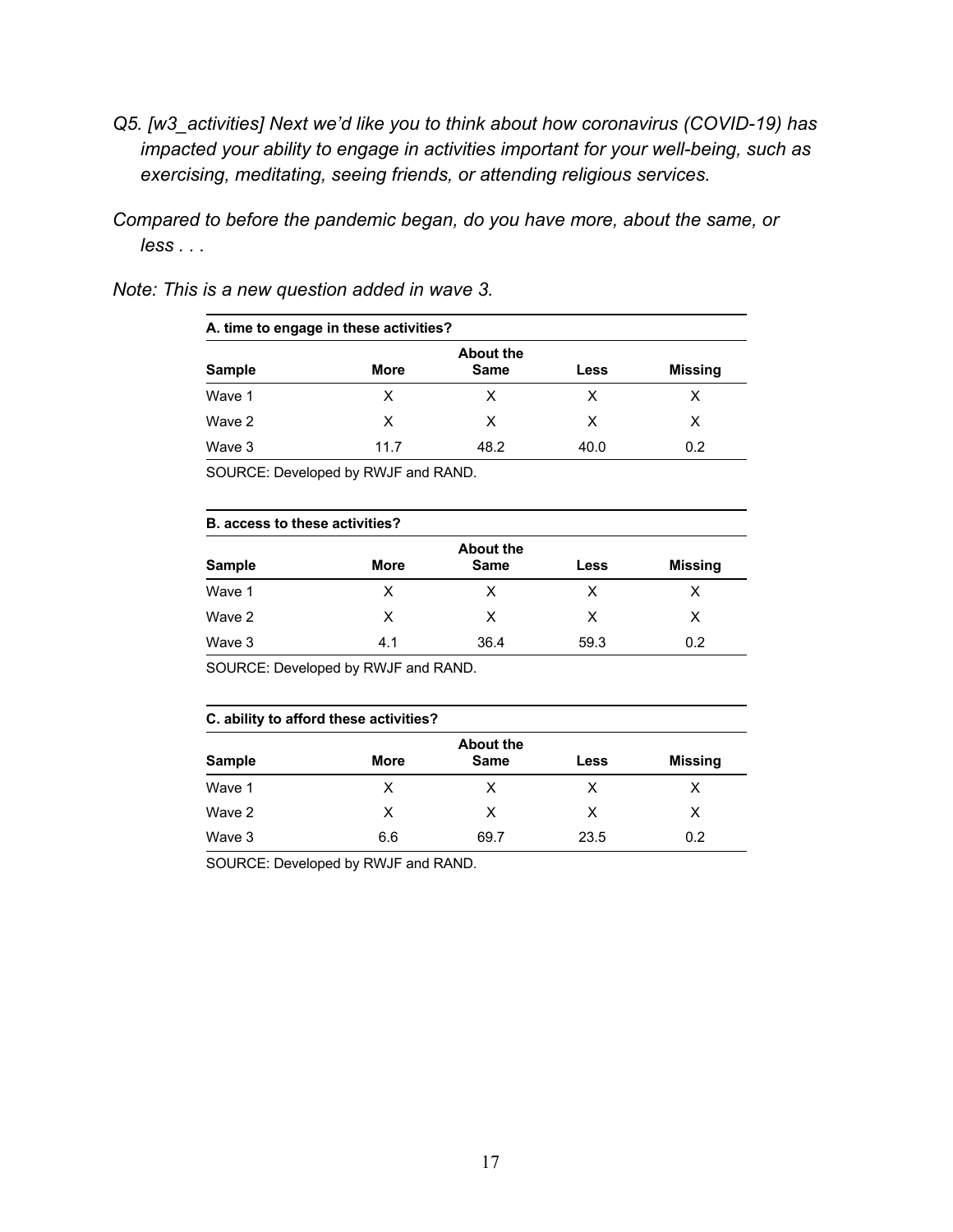*Q6. [w3\_chronic] Do you personally currently have one or more chronic health conditions (e.g., diabetes, asthma, depression, heart disease, high blood pressure, substance use disorder)?* 

*Select only one answer.* 

| <b>Sample</b> | Yes  | No   | <b>Missing</b> |
|---------------|------|------|----------------|
| Wave 1        | 47.8 | 52.0 | 0.1            |
| Wave 2        | 48.5 | 51.1 | 0.4            |
| Wave 3        | 48.4 | 51.3 | 0.3            |

SOURCE: Modified from NSHA.

*Q7. [w3\_disability] Are you limited in any way in any activities because of physical, mental, or emotional problems?* 

| <b>Sample</b> | Yes  | No   | <b>Missing</b> |
|---------------|------|------|----------------|
| Wave 1        | 28.3 | 71.4 | 0.3            |
| Wave 2        | 26.9 | 72.7 | 0.4            |
| Wave 3        | 27.8 | 71.8 | 0.3            |

SOURCE: Census Household COVID-19 Pulse Survey.

# Health and Demographics: Household Economic Information

*Q8. [w3\_employed] Now we are going to ask about your employment. In the last 7 days, did you do ANY work for either pay or profit?* 

*Select only one answer.* 

| <b>Sample</b> | Yes  | No   | Missing |
|---------------|------|------|---------|
| Wave 1        | 50.7 | 49.1 | 0.2     |
| Wave 2        | 52.6 | 47.1 | 0.3     |
| Wave 3        | 52.1 | 47.7 | 0.3     |

SOURCE: Census Household COVID-19 Pulse Survey.

*Q8a. [w3\_gotowork] (if YES to Q8). In the last 7 days, have you worked outside of your home?* 

| Sample | Yes  | No   | Missing |
|--------|------|------|---------|
| Wave 1 | 72.4 | 26.0 | 1.6     |
| Wave 2 | 75.9 | 23.1 | 1.0     |
| Wave 3 | 74.7 | 24.7 | 0.7     |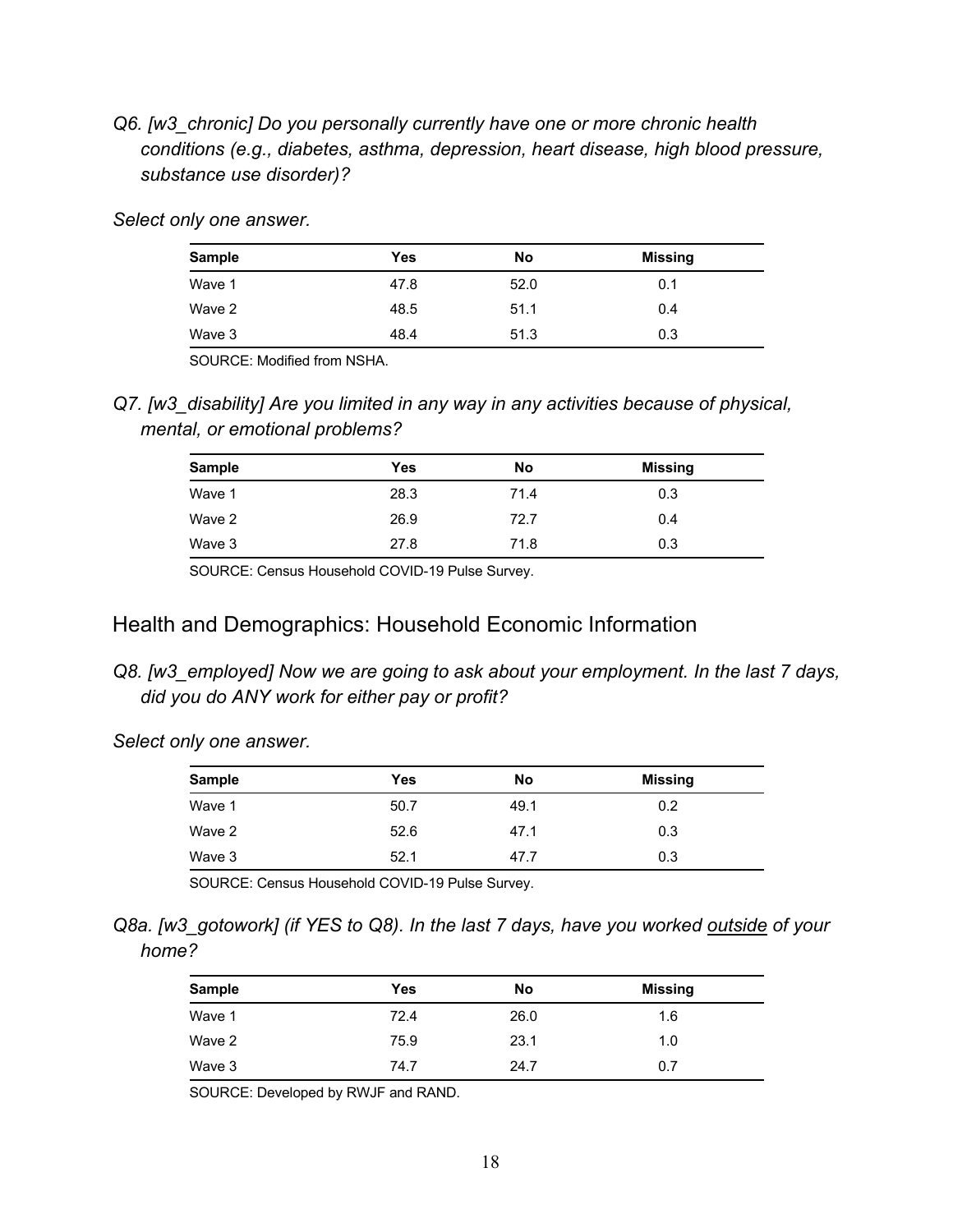# *Q8b. [w3\_workathome] (if YES to Q8a). In the last 7 days, does your job require you to work outside of your home?*

| <b>Sample</b> | Yes  | No  | <b>Missing</b> |
|---------------|------|-----|----------------|
| Wave 1        | 91.6 | 8.4 | а              |
| Wave 2        | 92.3 | 7.4 | a              |
| Wave 3        | 91.5 | 8.5 | a              |

SOURCE: Developed by RWJF and RAND.

<sup>a</sup> The period indicates true 0 (rather than a number that has been rounded down to 0).

# *Q8c. [w3\_notworking] (If NO to Q8). What is your main reason for not working for pay or profit?*

*Select only one answer.* 

|                                                                                 | Wave 1 | Wave 2 | Wave 3 |
|---------------------------------------------------------------------------------|--------|--------|--------|
| I did not want to be employed at this time                                      | 7.1    | 7.8    | 7.8    |
| I did not work because I am/was sick with coronavirus (COVID-19) symptoms       | 0.3    | 0.4    | 0.6    |
| I did not work because I am/was caring for someone with coronavirus (COVID-     |        |        |        |
| 19) symptoms                                                                    | 0.2    | 0.3    | 0.8    |
| I did not work because I am/was caring for children not in school or daycare    | 5.8    | 6.1    | 5.9    |
| I did not work because I am/was caring for an elderly person                    | 1.6    | 2.1    | 1.4    |
| I am/was sick (not coronavirus, or COVID-19 related) or disabled                | 12.5   | 13.5   | 13.9   |
| am retired                                                                      | 46.7   | 49.0   | 50.0   |
| I did not have work due to coronavirus (COVID-19) pandemic related reduction in |        |        |        |
| business (including furlough)                                                   | 4.9    | 4.1    | 3.9    |
| I am/was laid off due to coronavirus (COVID-19) pandemic                        | 4.7    | 3.2    | 3.0    |
| My employment closed temporarily due to the coronavirus (COVID-19) pandemic     | 4.3    | 2.0    | 1.8    |
| My employment went out of business due to the coronavirus (COVID-19)            |        |        |        |
| pandemic                                                                        | 0.9    | 1.2    | 1.3    |
| Other reason, please specify                                                    | 10.4   | 9.3    | 8.7    |
| Refused                                                                         | 0.5    | 1.1    | 0.9    |

SOURCE: Census Household COVID-19 Pulse Survey, slightly modified on coronavirus term use.

# *Q9. [w3\_leaveui] (If NO to Q8). In the last 7 days, were you receiving pay for the time you were not working?*

### *Select only one answer.*

| <b>Sample</b> | Yes, I use paid<br>leave | Yes, I receive<br>full pay but<br>do not have<br>to take leave | Yes, I receive<br>partial pay | l am receiving<br>unemployment<br>insurance | No, I receive<br>no pay | <b>Missing</b> |
|---------------|--------------------------|----------------------------------------------------------------|-------------------------------|---------------------------------------------|-------------------------|----------------|
| Wave 1        | 1.1                      | 2.6                                                            | 1.1                           | 9.0                                         | 85.0                    | 1.3            |
| Wave 2        | 1.1                      | 1.2                                                            | 1.4                           | 6.2                                         | 88.8                    | 1.2            |
| Wave 3        | 0.6                      | 1.5                                                            | $1.5\,$                       | 6.2                                         | 89.0                    | 1.2            |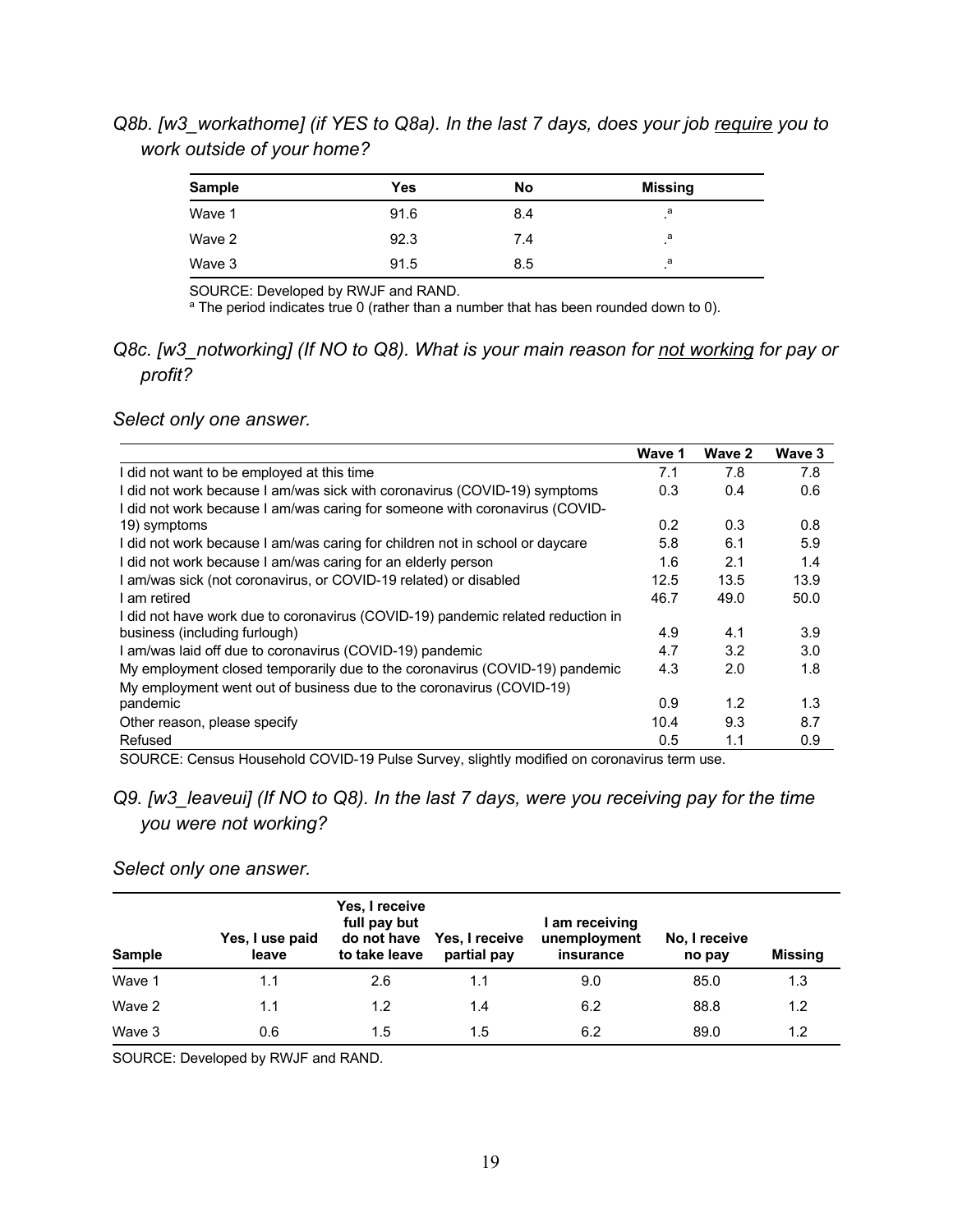# *Q10. [w3\_jobtype1-w3\_jobtype10] Do you or someone in your household currently work in any of the following types of jobs?*

# *Check all that apply.*

| A. Myself                                                                |        |        |        |
|--------------------------------------------------------------------------|--------|--------|--------|
| Job                                                                      | Wave 1 | Wave 2 | Wave 3 |
| Health care worker (for example doctors, nurses, and nursing home staff) | 5.4    | 5.4    | 6.0    |
| Grocery store or drug store employee                                     | 2.4    | 2.4    | 2.5    |
| Other retail employee                                                    | 3.8    | 3.9    | 4.1    |
| Delivery driver                                                          | 2.1    | 2.4    | 2.6    |
| Public transportation employee                                           | 0.7    | 0.8    | 0.9    |
| Restaurant or bar employee                                               | 1.7    | 1.8    | 1.9    |
| Police, Fire, or other first responder                                   | 1.6    | 1.3    | 1.5    |
| Factory worker                                                           | 3.3    | 3.3    | 3.1    |
| Farm worker                                                              | 1.0    | 0.9    | 0.8    |
| Other job that currently involves face to face contact with people.      |        |        |        |
| (Specify)                                                                | 12.5   | 14.4   | 13.4   |
| None of the above                                                        | 59.9   | 58.9   | 58.8   |
| Refused                                                                  | 9.4    | 9.1    | 9.1    |
| $\overline{0}$                                                           |        |        |        |

SOURCE: Census Household COVID-19 Pulse Survey, slightly modified on coronavirus term use.

| B. Someone in my household                                                   |        |        |        |
|------------------------------------------------------------------------------|--------|--------|--------|
| Job                                                                          | Wave 1 | Wave 2 | Wave 3 |
| Health care worker (for example doctors, nurses, and nursing home staff)     | 7.2    | 7.0    | 7.3    |
| Grocery store or drug store employee                                         | 3.5    | 4.0    | 3.9    |
| Other retail employee                                                        | 4.9    | 5.0    | 5.1    |
| Delivery driver                                                              | 2.3    | 2.7    | 2.6    |
| Public transportation employee                                               | 1.0    | 1.2    | 1.2    |
| Restaurant or bar employee                                                   | 3.6    | 3.8    | 3.6    |
| Police, Fire, or other first responder                                       | 1.9    | 1.9    | 1.8    |
| Factory worker                                                               | 3.9    | 4.2    | 4.7    |
| Farm worker                                                                  | 1.3    | 1.4    | 1.3    |
| Other job that currently involves face to face contact with people. (Specify |        |        |        |
|                                                                              | 11.3   | 12.5   | 12.3   |
| None of the above                                                            | 49.0   | 49.2   | 48.1   |
| Refused                                                                      | 21.2   | 19.7   | 19.8   |

SOURCE: Census Household COVID-19 Pulse Survey, slightly modified on coronavirus term use.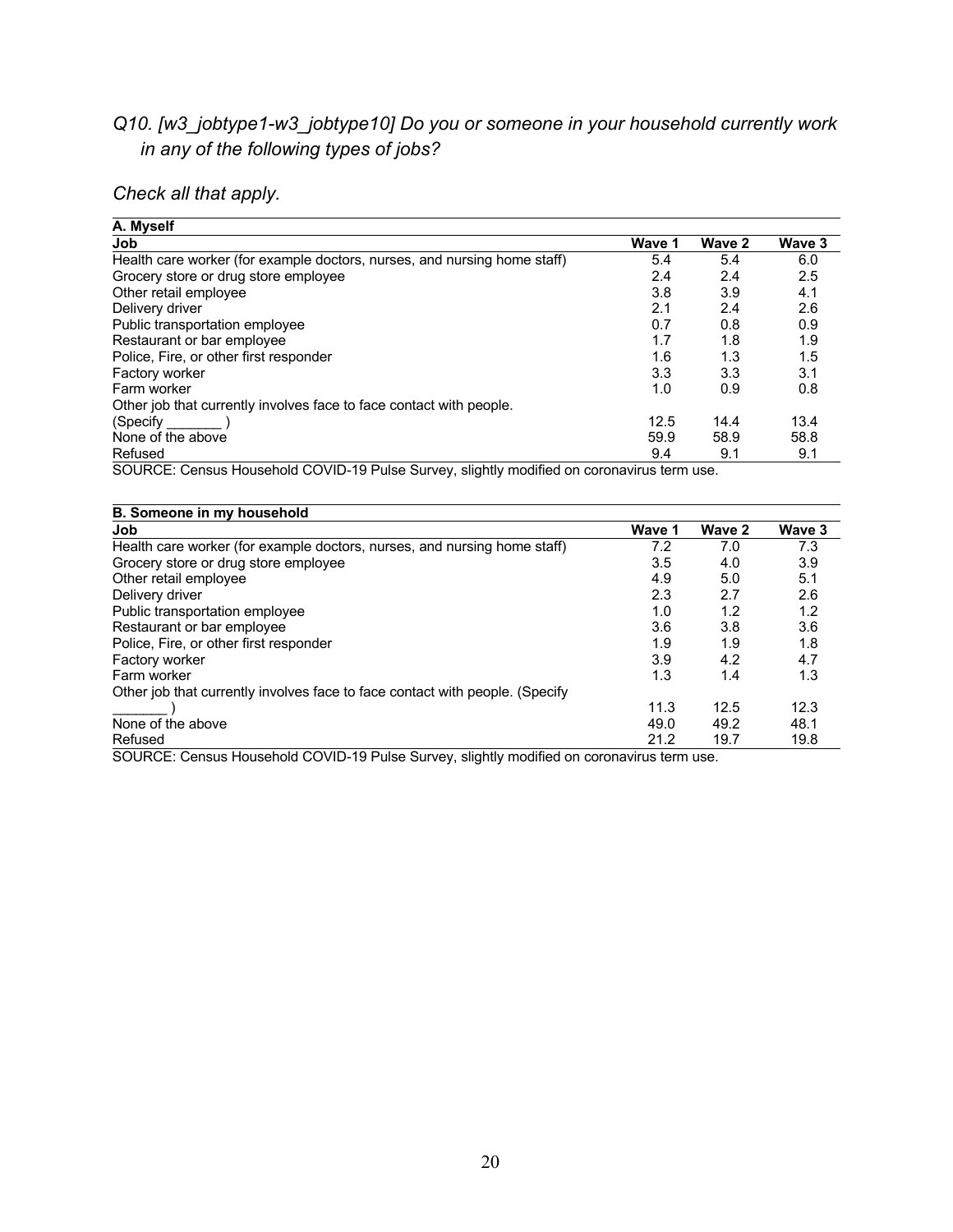# Health and Demographics: Prior Emergency or Disaster Experience

*Q11. [w1\_disaster] For this question, we'd like you to think about the time prior to the coronavirus (COVID-19) pandemic, before March 2020. Have you ever lived in a community during a major stressful event like a natural disaster, economic challenge like a plant closure, major incident of community violence?* 

| <b>Sample</b> | Yes  | No   | <b>Missing</b> |
|---------------|------|------|----------------|
| Wave 1        | 28.4 | 71.2 | 0.4            |
| Wave 2        | х    |      | х              |
| Wave 3        |      |      |                |

*Select only one answer.* 

SOURCE: Modified from NSHA.

# COVID Impacts: COVID Experience

- *In this section we'd like to know about how the coronavirus (COVID-19) has affected you.*
- *Q12. [w3\_coviddx] Has a doctor or other health care provider ever told you or a loved one that you or they have coronavirus (COVID-19)?*

*Select only one answer.* 

| <b>Sample</b> | Yes, me | Yes, my loved<br>one(s) | Yes, both me and my<br>loved one(s) | No   | Not sure | <b>Missing</b> |
|---------------|---------|-------------------------|-------------------------------------|------|----------|----------------|
| Wave 1        | 0.5     | 7.0                     | 0.7                                 | 90.2 | 1.4      | 0.2            |
| Wave 2        | 1.1     | 10.5                    | 1.6                                 | 84.7 | 1.9      | 0.2            |
| Wave 3        | 3.3     | 19.3                    | 5.1                                 | 70.8 | 1.3      | 0.2            |

SOURCE: Modified from COVID Impact Survey.

*Q13. [w3\_covidtest] Have you been tested for coronavirus (COVID-19) (through a nasal swab or blood test)?* 

| <b>Sample</b> | Yes  | No   | <b>Missing</b> |
|---------------|------|------|----------------|
| Wave 1        | 11.7 | 88.0 | 0.3            |
| Wave 2        | 26.2 | 73.4 | 0.4            |
| Wave 3        | 44.9 | 54.7 | 0.3            |

SOURCE: Modified from COVID Impact Survey.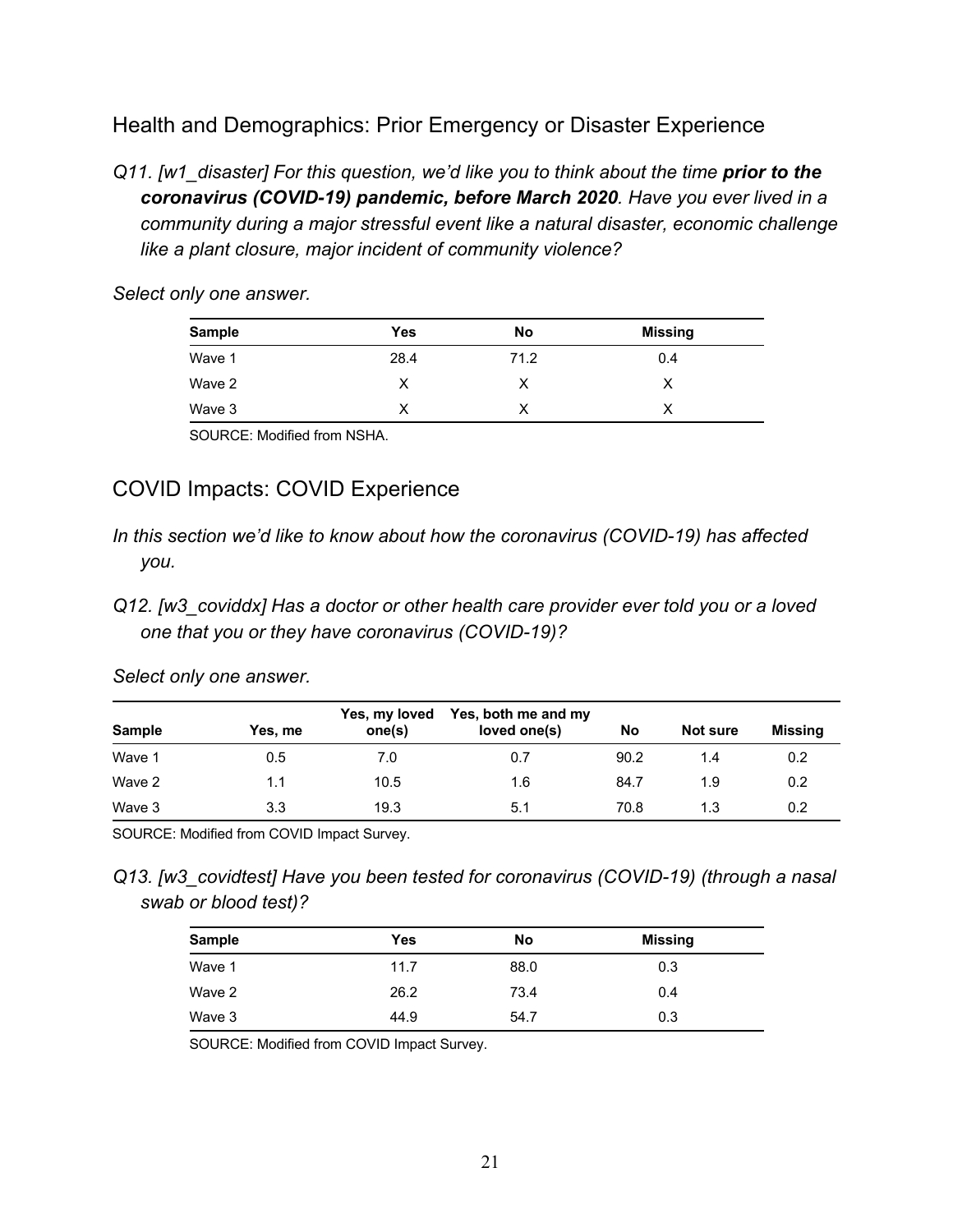*Q14a. [w1\_covidexp1- w1\_covidexp14] Are you experiencing or have you experienced any of the following as a result of the coronavirus (COVID-19) pandemic or the response to the pandemic?* 

*Select all that apply.* 

*Note: The order was randomized, with "other" and "none" always listed at the end. This question was changed for waves 2–4 and is included here for comparisons. We include subquestion numbers to ease comparisons with other waves.* 

|                                |                                                                                 | Wave 1 |
|--------------------------------|---------------------------------------------------------------------------------|--------|
| w1 covidexp1                   | Being exposed to coronavirus (COVID-19) through your work or workplace          | 6.9    |
| w1 covidexp2                   | Feeling isolated or lonely                                                      | 26.1   |
| w1 covidexp3                   | Death or loss of a loved one                                                    | 3.8    |
| w1 covidexp4                   | Not enough food for all members of the household                                | 4.0    |
| w1 covidexp5                   | Unstable housing or unable to pay rent                                          | 4.3    |
| w1 covidexp6                   | Childcare challenges                                                            | 5.6    |
| w1 covidexp7                   | Emotional or physical abuse from others                                         | 1.7    |
| w1 covidexp8                   | Difficulty caring for a chronic condition (yours or others)                     | 5.1    |
| w1 covidexp9                   | Stigma or discrimination (from being blamed for spreading coronavirus/COVID-19) | 1.6    |
| w1 covidexp10                  | Increased use of alcohol and/or drugs                                           | 4.9    |
| w1 covidexp11                  | Severe financial hardship                                                       | 9.7    |
| w1 covidexp12                  | Disruption in school or education for self or someone in your household         | 21.2   |
| w1 covidexp13                  | Other issue not listed                                                          | 7.7    |
| w1 covidexp14                  | None of these                                                                   | 48.1   |
|                                | Refused                                                                         | 0.6    |
| $\sim \cdot \cdot \cdot \cdot$ | _ _ _ _ _<br>$\sim$ $\sim$                                                      |        |

SOURCE: Modified from the Centers for Disease Control and Prevention.

- *Q14b. [w3\_exp1–w3\_exp14] In the past three months have you experienced any of the following?*
- *Note: The text and structure of this question was modified from wave 1 to wave 2. We include subquestion numbers to ease comparisons to wave 1. The order was no longer randomized.*

| w3_exp2. Feeling isolated or lonely |                                       |      |                |  |  |  |
|-------------------------------------|---------------------------------------|------|----------------|--|--|--|
| <b>Sample</b>                       | <b>Yes</b>                            | No   | <b>Missing</b> |  |  |  |
| Wave 2                              | 39.2                                  | 60.4 | 0.3            |  |  |  |
| Wave 3                              | 42.4                                  | 57.3 | 0.3            |  |  |  |
|                                     |                                       |      |                |  |  |  |
|                                     | w3_exp3. Death or loss of a loved one |      |                |  |  |  |
| <b>Sample</b>                       | <b>Yes</b>                            | No   | <b>Missing</b> |  |  |  |
| Wave 2                              | 16.2                                  | 83.5 | 0.3            |  |  |  |
| Wave 3                              | 19.4                                  | 80.2 | 0.4            |  |  |  |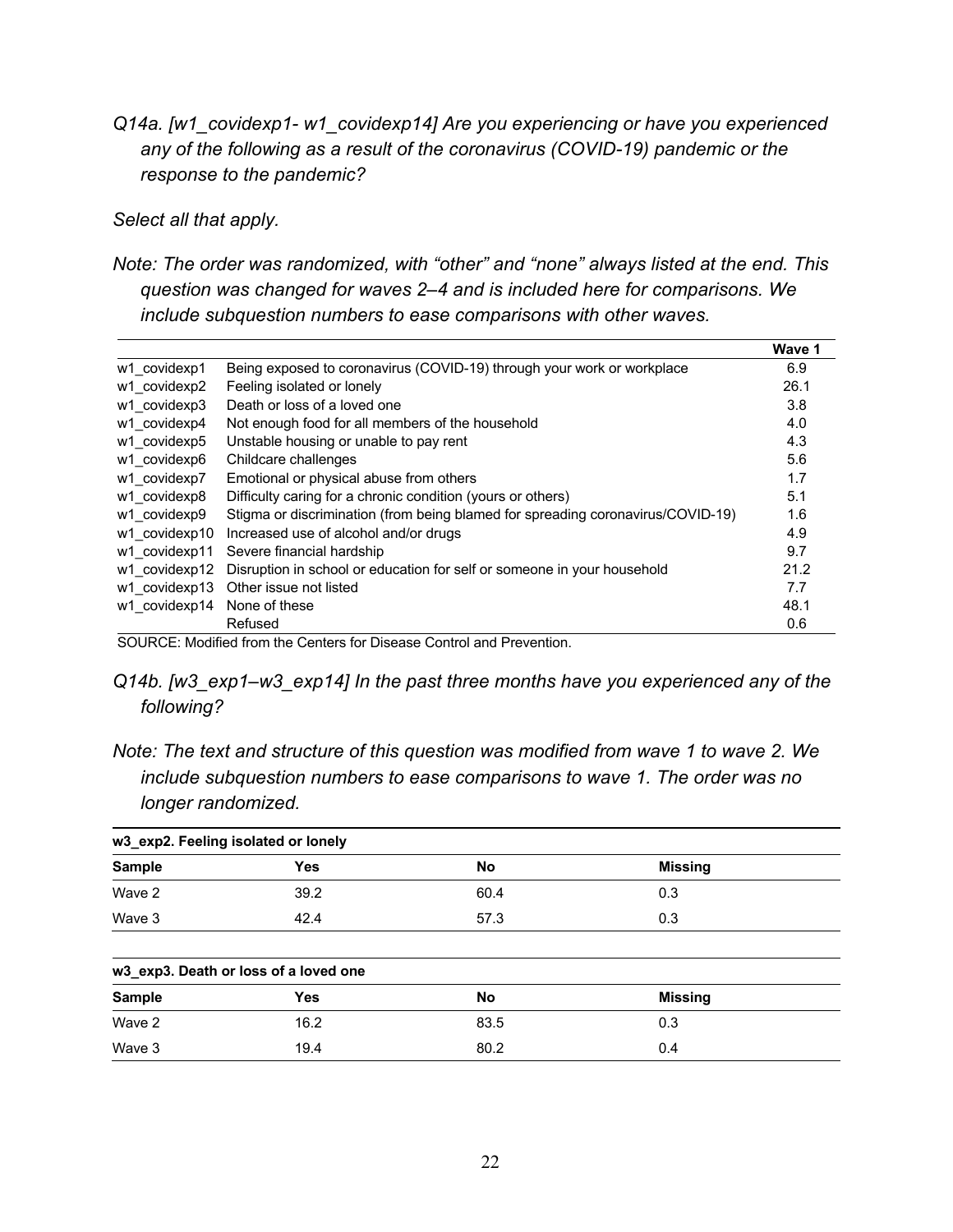| Yes                                     | <b>No</b>                                                                                       | <b>Missing</b>                                                                                                                      |                                                                                                                  |
|-----------------------------------------|-------------------------------------------------------------------------------------------------|-------------------------------------------------------------------------------------------------------------------------------------|------------------------------------------------------------------------------------------------------------------|
| 8.4                                     | 91.3                                                                                            | 0.3                                                                                                                                 |                                                                                                                  |
| 8.7                                     | 90.9                                                                                            | 0.3                                                                                                                                 |                                                                                                                  |
|                                         |                                                                                                 |                                                                                                                                     |                                                                                                                  |
| w3_exp4. Problems affording food        |                                                                                                 |                                                                                                                                     |                                                                                                                  |
| Yes                                     | <b>No</b>                                                                                       | <b>Missing</b>                                                                                                                      |                                                                                                                  |
| 10.8                                    | 88.7                                                                                            | 0.5                                                                                                                                 |                                                                                                                  |
| 11.0                                    | 88.6                                                                                            | 0.4                                                                                                                                 |                                                                                                                  |
|                                         |                                                                                                 |                                                                                                                                     |                                                                                                                  |
|                                         |                                                                                                 |                                                                                                                                     |                                                                                                                  |
|                                         | No                                                                                              | <b>Missing</b>                                                                                                                      |                                                                                                                  |
| 6.9                                     | 92.5                                                                                            | 0.6                                                                                                                                 |                                                                                                                  |
| 7.0                                     | 92.5                                                                                            | 0.5                                                                                                                                 |                                                                                                                  |
| w3_exp11. Problems paying monthly bills |                                                                                                 |                                                                                                                                     |                                                                                                                  |
| Yes                                     | No                                                                                              | <b>Missing</b>                                                                                                                      |                                                                                                                  |
| 16.0                                    | 83.5                                                                                            | 0.5                                                                                                                                 |                                                                                                                  |
| 15.3                                    | 84.2                                                                                            | 0.5                                                                                                                                 |                                                                                                                  |
|                                         |                                                                                                 |                                                                                                                                     |                                                                                                                  |
|                                         |                                                                                                 |                                                                                                                                     |                                                                                                                  |
|                                         |                                                                                                 |                                                                                                                                     |                                                                                                                  |
| 13.2                                    | 85.9                                                                                            | 0.9                                                                                                                                 |                                                                                                                  |
| 12.4                                    | 87.1                                                                                            | 0.5                                                                                                                                 |                                                                                                                  |
|                                         |                                                                                                 |                                                                                                                                     |                                                                                                                  |
|                                         |                                                                                                 |                                                                                                                                     |                                                                                                                  |
|                                         |                                                                                                 |                                                                                                                                     |                                                                                                                  |
| 10.6                                    | 89.1                                                                                            | 0.4                                                                                                                                 |                                                                                                                  |
| 11.1                                    | 88.4                                                                                            | 0.5                                                                                                                                 |                                                                                                                  |
|                                         | w3_exp5. Unable to pay rent or mortgage<br>Yes<br><b>Yes</b><br>Yes<br>P(111)<br>$\overline{1}$ | w3_exp10. Increased use of alcohol and/or drugs<br>No<br>w3_exp8. Difficulty caring for a chronic condition (yours or others)<br>No | w3_exp6. Disruption in childcare or schooling for children in your household<br><b>Missing</b><br><b>Missing</b> |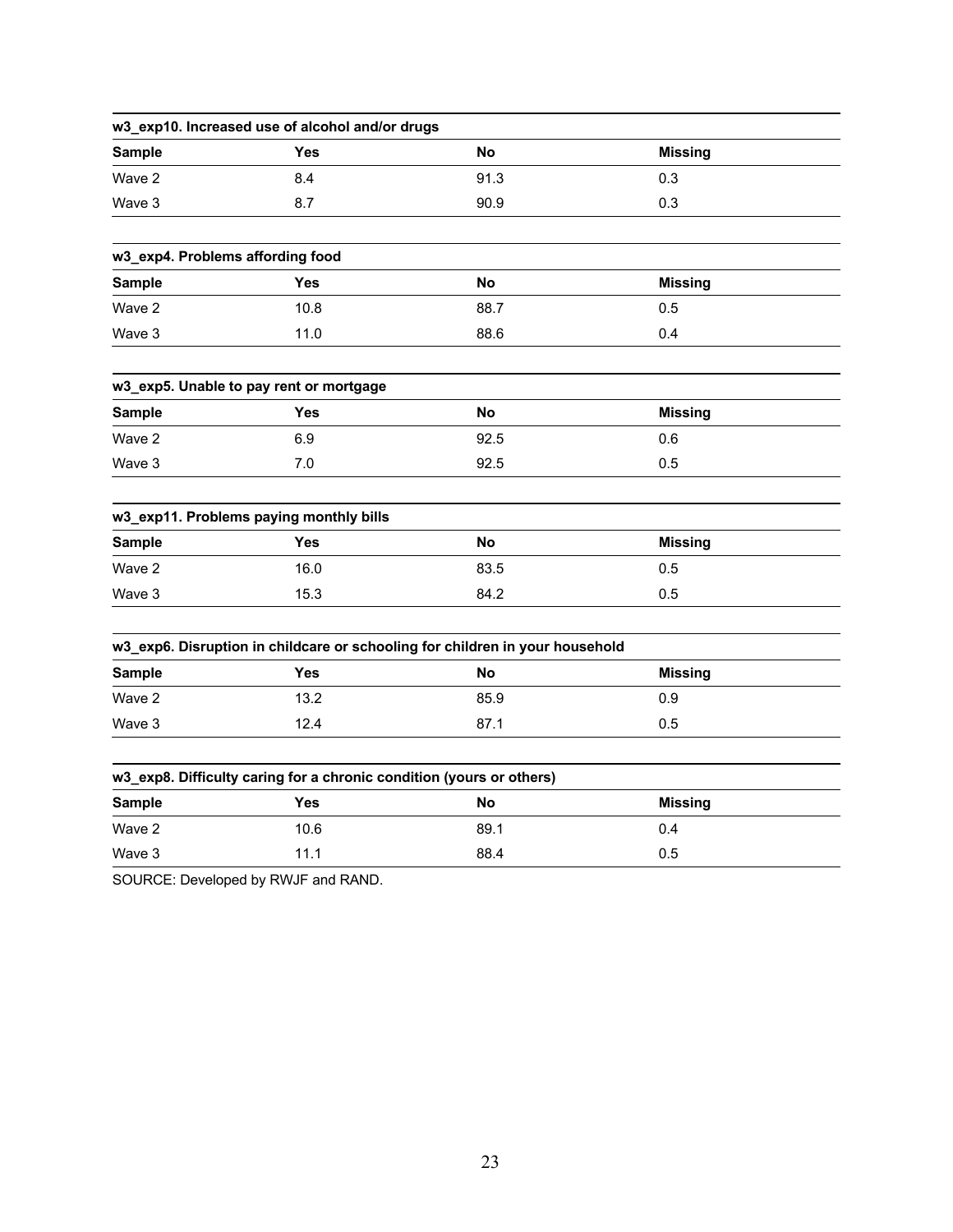*Q15. (If w1\_covidexp11 selected in wave 1, and if w3\_exp11, w3\_exp4 or w3\_exp5 selected in wave 3) [w3\_finhard] How long do you think you will have trouble affording your basic expenses?* 

*Select only one answer.* 

*Note: The question wording was modified slightly from wave 1, which read "How long do you think you will experience financial hardship a result of the disruption caused by coronavirus (COVID-19)?"* 

| <b>Sample</b> | Not long at<br>all | A few<br>weeks | $1 - 3$ months | $4 - 6$<br>months | $7 - 12$<br>months | More than<br>a vear | Missing |
|---------------|--------------------|----------------|----------------|-------------------|--------------------|---------------------|---------|
| Wave 1        | 2.9                | 3.1            | 13.0           | 25.7              | 19.6               | 35.4                | 0.3     |
| Wave 2        | 10.7               | 8.9            | 23.5           | 19.7              | 9.1                | 27.6                | 0.6     |
| Wave 3        | 10.6               | 12.0           | 16.9           | 17.3              | 14.2               | 28.8                | 0.1     |

SOURCE: Developed by RWJF and RAND.

# COVID Impacts: Feelings of Safety

*Q16. [w3\_worry] How worried are you that you or a loved one will get coronavirus (COVID-19)?* 

*Select only one answer.* 

| Sample | Not worried at all | Not too<br>worried | <b>Somewhat</b><br>worried | <b>Very worried</b> | <b>Missing</b> |
|--------|--------------------|--------------------|----------------------------|---------------------|----------------|
| Wave 1 | 8.3                | 26.6               | 46.8                       | 18.3                | 0.1            |
| Wave 2 | 11.0               | 26.9               | 44.7                       | 17.2                | 0.2            |
| Wave 3 | 11.4               | 28.8               | 43.0                       | 16.6                | 0.2            |

SOURCE: Gallup Panel survey, April 10–12, 2020.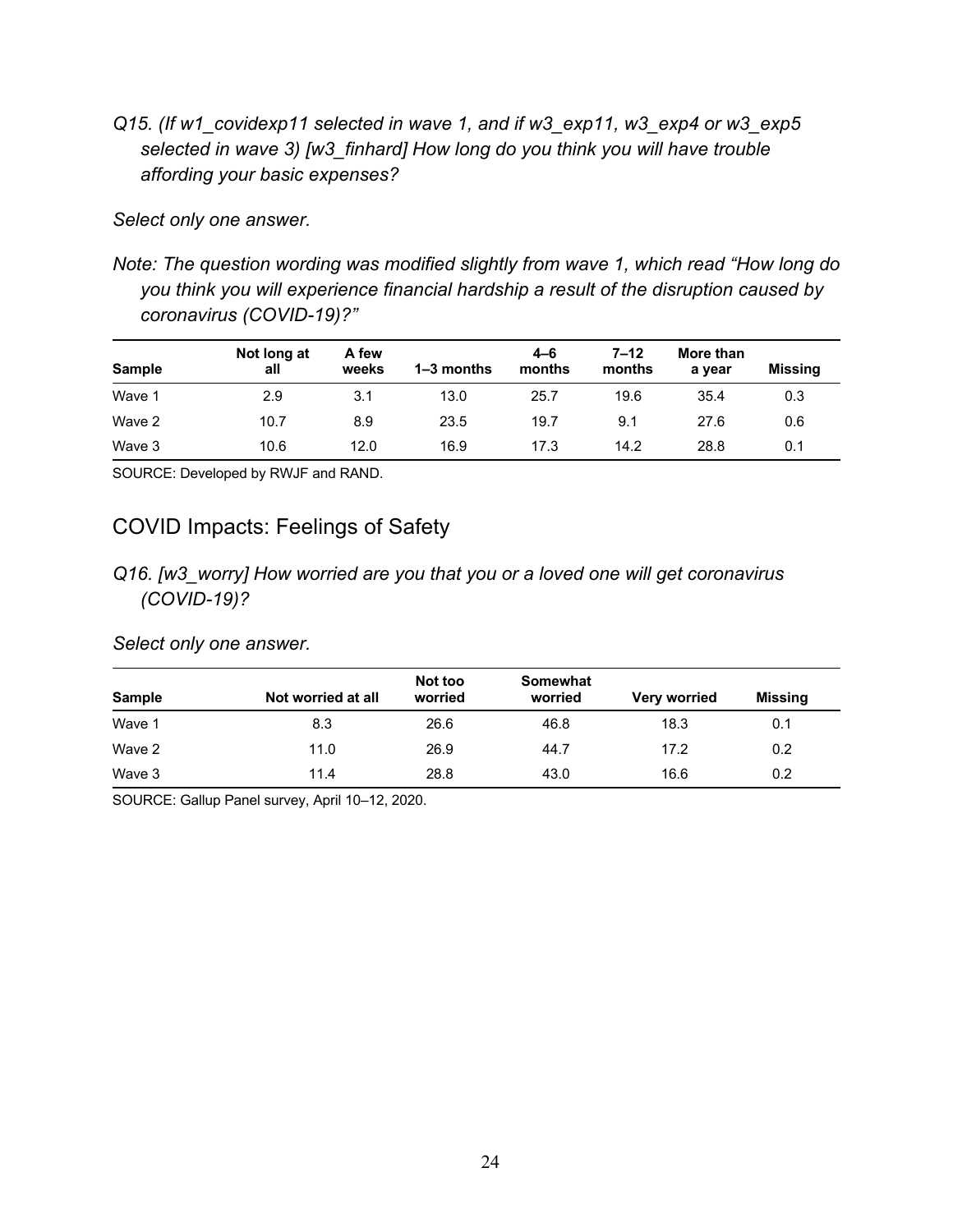# COVID Impacts: Use of Community and Policy Supports

*Q17. [w3\_assist1\_1-w3\_assist1\_8] For each of the programs listed below, please indicate if you or anyone in your household received the assistance before coronavirus (COVID-19) started; started receiving assistance since coronavirus (COVID-19) started; applied or asked for but has not received assistance since coronavirus (COVID-19) started; or has not received nor applied for assistance from since coronavirus (COVID-19) started?* 

|        | A. Medicaid, health insurance exchanges, or another state health insurance program                                        |                                                                                                                      |                                                                                                                                            |                                                                                                                                       |         |  |  |  |
|--------|---------------------------------------------------------------------------------------------------------------------------|----------------------------------------------------------------------------------------------------------------------|--------------------------------------------------------------------------------------------------------------------------------------------|---------------------------------------------------------------------------------------------------------------------------------------|---------|--|--|--|
|        | Yes, my household<br>was already receiving<br>assistance from this<br>program before<br>coronavirus<br>(COVID-19) started | Yes, my household<br>started receiving<br>assistance from this<br>program since<br>coronavirus<br>(COVID-19) started | My household applied<br>or asked for but has<br>not received<br>assistance from this<br>program since<br>coronavirus<br>(COVID-19) started | No, my household<br>has not received<br>nor applied for<br>assistance from this<br>program since<br>coronavirus<br>(COVID-19) started | Missina |  |  |  |
| Wave 1 | 21.4                                                                                                                      | 1.7                                                                                                                  | 1.2                                                                                                                                        | 75.1                                                                                                                                  | 0.6     |  |  |  |
| Wave 2 | 21.7                                                                                                                      | 2.1                                                                                                                  | 1.5                                                                                                                                        | 74.3                                                                                                                                  | 0.5     |  |  |  |
| Wave 3 | 22.0                                                                                                                      | 3.1                                                                                                                  | 1.0                                                                                                                                        | 73.3                                                                                                                                  | 0.5     |  |  |  |

#### **B. Unemployment insurance**

|        | Yes, my household<br>was already<br>receiving assistance<br>from this program<br>before coronavirus<br>(COVID-19) started | Yes, my household<br>started receiving<br>assistance from<br>this program since<br>coronavirus<br>(COVID-19) started | My household<br>applied or asked for<br>but has not received<br>assistance from this<br>program since<br>coronavirus<br>(COVID-19) started | No, my household<br>has not received<br>nor applied for<br>assistance from this<br>program since<br>coronavirus<br>(COVID-19) started | <b>Missing</b> |
|--------|---------------------------------------------------------------------------------------------------------------------------|----------------------------------------------------------------------------------------------------------------------|--------------------------------------------------------------------------------------------------------------------------------------------|---------------------------------------------------------------------------------------------------------------------------------------|----------------|
| Wave 1 | 2.0                                                                                                                       | 12.8                                                                                                                 | 3.9                                                                                                                                        | 80.6                                                                                                                                  | 0.8            |
| Wave 2 | 1.9                                                                                                                       | 13.3                                                                                                                 | 2.6                                                                                                                                        | 81.7                                                                                                                                  | 0.5            |
| Wave 3 | 2.0                                                                                                                       | 14.4                                                                                                                 | 2.3                                                                                                                                        | 80.8                                                                                                                                  | 0.5            |

**C. Food stamps (SNAP) or Special Supplemental Nutrition Program for Women, Infants, and Children (WIC)**

|        | Yes, my household<br>was already receiving<br>assistance from this<br>program before<br>coronavirus (COVID-<br>19) started | Yes, my household<br>started receiving<br>assistance from<br>this program since<br>coronavirus<br>(COVID-19) started | My household<br>applied or asked for<br>but has not received<br>assistance from this<br>program since<br>coronavirus<br>(COVID-19) started | No, my household<br>has not received nor<br>applied for<br>assistance from this<br>program since<br>coronavirus (COVID-<br>19) started | <b>Missing</b> |
|--------|----------------------------------------------------------------------------------------------------------------------------|----------------------------------------------------------------------------------------------------------------------|--------------------------------------------------------------------------------------------------------------------------------------------|----------------------------------------------------------------------------------------------------------------------------------------|----------------|
| Wave 1 | 11.2                                                                                                                       | 2.8                                                                                                                  | 1.8                                                                                                                                        | 83.3                                                                                                                                   | 0.8            |
| Wave 2 | 10.6                                                                                                                       | 2.9                                                                                                                  | 2.5                                                                                                                                        | 83.5                                                                                                                                   | 0.6            |
| Wave 3 | 11.4                                                                                                                       | 3.5                                                                                                                  | 1.7                                                                                                                                        | 82.8                                                                                                                                   | 0.6            |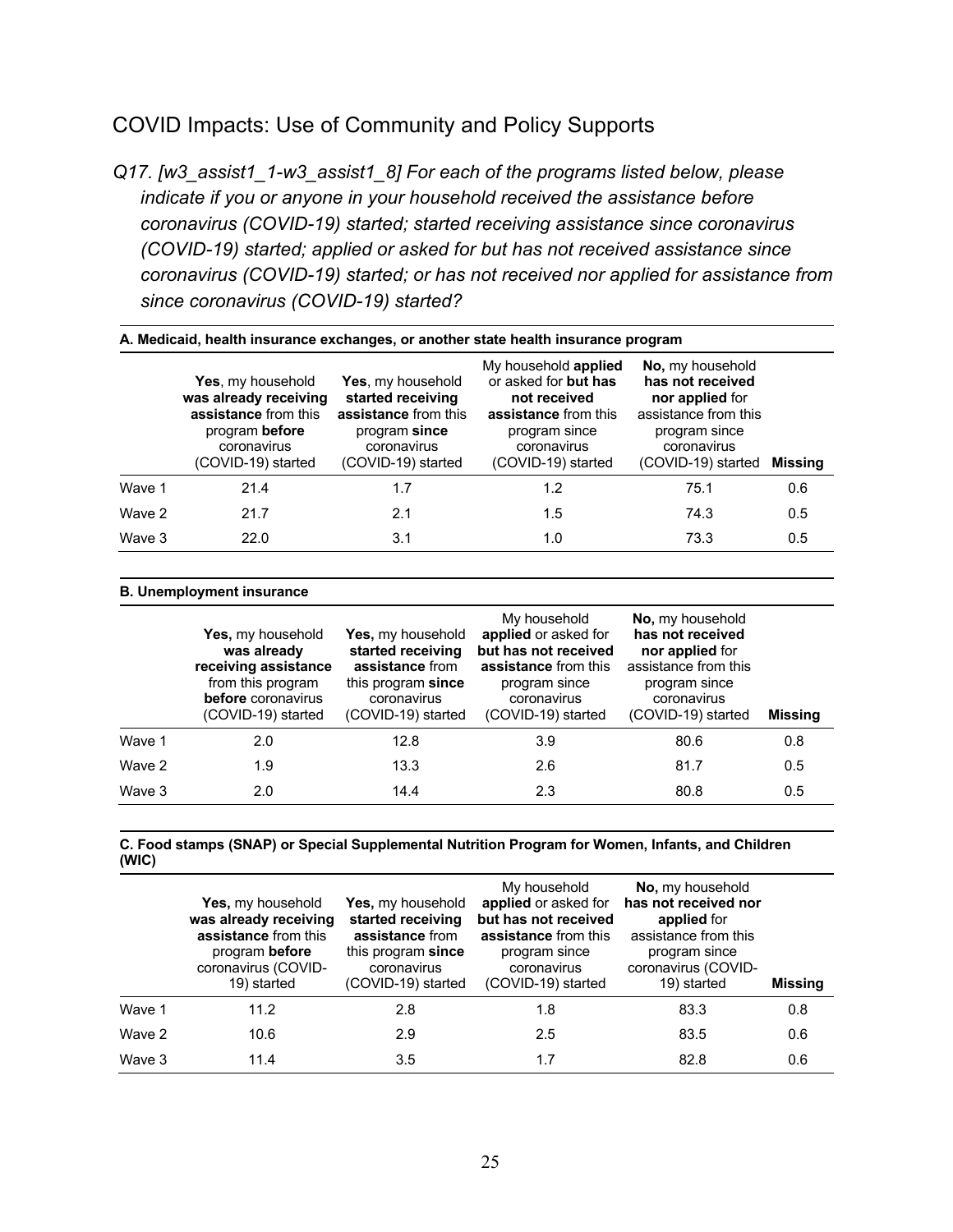### **D. Temporary Assistance for Needy Families (TANF)**

|        | Yes, my household<br>was already<br>receiving assistance<br>from this program<br>before the<br>coronavirus (COVID-<br>19) started | Yes, my household<br>started receiving<br>assistance from<br>this program since<br>coronavirus<br>(COVID-19) started | My household<br>applied or asked for<br>but has not received<br>assistance from this<br>program since<br>coronavirus (COVID-<br>19) started | No, my household<br>has not received nor<br>applied for<br>assistance from this<br>program since<br>coronavirus (COVID-<br>19) started | <b>Missing</b> |
|--------|-----------------------------------------------------------------------------------------------------------------------------------|----------------------------------------------------------------------------------------------------------------------|---------------------------------------------------------------------------------------------------------------------------------------------|----------------------------------------------------------------------------------------------------------------------------------------|----------------|
| Wave 1 | 1.0                                                                                                                               | 0.4                                                                                                                  | 1.5                                                                                                                                         | 96.2                                                                                                                                   | 0.8            |
| Wave 2 | 1.2                                                                                                                               | 0.5                                                                                                                  | 1.4                                                                                                                                         | 96.1                                                                                                                                   | 0.7            |
| Wave 3 | 1.4                                                                                                                               | 0.7                                                                                                                  | 1.1                                                                                                                                         | 96.1                                                                                                                                   | 0.7            |

### **E. Stimulus Check or other financial support for households**

|        | Yes, my household<br>was already receiving<br>assistance from this<br>program before the<br>coronavirus<br>(COVID-19) started | Yes, my household<br>started receiving<br>assistance from<br>this program since<br>coronavirus<br>(COVID-19) started | My household<br>applied or asked for<br>but has not received<br>assistance from this<br>program since<br>coronavirus (COVID-<br>19) started | <b>No.</b> my household<br>has not received nor<br>applied for<br>assistance from this<br>program since<br>coronavirus (COVID-<br>19) started | <b>Missing</b> |
|--------|-------------------------------------------------------------------------------------------------------------------------------|----------------------------------------------------------------------------------------------------------------------|---------------------------------------------------------------------------------------------------------------------------------------------|-----------------------------------------------------------------------------------------------------------------------------------------------|----------------|
| Wave 1 | 8.0                                                                                                                           | 56.0                                                                                                                 | 2.4                                                                                                                                         | 32.8                                                                                                                                          | 0.7            |
| Wave 2 | 6.8                                                                                                                           | 51.0                                                                                                                 | 1.8                                                                                                                                         | 39.5                                                                                                                                          | 0.9            |
| Wave 3 | 8.5                                                                                                                           | 60.8                                                                                                                 | 1.2                                                                                                                                         | 29.0                                                                                                                                          | 0.6            |

### **F. Paycheck Protection Program or other financial support for small businesses**

|        | Yes, my household<br>was already receiving<br>assistance from this<br>program before the<br>coronavirus (COVID-<br>19) started | Yes, my household<br>started receiving<br>assistance from<br>this program since<br>coronavirus<br>(COVID-19) started | My household<br>applied or asked for<br>but has not received<br>assistance from this<br>program since<br>coronavirus (COVID-<br>19) started | No, my household<br>has not received nor<br>applied for<br>assistance from this<br>program since<br>coronavirus (COVID-<br>19) started | <b>Missing</b> |
|--------|--------------------------------------------------------------------------------------------------------------------------------|----------------------------------------------------------------------------------------------------------------------|---------------------------------------------------------------------------------------------------------------------------------------------|----------------------------------------------------------------------------------------------------------------------------------------|----------------|
| Wave 1 | 0.8                                                                                                                            | 2.9                                                                                                                  | 1.2                                                                                                                                         | 94.1                                                                                                                                   | 0.9            |
| Wave 2 | 0.9                                                                                                                            | 3.3                                                                                                                  | 1.1                                                                                                                                         | 94.0                                                                                                                                   | 0.8            |
| Wave 3 | 1.0                                                                                                                            | 3.1                                                                                                                  | 1.0                                                                                                                                         | 94.3                                                                                                                                   | 0.7            |

### **G. Housing or renter's assistance programs**

|        | Yes, my household<br>was already receiving<br>assistance from this<br>program before the<br>coronavirus<br>(COVID-19) started | Yes, my household<br>started receiving<br>assistance from<br>this program since<br>coronavirus<br>(COVID-19) started | My household<br>applied or asked for<br>but has not received<br>assistance from this<br>program since<br>coronavirus (COVID-<br>19) started | No, my household<br>has not received nor<br>applied for<br>assistance from this<br>program since<br>coronavirus (COVID-<br>19) started | <b>Missing</b> |
|--------|-------------------------------------------------------------------------------------------------------------------------------|----------------------------------------------------------------------------------------------------------------------|---------------------------------------------------------------------------------------------------------------------------------------------|----------------------------------------------------------------------------------------------------------------------------------------|----------------|
| Wave 1 | 2.5                                                                                                                           | 0.7                                                                                                                  | 1.2                                                                                                                                         | 94.8                                                                                                                                   | 0.8            |
| Wave 2 | 2.3                                                                                                                           | 0.8                                                                                                                  | 1.4                                                                                                                                         | 94.9                                                                                                                                   | 0.6            |
| Wave 3 | 2.5                                                                                                                           | 1.0                                                                                                                  | 1.4                                                                                                                                         | 94.4                                                                                                                                   | 0.7            |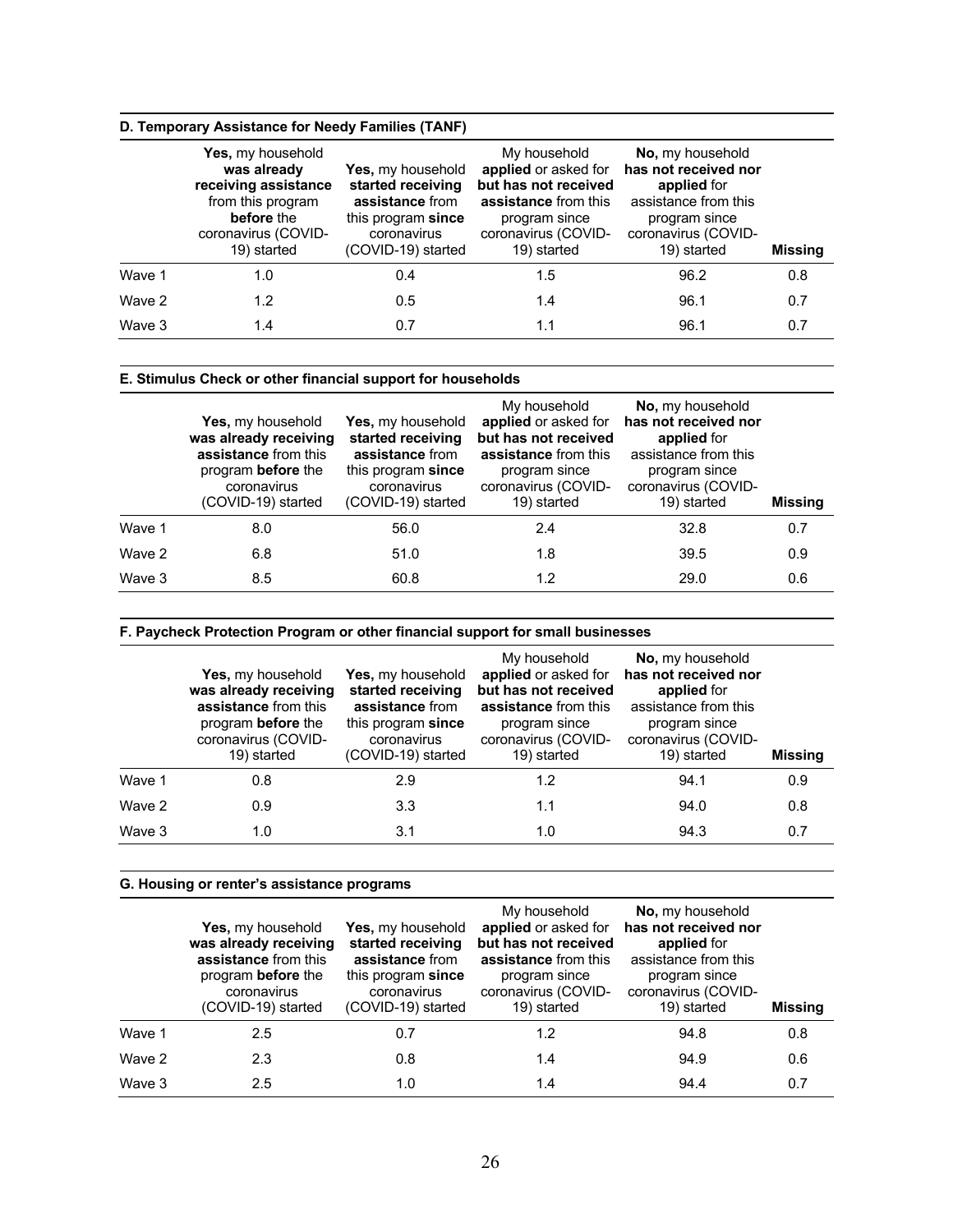|        | Yes, my household<br>was already receiving<br>assistance from this<br>program before the<br>coronavirus (COVID-<br>19) started | <b>Yes,</b> my household<br>started receiving<br>assistance from<br>this program since<br>coronavirus<br>(COVID-19) started | My household<br>applied or asked for<br>but has not received<br>assistance from this<br>program since<br>coronavirus (COVID-<br>19) started | No, my household<br>has not received nor<br>applied for<br>assistance from this<br>program since<br>coronavirus (COVID-<br>19) started | <b>Missing</b> |
|--------|--------------------------------------------------------------------------------------------------------------------------------|-----------------------------------------------------------------------------------------------------------------------------|---------------------------------------------------------------------------------------------------------------------------------------------|----------------------------------------------------------------------------------------------------------------------------------------|----------------|
| Wave 1 | 1.7                                                                                                                            | 3.6                                                                                                                         | 1.1                                                                                                                                         | 92.8                                                                                                                                   | 0.7            |
| Wave 2 | 1.3                                                                                                                            | 4.1                                                                                                                         | 1.1                                                                                                                                         | 92.9                                                                                                                                   | 0.5            |
| Wave 3 | 2.0                                                                                                                            | 3.4                                                                                                                         | 0.9                                                                                                                                         | 93.1                                                                                                                                   | 0.7            |

#### **H. Programs related to caring for my children (including school-based programs, meals)**

SOURCE: Modified from the SHADAC COVID-19 Survey.

# COVID Impacts: Concerns About Equity in COVID-19 Response

*Q18. [w3\_access\_aa] When African Americans need health care, do you think it is easier or harder for them to get the care they need than it is for White Americans, or is there not much of a difference?* 

| Not much of a |            |               |         |  |
|---------------|------------|---------------|---------|--|
| <b>Easier</b> | difference | <b>Harder</b> | Missing |  |
| 6.0           | 52.0       | 41.7          | 0.4     |  |
| 6.2           | 50.9       | 42.2          | 0.7     |  |
| 6.1           | 49.5       | 43.7          | 0.7     |  |
|               |            |               |         |  |

SOURCE: NSHA.

*Q19. [w3\_access\_lat] When Latinos need health care, do you think it is easier or harder*  for them to get the care they need than it is for White Americans, or is there not *much of a difference?* 

|               | Not much of a |            |               |         |  |
|---------------|---------------|------------|---------------|---------|--|
| <b>Sample</b> | <b>Easier</b> | difference | <b>Harder</b> | Missing |  |
| Wave 1        | 7.1           | 49.9       | 42.7          | 0.3     |  |
| Wave 2        | 6.8           | 49.1       | 43.5          | 0.6     |  |
| Wave 3        | 6.6           | 48.3       | 44.2          | 0.8     |  |

SOURCE: NSHA.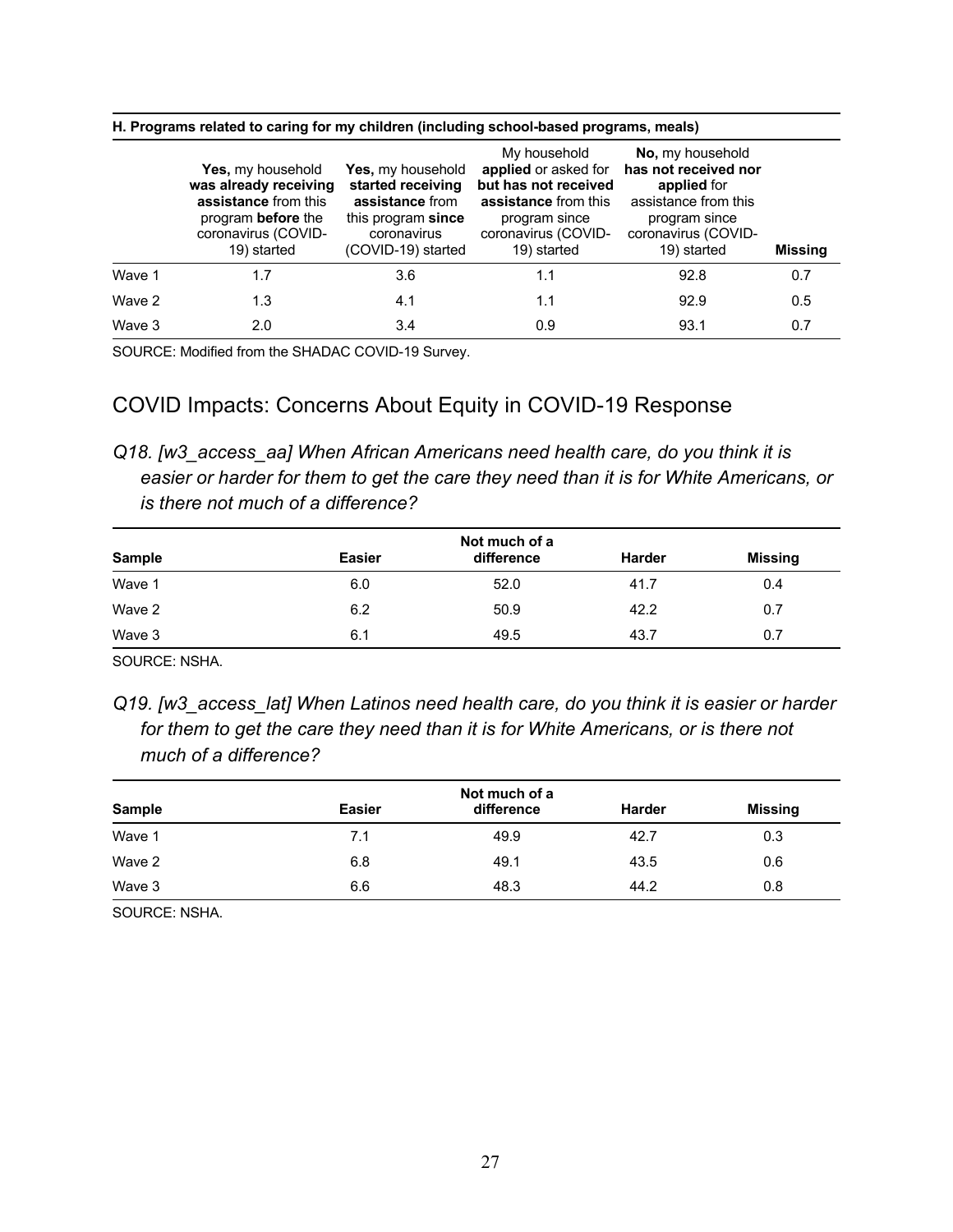*Q20. [w3\_access\_inc] When low-income Americans need health care, do you think it is easier or harder for them to get the care they need than it is for those who are better off financially, or is there not much of a difference?* 

| Not much of a |            |               |         |  |
|---------------|------------|---------------|---------|--|
| <b>Easier</b> | difference | <b>Harder</b> | Missing |  |
| 11.4          | 26.5       | 61.8          | 0.3     |  |
| 10.7          | 27.4       | 61.4          | 0.5     |  |
| 10.0          | 28.1       | 61.3          | 0.6     |  |
|               |            |               |         |  |

SOURCE: NSHA.

*Q21. [w3\_access\_rur] When Americans living in rural communities need health care, do you think it is easier or harder for them to get the care they need than it is for those who live in urban areas, or is there not much of a difference?* 

|               | Not much of a |            |               |                |  |
|---------------|---------------|------------|---------------|----------------|--|
| <b>Sample</b> | <b>Easier</b> | difference | <b>Harder</b> | <b>Missing</b> |  |
| Wave 1        | 4.1           | 38.7       | 57.0          | 0.3            |  |
| Wave 2        | 3.1           | 36.5       | 59.8          | 0.6            |  |
| Wave 3        | 3.3           | 36.0       | 60.2          | 0.5            |  |

SOURCE: NSHA.

- *For the following questions, please indicate how much you agree or disagree with the statement.*
- *Q22. [w3\_pocimpact1] People of color (e.g., African Americans, Latinos) are facing more of the health impact of coronavirus (COVID-19) than whites.*

| <b>Sample</b> | <b>Strongly agree</b> | <b>Somewhat</b><br>agree | Neither agree<br>nor disagree | Somewhat<br>disagree | <b>Strongly</b><br>disagree | Missing |
|---------------|-----------------------|--------------------------|-------------------------------|----------------------|-----------------------------|---------|
| Wave 1        | 30.9                  | 27.6                     | 28.2                          | 5.0                  | 8.1                         | 0.3     |
| Wave 2        | 30.1                  | 27.9                     | 29.6                          | 5.3                  | 6.8                         | 0.3     |
| Wave 3        | 29.1                  | 28.4                     | 27.9                          | 5.9                  | 8.4                         | 0.3     |

SOURCE: Developed by RWJF and RAND.

*Q23. [w3\_pocimpact2] People of color (e.g., African Americans, Latinos) are facing more of the financial impact of coronavirus (COVID-19) than whites.* 

| <b>Sample</b> | <b>Strongly agree</b> | Somewhat<br>agree | <b>Neither agree</b><br>nor disagree | Somewhat<br>disagree | <b>Strongly</b><br>disagree | Missing |
|---------------|-----------------------|-------------------|--------------------------------------|----------------------|-----------------------------|---------|
| Wave 1        | 28.5                  | 23.9              | 32.2                                 | 6.5                  | 8.7                         | 0.2     |
| Wave 2        | 28.8                  | 23.9              | 32.0                                 | 7.3                  | 7.7                         | 0.4     |
| Wave 3        | 28.0                  | 24.9              | 31.8                                 | 6.2                  | 8.7                         | 0.4     |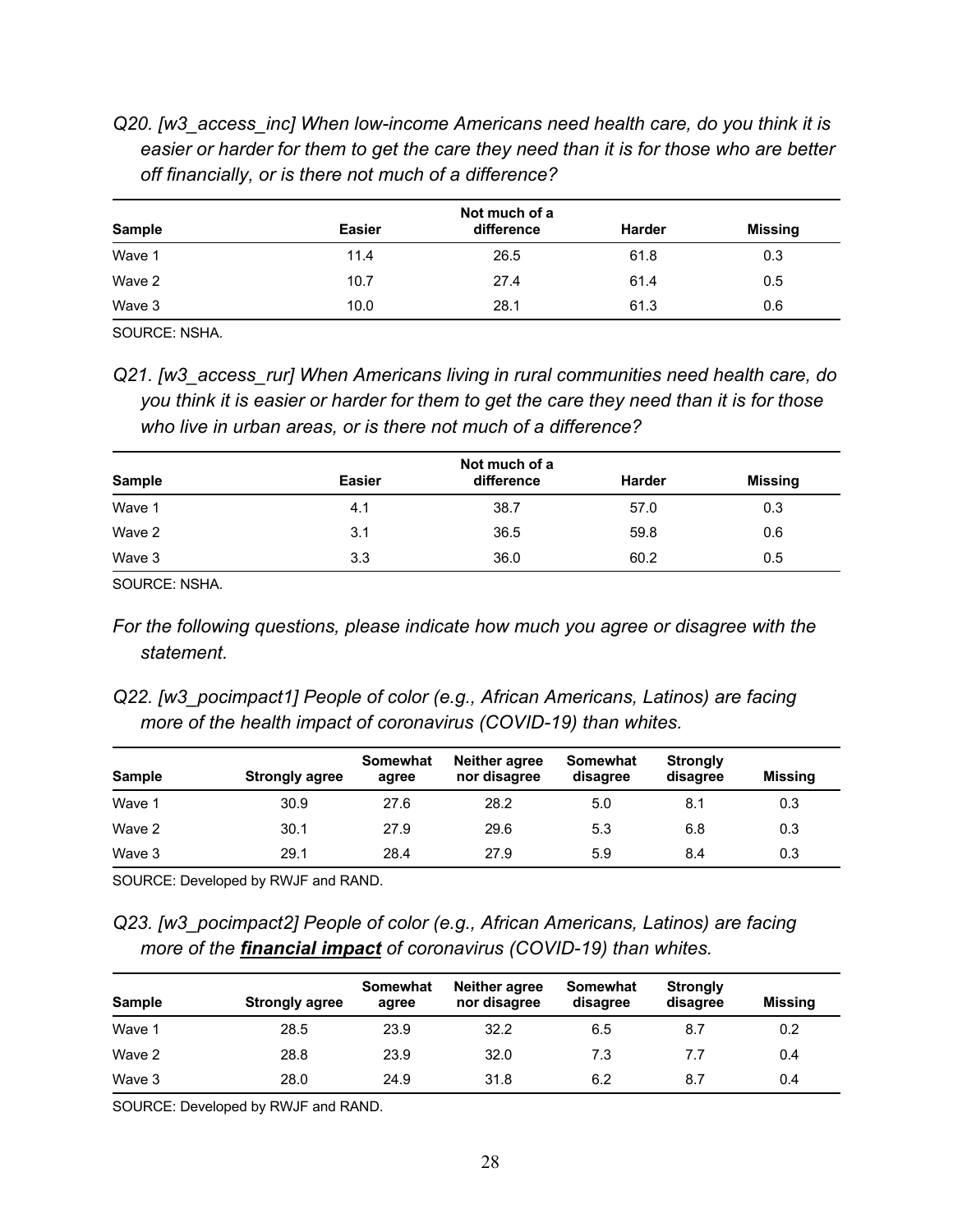- *Q24. [w3\_sysracism] Systemic racism refers to policies and systems that reinforce racial discrimination and unfair treatment of some groups, such as where people get to live or who gets bank loans. This type of racism can be so embedded in the institutions and practices of society that it can still exist even if individuals don't want to discriminate.*
- *For the following question, please indicate how much you agree or disagree with this statement.*
- *One of the main reasons that people of color (e.g., African Americans, Latinos) have poorer health outcomes (e.g., higher rates of diabetes, more deaths from coronavirus (COVID-19)) than whites is systemic racism.*

| <b>Sample</b> | <b>Strongly agree</b> | <b>Somewhat</b><br>agree | Neither agree<br>nor disagree | Somewhat<br>disagree | <b>Strongly</b><br>disagree | Missing |
|---------------|-----------------------|--------------------------|-------------------------------|----------------------|-----------------------------|---------|
| Wave 1        | 21.4                  | 21.1                     | 24.8                          | 11.5                 | 21.0                        | 0.2     |
| Wave 2        | 21.6                  | 20.6                     | 24.3                          | 10.9                 | 22.3                        | 0.4     |
| Wave 3        | 21.1                  | 21.2                     | 25.9                          | 10.6                 | 20.7                        | 0.5     |

SOURCE: Developed by RWJF and RAND.

*Q25. [w3\_engage1-w3\_engage4] There are many activities that a person could do to support their communities in these times. During the past month have you . . .* 

| A. Helped your neighbors |      |      |                |  |
|--------------------------|------|------|----------------|--|
| <b>Sample</b>            | Yes  | No   | <b>Missing</b> |  |
| Wave 1                   | 51.9 | 48.0 | 0.1            |  |
| Wave 2                   | 50.7 | 49.0 | 0.3            |  |
| Wave 3                   | 51.5 | 48.3 | 0.2            |  |

**B. Donated and/or volunteered to local organizations helping the poor such as food banks, job assistance programs, housing assistance programs, etc.**

| <b>Sample</b> | Yes  | No   | Missing |
|---------------|------|------|---------|
| Wave 1        | 24.3 | 75.6 | 0.1     |
| Wave 2        | 26.0 | 73.7 | 0.2     |
| Wave 3        | 27.7 | 72.1 | 0.2     |

| C. Supported local businesses (e.g., buying take-out food) |      |      |         |  |
|------------------------------------------------------------|------|------|---------|--|
| <b>Sample</b>                                              | Yes  | No   | Missing |  |
| Wave 1                                                     | 80.7 | 19.2 | 0.1     |  |
| Wave 2                                                     | 80.8 | 19.0 | 0.2     |  |
| Wave 3                                                     | 82.1 | 17.7 | 0.2     |  |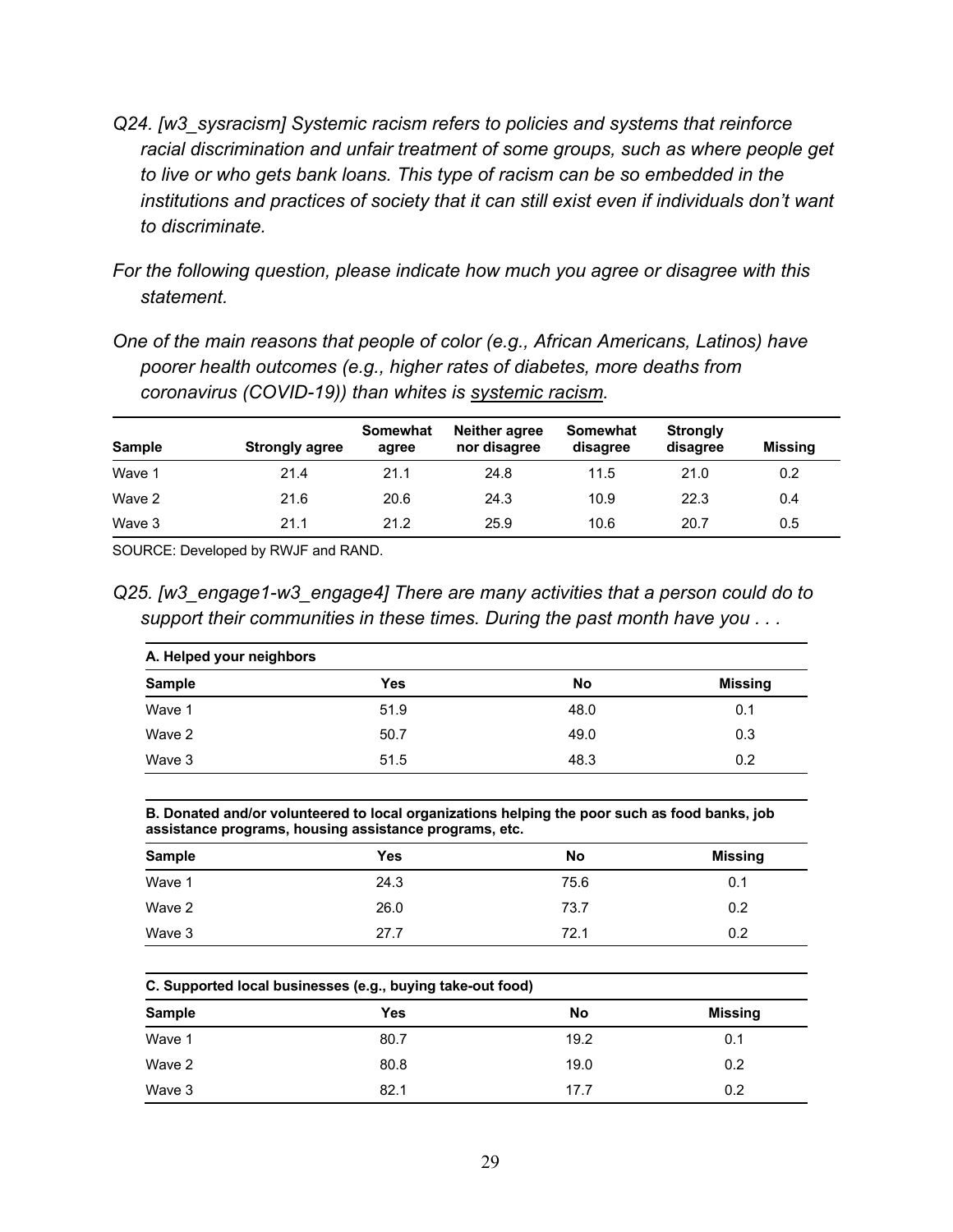| D. Worked to change a policy or law to make your community better |      |      |                |  |
|-------------------------------------------------------------------|------|------|----------------|--|
| <b>Sample</b>                                                     | Yes  | No   | <b>Missing</b> |  |
| Wave 1                                                            | 12.0 | 87.8 | 0.1            |  |
| Wave 2                                                            | 10.5 | 89.2 | 0.3            |  |
| Wave 3                                                            | 10.7 | 89.1 | 0.3            |  |

SOURCE: Modified from NSHA.

*Q25a. [w3\_vote]. There are many activities that a person could do to influence government decisions about health issues. During the past year have you voted for or against a candidate for public office because of his/her position on a health problem or issue?* 

*Note: This is a new question added in wave 3.* 

| <b>Sample</b> | <b>Yes</b> | No   | <b>Missing</b> |
|---------------|------------|------|----------------|
| Wave 1        | ◡<br>⋏     | ↗    | ⋏              |
| Wave 2        | х          |      | ⋏              |
| Wave 3        | 46.4       | 53.1 | 0.5            |

SOURCE: Modified from NSHA.

*Q26. [w3\_comengage1- w3\_comengage3] Thinking about the people and organizations in your community, how often do you think the people or organizations in your community are doing the following to help with coronavirus (COVID-19)?* 

**A. The people in my community are taking appropriate actions to help limit the spread of coronavirus (COVID-19)**

| Sample | Most of the time | Some of the<br>time | Rarely | <b>Never</b> | <b>Missing</b> |
|--------|------------------|---------------------|--------|--------------|----------------|
| Wave 1 | 36.4             | 48.3                | 12.0   | 3.2          | 0.2            |
| Wave 2 | 43.2             | 45.0                | 8.9    | 2.7          | 0.3            |
| Wave 3 | 46.8             | 42.4                | 8.0    | 2.4          | 0.4            |

**B. The people in my community are taking action to support others who are struggling**

|               |                  | Some of the |        |              |                |
|---------------|------------------|-------------|--------|--------------|----------------|
| <b>Sample</b> | Most of the time | time        | Rarely | <b>Never</b> | <b>Missing</b> |
| Wave 1        | 25.0             | 55.0        | 15.2   | 4.5          | 0.4            |
| Wave 2        | 24.3             | 56.9        | 14.3   | 4.0          | 0.4            |
| Wave 3        | 28.4             | 55.2        | 12.6   | 3.2          | 0.6            |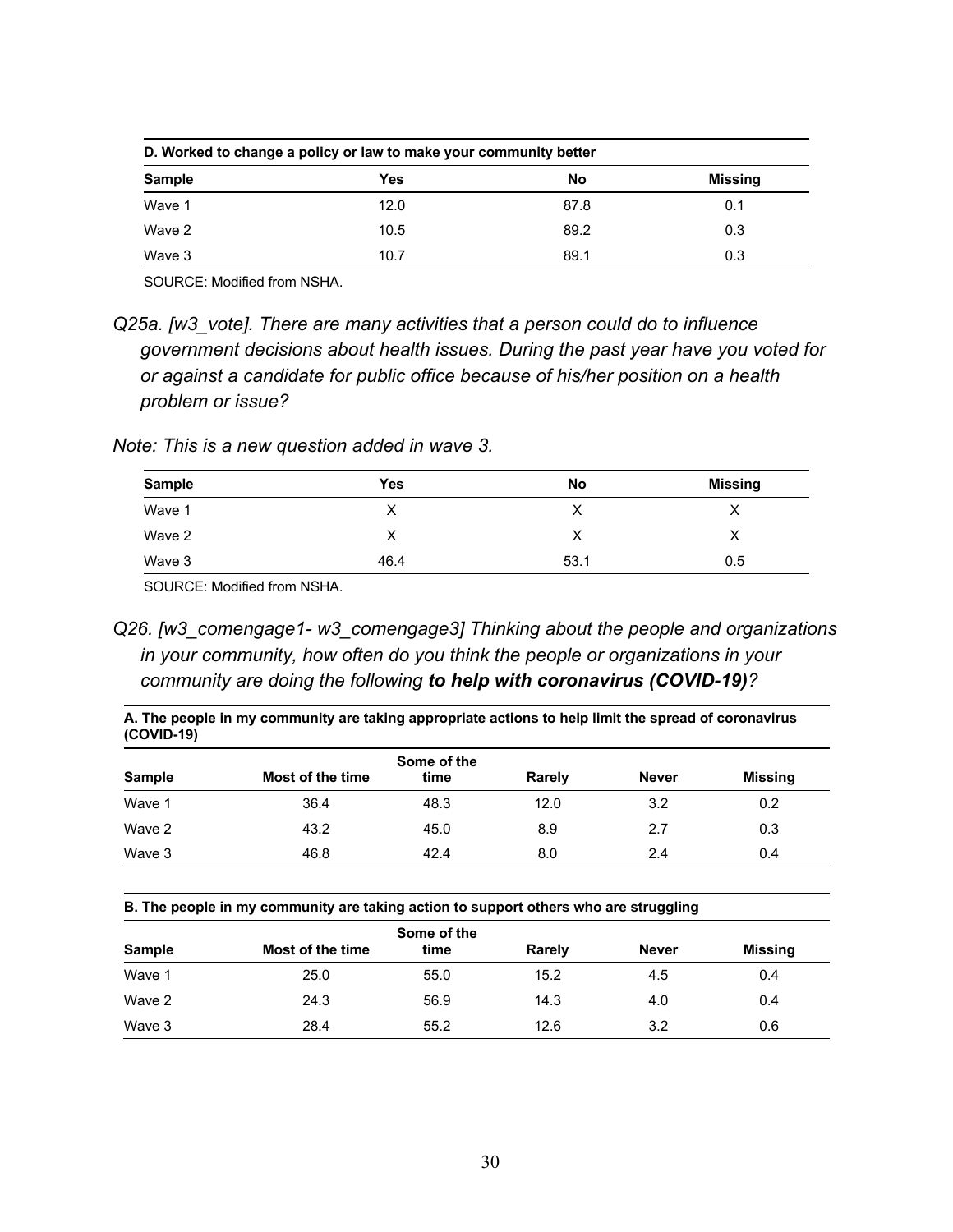|        | C. The organizations in my community are taking action to support people in need |                     |        |              |         |  |  |  |  |
|--------|----------------------------------------------------------------------------------|---------------------|--------|--------------|---------|--|--|--|--|
| Sample | Most of the time                                                                 | Some of the<br>time | Rarely | <b>Never</b> | Missing |  |  |  |  |
| Wave 1 | 37.9                                                                             | 47.4                | 10.6   | 3.9          | 0.2     |  |  |  |  |
| Wave 2 | 36.5                                                                             | 49.1                | 10.2   | 3.7          | 0.5     |  |  |  |  |
| Wave 3 | 38.5                                                                             | 48.2                | 9.6    | 3.1          | 0.6     |  |  |  |  |

SOURCE: Developed by RWJF and RAND.

# Views, Mindset, and Expectations: Views of Government Roles

*Select only one answer.* 

| <b>Sample</b> | <b>None</b> | A little | A fair amount | A great deal | Missing |
|---------------|-------------|----------|---------------|--------------|---------|
| Wave 1        | 14.1        | 27.1     | 38.0          | 20.5         | 0.4     |
| Wave 2        | 13.9        | 31.0     | 36.3          | 18.1         | 0.7     |
| Wave 3        | 15.0        | 32.1     | 37.4          | 14.7         | 0.8     |

SOURCE: Developed by RWJF and RAND.

*Select only one answer.* 

| <b>Sample</b> | <b>None</b> | A little | A fair amount | A great deal | Missing |
|---------------|-------------|----------|---------------|--------------|---------|
| Wave 1        | 28.4        | 34.8     | 25.7          | 10.6         | 0.4     |
| Wave 2        | 29.2        | 34.7     | 24.7          | 10.5         | 0.8     |
| Wave 3        | 14.9        | 33.5     | 39.3          | 11.5         | 0.7     |

*Q27. [w3\_stgovt2] How much trust do you have that your state government (e.g., the governor or state legislature) is doing enough in dealing with the impact of coronavirus (COVID-19) to look out for the interests of all people, regardless of a person's race, how much money someone makes, where people live, or other factors.* 

*Q28. [w3\_fedgovt2] How much trust do you have that the federal government is doing enough in dealing with the impact of coronavirus (COVID-19) to look out for the interests of all people, regardless of person's race, how much money someone makes, where people live, or other factors.*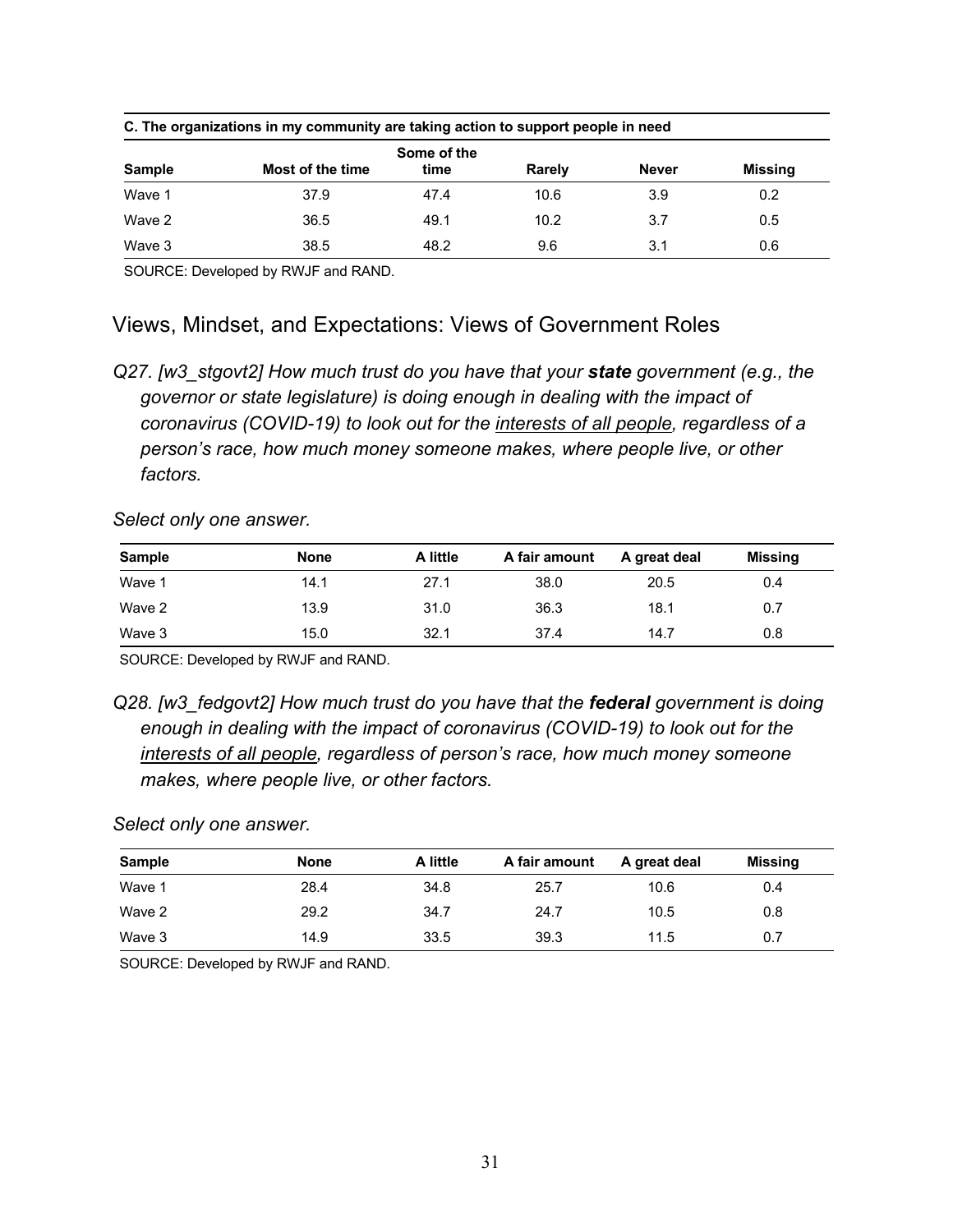# Views, Mindset, and Expectations: Views of Private-Sector Roles

*Q29. [w3\_business] For the following question, please indicate how much you agree or disagree with the statement. Businesses in my community know more about how to protect their own employees and customers from coronavirus (COVID-19) than government officials.* 

| <b>Sample</b> | <b>Strongly agree</b> | Somewhat<br>agree | Neither agree<br>nor disagree | Somewhat<br>disagree | <b>Strongly</b><br>disagree | <b>Missing</b> |
|---------------|-----------------------|-------------------|-------------------------------|----------------------|-----------------------------|----------------|
| Wave 1        | 13.6                  | 29.2              | 37.9                          | 13.6                 | 5.3                         | 0.4            |
| Wave 2        | 15.0                  | 29.0              | 36.3                          | 13.4                 | 5.8                         | 0.4            |
| Wave 3        | 14.7                  | 25.4              | 36.7                          | 14.8                 | 8.0                         | 0.4            |

*Select only one answer.* 

SOURCE: Developed by RWJF and RAND.

# Views, Mindset, and Expectations: Understanding What Drives Health

*Q30. [w1\_drivers1-w1\_drivers4] Here is a list of some things that may affect people's health and well-being. Please rate each on a scale from 1 to 5 where 1 means it has no effect on health and 5 means it has a very strong effect.* 

| A. The health care they get (e.g., preventive and care when sick) |           |     |      |      |                       |         |  |  |
|-------------------------------------------------------------------|-----------|-----|------|------|-----------------------|---------|--|--|
|                                                                   | No effect |     |      |      | Very strong<br>effect |         |  |  |
| <b>Sample</b>                                                     |           | 2   | 3    | 4    | 5                     | Missing |  |  |
| Wave 1                                                            | 2.6       | 3.1 | 22.2 | 24.7 | 47.3                  | 0.1     |  |  |
| Wave 2                                                            | х         |     |      | х    |                       | х       |  |  |
| Wave 3                                                            | x         |     |      |      |                       | X       |  |  |

|               | B. The place they live (e.g., community conditions, housing) |     |      |      |                              |         |  |  |  |  |  |
|---------------|--------------------------------------------------------------|-----|------|------|------------------------------|---------|--|--|--|--|--|
|               | No effect                                                    |     |      |      | <b>Very strong</b><br>effect |         |  |  |  |  |  |
| <b>Sample</b> |                                                              |     | 3    | 4    | 5                            | Missing |  |  |  |  |  |
| Wave 1        | 3.9                                                          | 5.8 | 30.8 | 30.4 | 28.8                         | 0.3     |  |  |  |  |  |
| Wave 2        | x                                                            |     |      | х    | х                            | х       |  |  |  |  |  |
| Wave 3        |                                                              |     |      |      |                              | X       |  |  |  |  |  |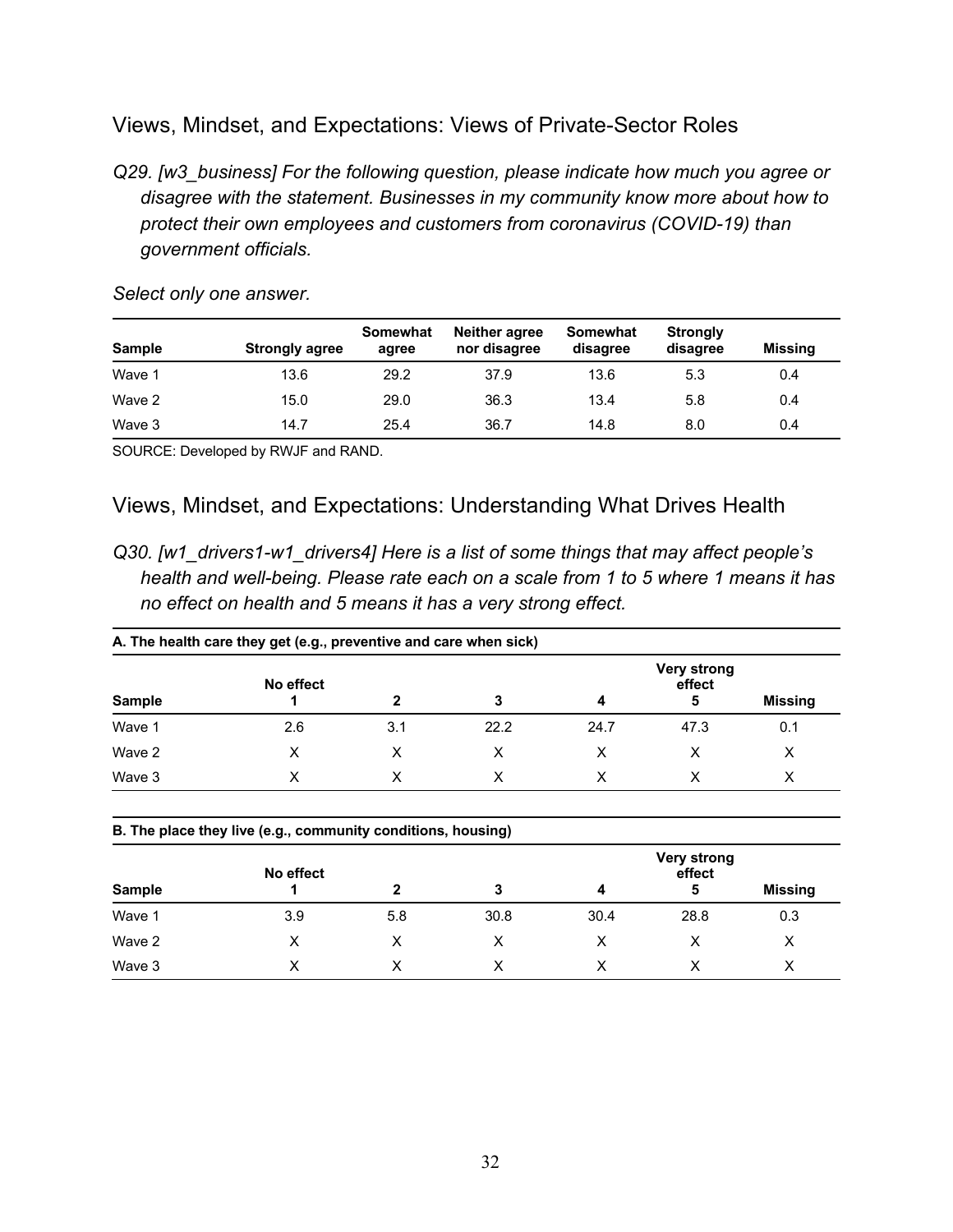|               | C. The choices they make about their diet, exercise, smoking, etc. |              |      |      |                                   |                |
|---------------|--------------------------------------------------------------------|--------------|------|------|-----------------------------------|----------------|
| <b>Sample</b> | No effect                                                          | $\mathbf{2}$ | 3    | 4    | <b>Very strong</b><br>effect<br>5 | <b>Missing</b> |
| Wave 1        | 2.2                                                                | 3.6          | 15.9 | 19.8 | 58.3                              | 0.2            |
| Wave 2        | X                                                                  | X            | X    | X    | X                                 | X              |
| Wave 3        | X                                                                  | X            | X    | X    | X                                 | X              |
|               | D. How they were born (their genetics/DNA)                         |              |      |      |                                   |                |
| <b>Sample</b> | No effect                                                          | 2            | 3    | 4    | <b>Very strong</b><br>effect<br>5 | <b>Missing</b> |
| Wave 1        | 7.9                                                                | 11.1         | 37.9 | 25.9 | 17.1                              | 0.2            |

SOURCE: Developed by RWJF and RAND.

Views, Mindset, and Expectations: Views on Future U.S. Approach to **Health** 

Wave 2 X X X X X X Wave 3 X X X X X X

- *For the following questions, please indicate how much you agree or disagree with the statements.*
- *Q31. [w3\_equalaccess] Do you agree or disagree with the following statement: It is the obligation of the government to ensure that everyone has access to health care as a fundamental right.*

*Select only one answer.* 

| <b>Sample</b> | <b>Strongly agree</b> | Somewhat<br>agree | <b>Neither agree</b><br>nor disagree | Somewhat<br>disagree | <b>Strongly</b><br>disagree | Missing |
|---------------|-----------------------|-------------------|--------------------------------------|----------------------|-----------------------------|---------|
| Wave 1        | 46.1                  | 21.7              | 14.8                                 | 8.2                  | 8.9                         | 0.3     |
| Wave 2        | 43.6                  | 22.1              | 16.1                                 | 8.8                  | 8.7                         | 0.6     |
| Wave 3        | 40.3                  | 25.3              | 16.3                                 | 8.4                  | 9.2                         | 0.5     |

SOURCE: NSHA.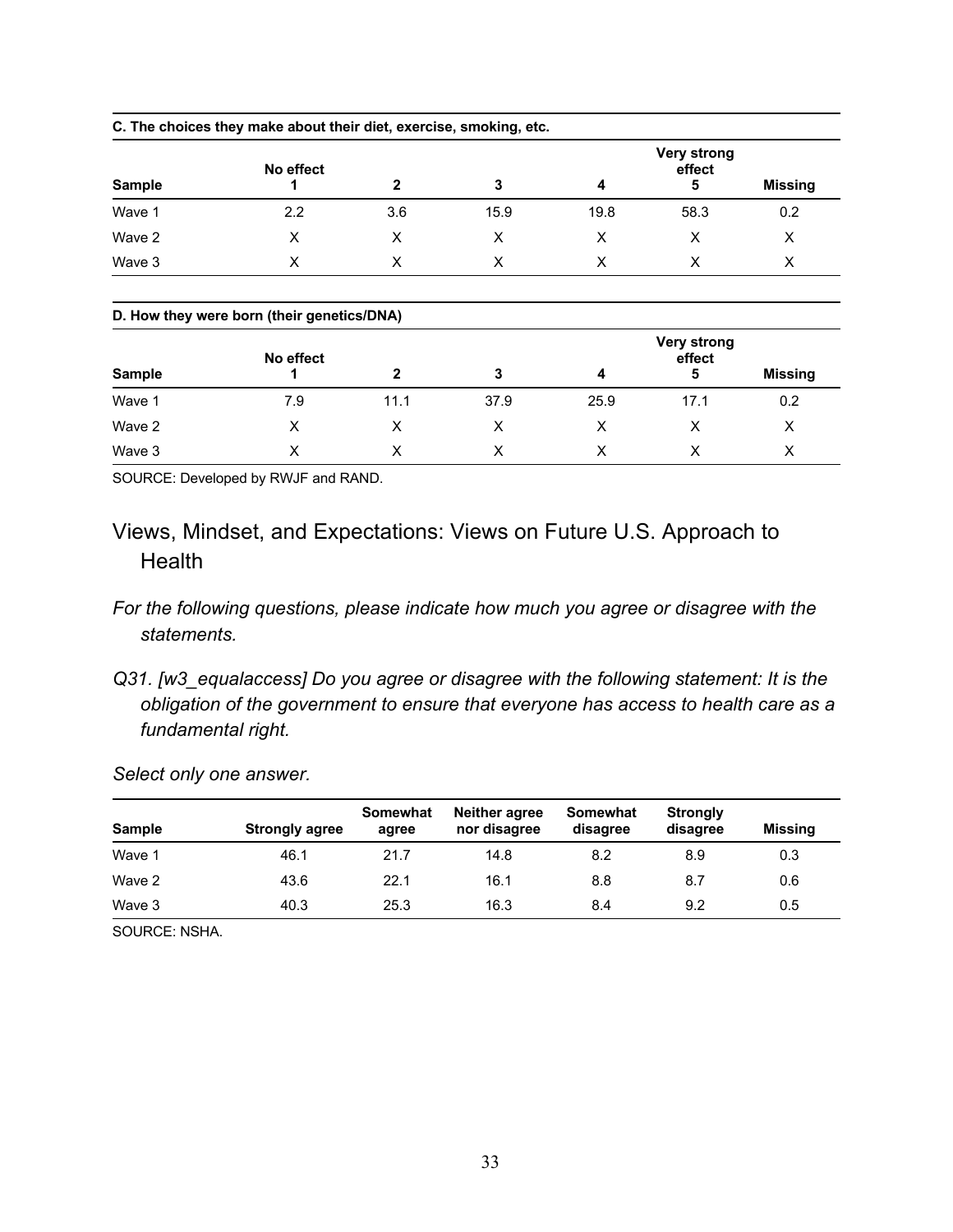# Views, Mindset, and Expectations: Trade-Offs and Perspectives

| $100$ and $000$ and $000$ and $000$ and $000$ and $000$ and $000$ and $000$ and $000$ and $000$ |                       |                   |                               |                             |                             |         |  |
|-------------------------------------------------------------------------------------------------|-----------------------|-------------------|-------------------------------|-----------------------------|-----------------------------|---------|--|
| <b>Sample</b>                                                                                   | <b>Strongly agree</b> | Somewhat<br>agree | Neither agree<br>nor disagree | <b>Somewhat</b><br>disagree | <b>Strongly</b><br>disagree | Missing |  |
| Wave 1                                                                                          | 6.8                   | 13.8              | 13.8                          | 21.9                        | 43.4                        | 0.3     |  |
| Wave 2                                                                                          | 8.7                   | 12.8              | 17.8                          | 22.9                        | 37.2                        | 0.6     |  |
| Wave 3                                                                                          | 10.8                  | 13.6              | 19.1                          | 19.3                        | 36.6                        | 0.6     |  |

*Q32. [w3\_liberty] People's right to move about freely is so important that it's worth risking a substantial increase in coronavirus (COVID-19) infections and deaths.* 

SOURCE: Developed by RWJF and RAND.

*Q33. [w3\_economy] Reopening the economy is so important that it's worth increasing the risk of new coronavirus (COVID-19) infections and deaths.* 

*Select only one answer.* 

| <b>Sample</b> | <b>Strongly agree</b> | <b>Somewhat</b><br>agree | <b>Neither agree</b><br>nor disagree | Somewhat<br>disagree | <b>Strongly</b><br>disagree | <b>Missing</b> |
|---------------|-----------------------|--------------------------|--------------------------------------|----------------------|-----------------------------|----------------|
| Wave 1        | 10.9                  | 14.1                     | 14.6                                 | 22.6                 | 37.4                        | 0.4            |
| Wave 2        | 12.3                  | 16.3                     | 16.9                                 | 21.8                 | 32.0                        | 0.6            |
| Wave 3        | 14.2                  | 15.9                     | 18.1                                 | 21.8                 | 29.5                        | 0.5            |

SOURCE: Developed by RWJF and RAND.

*Q34. [w3\_education] In-person learning is so important for children that it's worth increasing the risk of new coronavirus (COVID-19) infections and deaths.* 

*Select only one answer.* 

*Note: This is a new question added in wave 3.* 

| <b>Sample</b> | <b>Strongly agree</b> | Somewhat<br>agree | <b>Neither agree</b><br>nor disagree | Somewhat<br>disagree | <b>Strongly</b><br>disagree | Missing |
|---------------|-----------------------|-------------------|--------------------------------------|----------------------|-----------------------------|---------|
| Wave 1        |                       |                   |                                      |                      |                             |         |
| Wave 2        |                       |                   |                                      |                      |                             |         |
| Wave 3        | 15.8                  | 17.3              | 19.6                                 | 19.8                 | 27.0                        | 0.5     |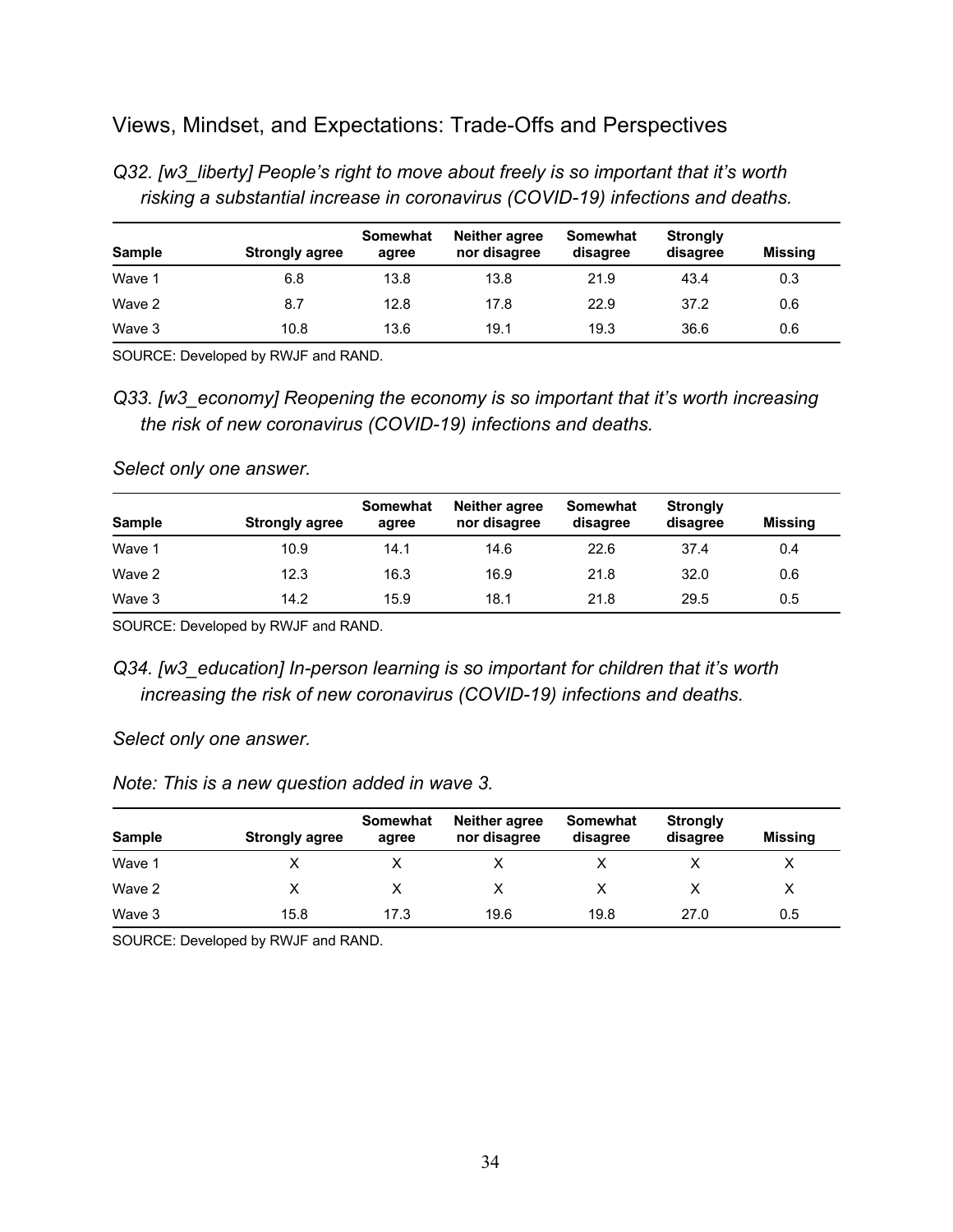# *Q35. [w3\_positivech] The coronavirus outbreak can be an opportunity for our society to make positive changes.*

| <b>Sample</b> | <b>Strongly agree</b> | Somewhat<br>agree | Neither agree<br>nor disagree | Somewhat<br>disagree | <b>Strongly</b><br>disagree | <b>Missing</b> |
|---------------|-----------------------|-------------------|-------------------------------|----------------------|-----------------------------|----------------|
| Wave 1        | 35.4                  | 37.2              | 18.1                          | 4.4                  | 4.5                         | 0.4            |
| Wave 2        | 33.2                  | 37.5              | 20.8                          | 3.5                  | 4.5                         | 0.6            |
| Wave 3        | 35.8                  | 34.9              | 20.8                          | 3.5                  | 4.6                         | 0.3            |

*Select only one answer.* 

SOURCE: Stanford Mind & Body Lab Mindset Measures for COVID-19 study.

*Q35a [w2\_positivechg] (if w2\_positivech = strongly agree or somewhat agree) What is the most important positive change that you would like to see change?* 

# *Select only one answer*

# *Note: This question was added in wave 2.*

| Change                                              | Wave 2 |
|-----------------------------------------------------|--------|
| Reduce income inequality                            | 15.2   |
| Improve access to health care                       | 36.9   |
| Make sure science is supported                      | 11.5   |
| Protect our freedom                                 | 12.4   |
| Make sure everyone has flexibility in how they work | 5.0    |
| Increase economic growth                            | 10.0   |
| Reduce the role of government                       | 5.1    |
| Other [write in]                                    | 3.3    |
| Missing                                             | 0.5    |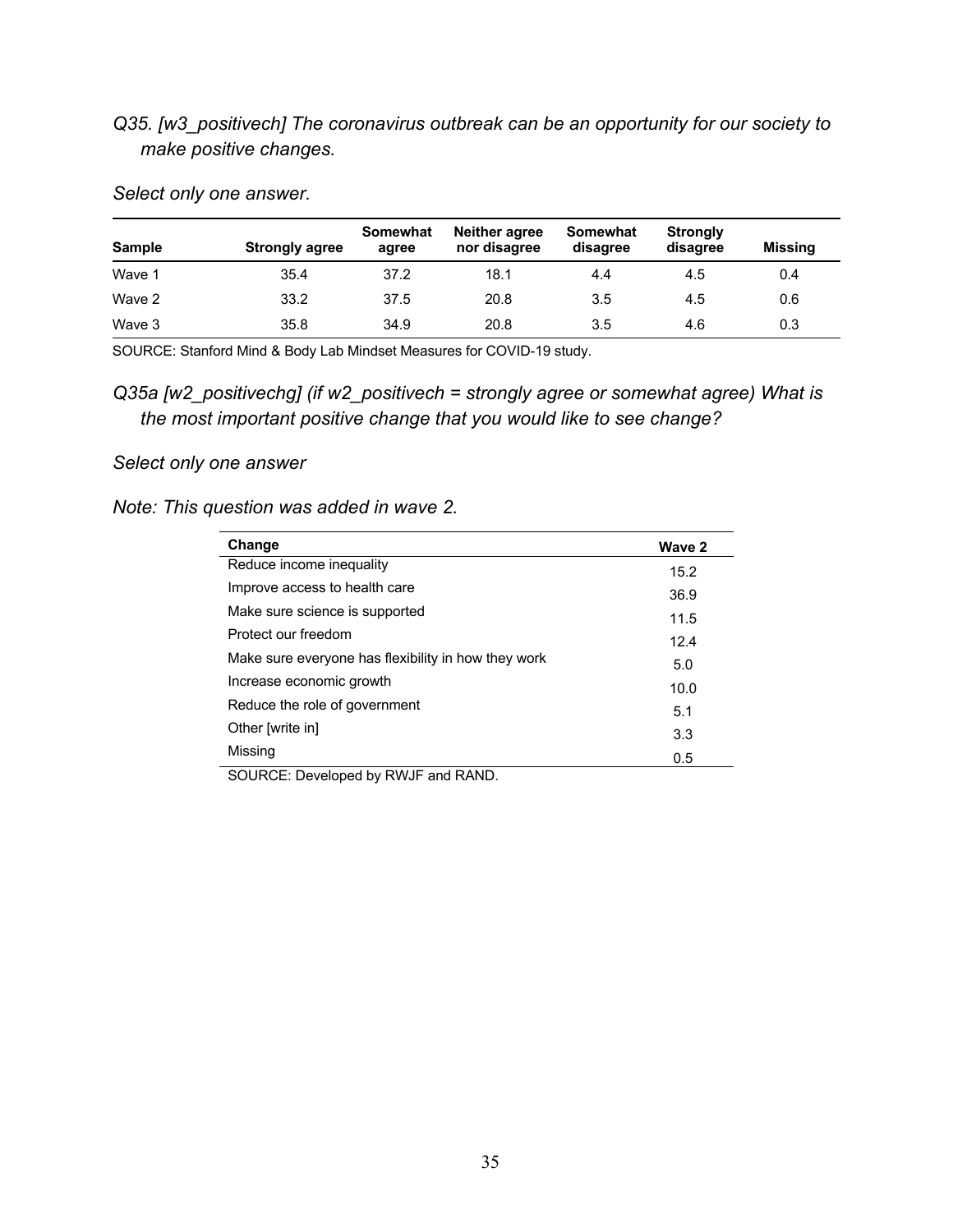*Q35b [w3\_positivechg] What is the most important change that you would like to see society make in response to COVID-19?*

# *Select only one answer*

*Note: This question was modified in wave 3, and the order of responses was randomized, responses are listed here in order of frequency.* 

| Change                                     | Wave 3 |
|--------------------------------------------|--------|
| Improve access to health care              | 28.9   |
| Protect our freedom                        | 10.3   |
| Increase flexibility in how we all work    | 10.1   |
| Prioritize science in policy decisions     | 9.8    |
| Reduce the role of government              | 9.3    |
| Reduce income inequality                   | 8.0    |
| Increase economic growth                   | 6.2    |
| Improve race relations                     | 6.1    |
| Strengthen protections for personal choice | 4.4    |
| I don't want to see anything change        | 2.9    |
| Other [write in]                           | 2.8    |
| Missing                                    | 1.2    |
| SOURCE: Developed by RWJF and RAND.        |        |

*Q36. [w3\_riskhealth] I am willing to risk my own health in order to return to normal life.* 

| Sample | <b>Strongly agree</b> | <b>Somewhat</b><br>agree | Neither agree<br>nor disagree | Somewhat<br>disagree | <b>Strongly</b><br>disagree | <b>Missing</b> |
|--------|-----------------------|--------------------------|-------------------------------|----------------------|-----------------------------|----------------|
| Wave 1 | 7.9                   | 12.8                     | 14.3                          | 18.2                 | 46.4                        | 0.4            |
| Wave 2 | 10.5                  | 14.0                     | 15.5                          | 19.8                 | 39.7                        | 0.5            |
| Wave 3 | 13.3                  | 13.4                     | 15.6                          | 18.8                 | 38.5                        | 0.5            |

*Select only one answer.*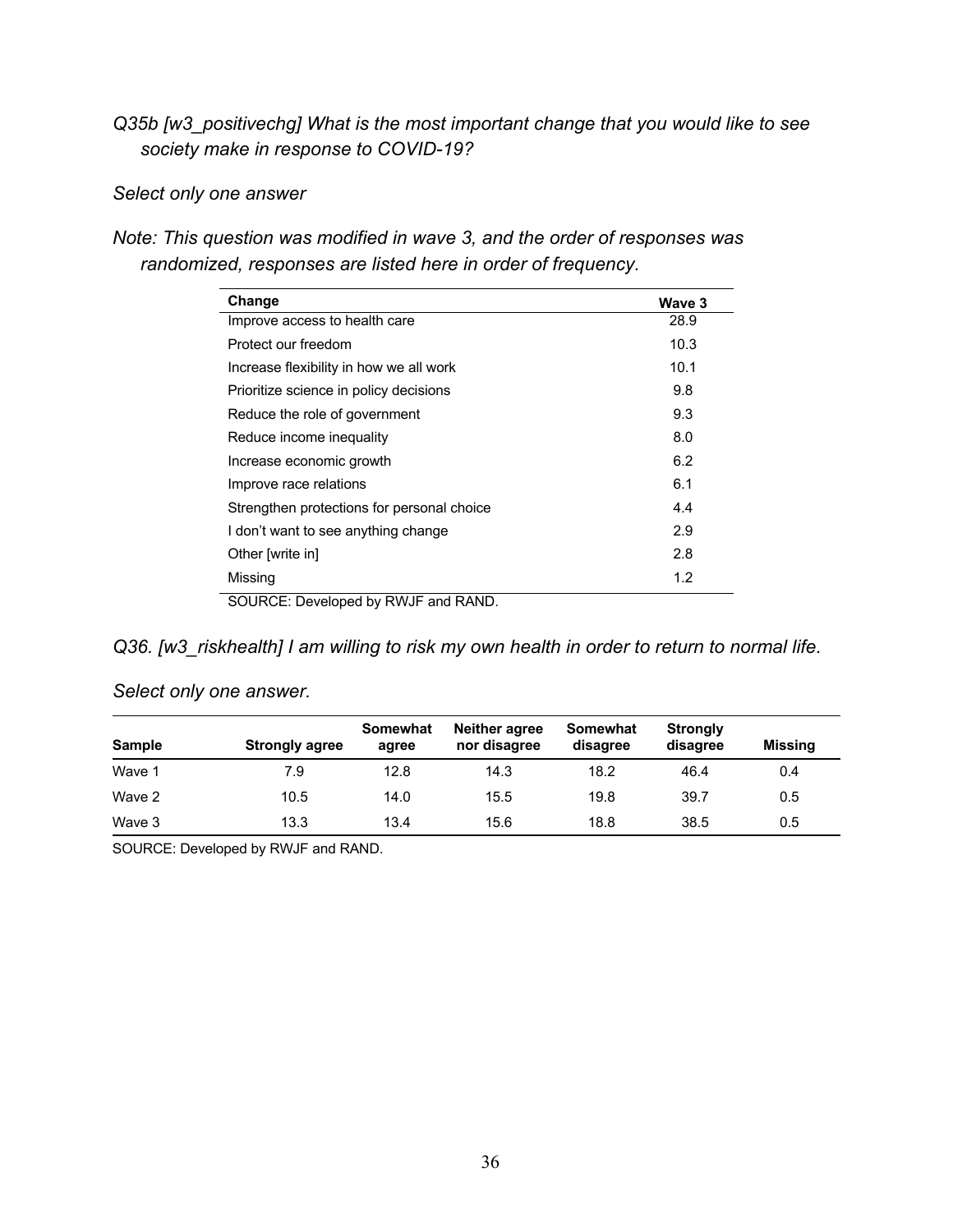*Q37. [w3\_protest] I think it is worth protesting for things I believe in, even if it may pose a health risk to myself or my family.* 

*Select only one answer.* 

*Note: The wording of this question was changed from wave 1 to wave 2. The wording in wave 1 was "I think it is worth taking the risk to get coronavirus (COVID-19) to protest injustice, like police brutality."* 

| <b>Sample</b> | <b>Strongly agree</b> | <b>Somewhat</b><br>agree | Neither agree<br>nor disagree | Somewhat<br>disagree | <b>Strongly</b><br>disagree | Missing |
|---------------|-----------------------|--------------------------|-------------------------------|----------------------|-----------------------------|---------|
| Wave 1        | 4.8                   | 13.0                     | 21.1                          | 16.6                 | 44.1                        | 0.3     |
| Wave 2        | 6.5                   | 17.3                     | 24.8                          | 21.9                 | 28.9                        | 0.7     |
| Wave 3        | 8.0                   | 15.8                     | 26.6                          | 21.1                 | 28.0                        | 0.5     |

SOURCE: Developed by RWJF and RAND.

*Q38. [w3\_ racism] Racism is a major public health crisis.* 

### *Select only one answer.*

| <b>Sample</b> | <b>Strongly agree</b> | Somewhat<br>agree | Neither agree<br>nor disagree | Somewhat<br>disagree | <b>Strongly</b><br>disagree | <b>Missing</b> |
|---------------|-----------------------|-------------------|-------------------------------|----------------------|-----------------------------|----------------|
| Wave 1        | 31.0                  | 19.4              | 19.1                          | 9.5                  | 20.5                        | 0.4            |
| Wave 2        | 30.0                  | 21.0              | 19.2                          | 10.0                 | 19.2                        | 0.6            |
| Wave 3        | 29.7                  | 21.5              | 20.0                          | 9.1                  | 19.1                        | 0.5            |

SOURCE: Developed by RWJF and RAND.

# *Q39. [w3\_ division] Discussing race divides us rather than unites us.*

*Select only one answer.* 

### *Note: This is a new question added in wave 3.*

| <b>Sample</b> | <b>Strongly agree</b> | <b>Somewhat</b><br>agree | Neither agree<br>nor disagree | Somewhat<br>disagree | <b>Strongly</b><br>disagree | <b>Missing</b> |
|---------------|-----------------------|--------------------------|-------------------------------|----------------------|-----------------------------|----------------|
| Wave 1        |                       |                          |                               |                      |                             |                |
| Wave 2        |                       |                          |                               |                      |                             |                |
| Wave 3        | 17.1                  | 20.3                     | 24.6                          | 16.1                 | 21.4                        | 0.5            |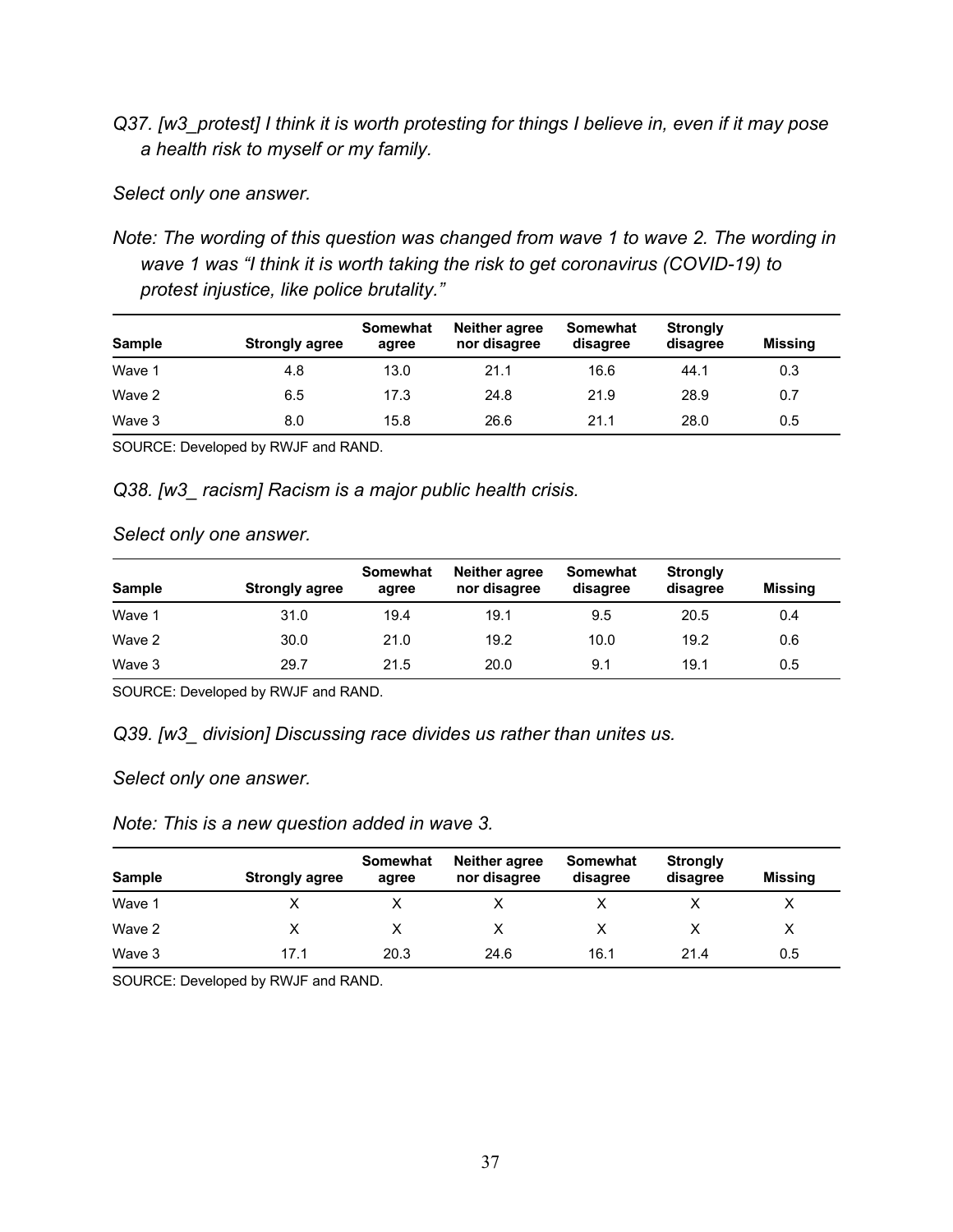*Q40. [w3\_injustice] The fact that more people of color (e.g., African Americans, Latinos) are dying from coronavirus (COVID-19) than whites is just another example of racial injustice in this country.* 

|  |  | Select only answer. |
|--|--|---------------------|
|--|--|---------------------|

| <b>Sample</b> | <b>Strongly agree</b> | <b>Somewhat</b><br>agree | <b>Neither agree</b><br>nor disagree | Somewhat<br>disagree | <b>Strongly</b><br>disagree | Missing |
|---------------|-----------------------|--------------------------|--------------------------------------|----------------------|-----------------------------|---------|
| Wave 1        | 19.2                  | 16.3                     | 20.7                                 | 12.1                 | 31.6                        | 0.2     |
| Wave 2        | 21.5                  | 16.3                     | 21.9                                 | 12.2                 | 27.6                        | 0.6     |
| Wave 3        | 20.0                  | 18.1                     | 23.0                                 | 13.2                 | 24.8                        | 0.8     |

SOURCE: Developed by RWJF and RAND.

*Q41. [w3\_vax]. Have you received at least one COVID vaccine shot?* 

|  |  | Note: This is a new question added in wave 3. |  |  |
|--|--|-----------------------------------------------|--|--|
|  |  |                                               |  |  |

| <b>Sample</b> | Yes  | No   | <b>Missing</b> |
|---------------|------|------|----------------|
| Wave 1        | ∧    | ⌒    |                |
| Wave 2        | X    | ⌒    | х              |
| Wave 3        | 23.2 | 76.5 | 0.3            |

*Q41a. [w3\_vaxyes] [If yes to w3\_vax] Why did you choose to get vaccinated? (check all that apply)* 

| Note: This is a new question added in wave 3. |  |  |  |  |  |  |  |  |
|-----------------------------------------------|--|--|--|--|--|--|--|--|
|-----------------------------------------------|--|--|--|--|--|--|--|--|

| Reason                                           | Wave 3    |
|--------------------------------------------------|-----------|
| I am at greater risk due to my age               | 49.9      |
| I am at greater risk due to my health conditions | 36.0      |
| I am at greater risk due to my job               | 23.5      |
| I was offered a vaccination                      | 33.5      |
| I want to contribute reducing overall risk       | 52.3      |
| I want to protect myself and my family           | 63.1      |
| My employer required it                          | 3.0       |
| I was told to by a doctor                        | 5.1       |
| I was told to by a friend or family member       | 5.0       |
| Other                                            | 3.4       |
| Refused                                          | $\cdot^a$ |

SOURCE: Modified from Census Household COVID-19 Pulse Survey, with new additions.

a The period indicates true 0 (rather than a number that has been rounded down to 0).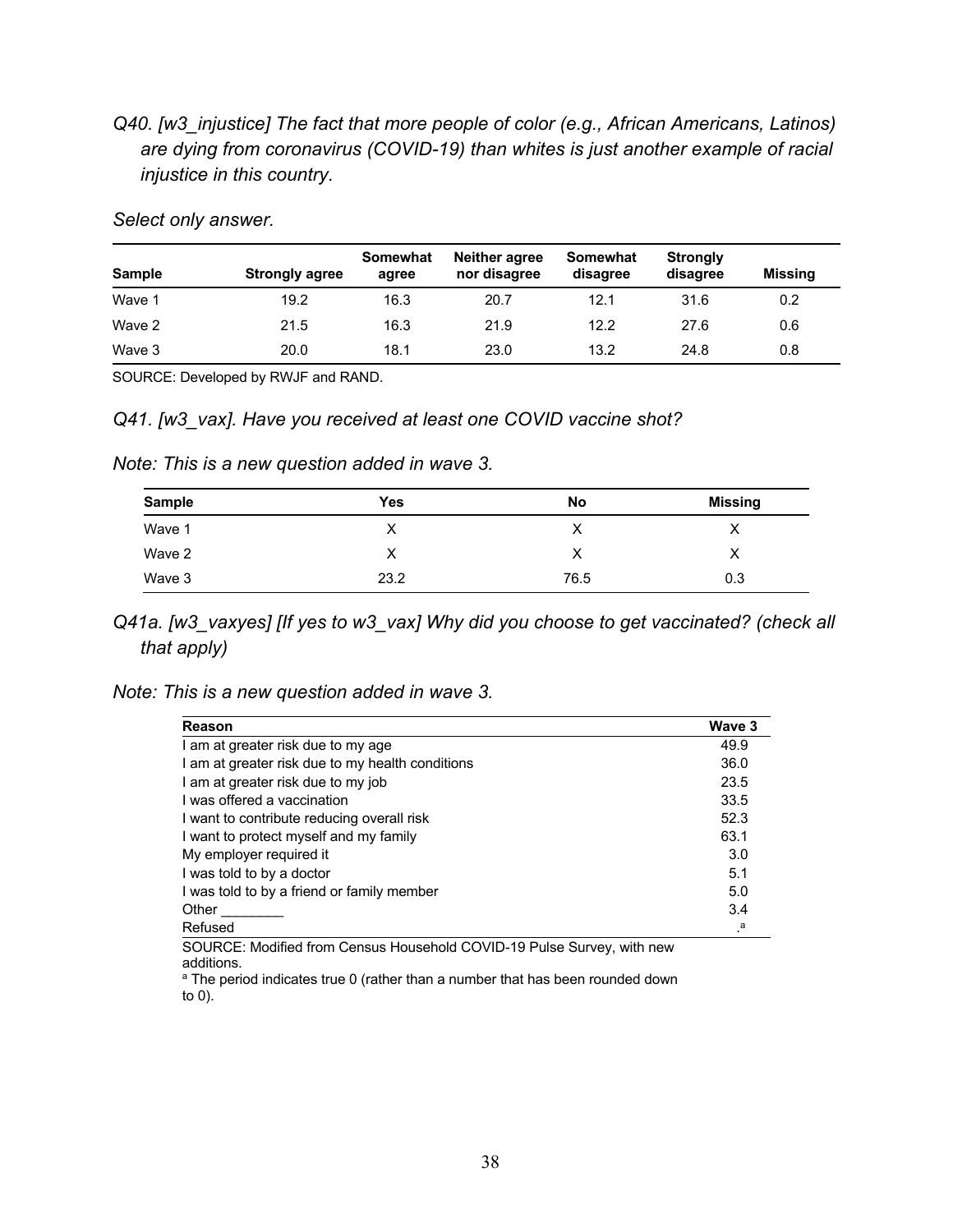*Q41b. [w3\_vaxno] [If no to w3\_vax] Why have you not been vaccinated? (check all that apply)* 

*Note: This is a new question added in wave 3.* 

|                                                                           | Wave 3 |
|---------------------------------------------------------------------------|--------|
| I am not currently eligible                                               | 46.9   |
| I do not trust any vaccines                                               | 7.1    |
| I do not trust the COVID-19 vaccines                                      | 20.6   |
| I have been unable to get an appointment for a vaccine, but I am eligible | 11.9   |
| I am unable to get to a location providing vaccines                       | 1.9    |
| I want to wait for more evidence                                          | 20.2   |
| I am afraid of needles                                                    | 3.0    |
| I was told not to by my doctor                                            | 1.5    |
| I was told not to by a friend or family member                            | 1.0    |
| I am concerned about possible side effects of a COVID-19 vaccine          | 22.0   |
| I don't believe I need a COVID-19 vaccine                                 | 10.1   |
| I think other people need it more than I do right now                     | 15.8   |
| I am concerned about the cost of a COVID-19 vaccine                       | 2.6    |
| Other                                                                     | 6.7    |
| Refused                                                                   | 0.5    |

*Q42. [w2\_vaccine] It is anticipated that in the next 12-18 months, a vaccine for coronavirus will be available. However, at least at first, there may not be enough to go around. Public health authorities must set guidelines about who gets the vaccine first. Please indicate the level of priority that should be given for each of the listed groups.* 

| A. Front-line medical care staff working with coronavirus patients |                                                                                          |                        |              |                |  |  |  |
|--------------------------------------------------------------------|------------------------------------------------------------------------------------------|------------------------|--------------|----------------|--|--|--|
| <b>Sample</b>                                                      | <b>High priority</b>                                                                     | <b>Medium priority</b> | Low priority | <b>Missing</b> |  |  |  |
| Wave 2                                                             | 5.8<br>91.1<br>2.1<br>1.0                                                                |                        |              |                |  |  |  |
|                                                                    | B. Essential workers who interact with the public (postal workers, grocery clerks, etc.) |                        |              |                |  |  |  |
| <b>Sample</b>                                                      | <b>High priority</b>                                                                     | <b>Medium priority</b> | Low priority | <b>Missing</b> |  |  |  |
| Wave 2                                                             | 67.9                                                                                     | 27.5<br>3.4            |              | 1.2            |  |  |  |
| C. People who are pregnant                                         |                                                                                          |                        |              |                |  |  |  |
| <b>Sample</b>                                                      | <b>High priority</b>                                                                     | <b>Medium priority</b> | Low priority | <b>Missing</b> |  |  |  |
| Wave 2                                                             | 60.4                                                                                     | 31.2                   | 7.2          | 1.3            |  |  |  |
|                                                                    |                                                                                          |                        |              |                |  |  |  |

*Note: This question was not asked in wave 1 or wave 3.*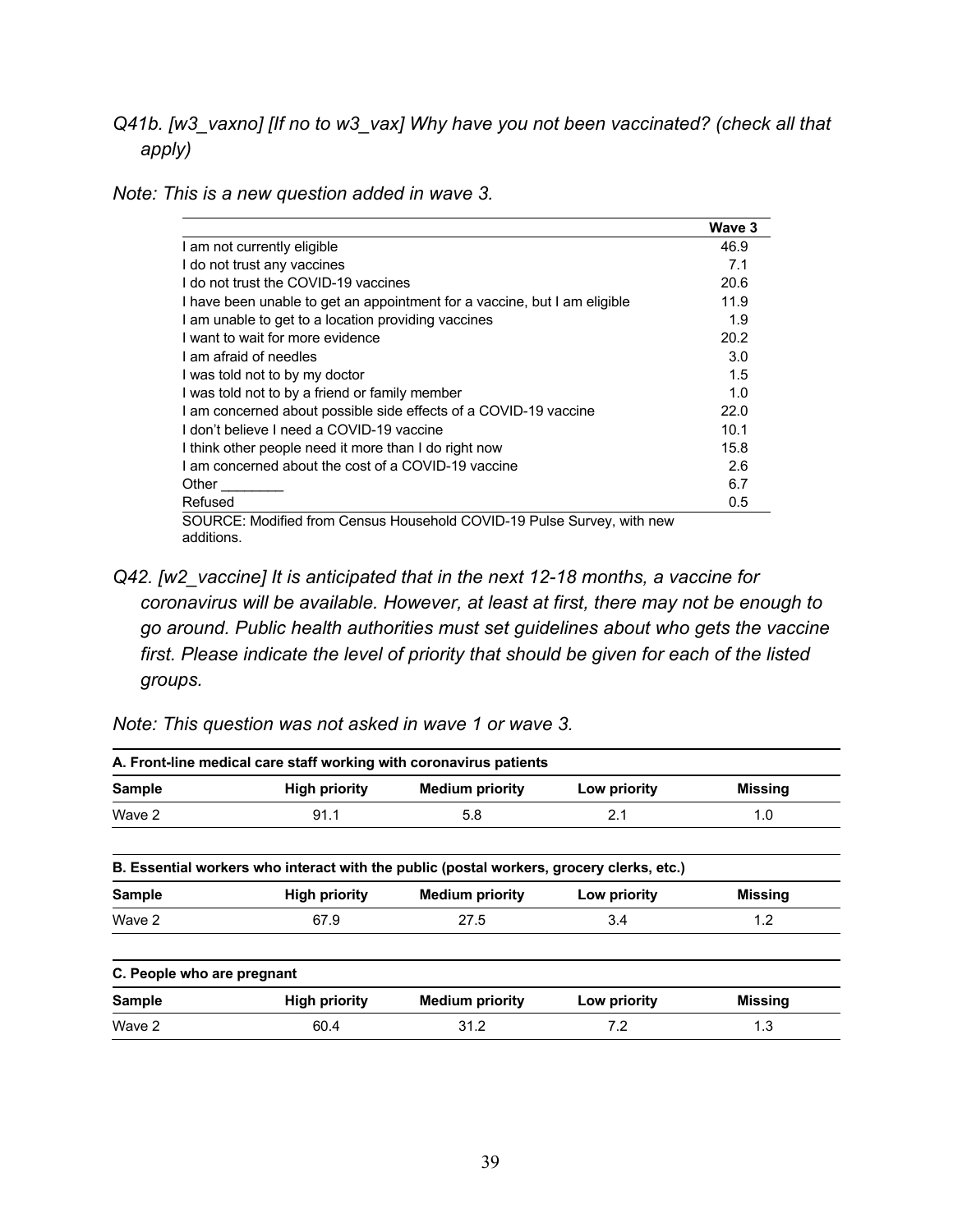|               | D. Adults ages 65 years and older with serious illness who are at higher risk of dying from the coronavirus |                        |              |                |
|---------------|-------------------------------------------------------------------------------------------------------------|------------------------|--------------|----------------|
| <b>Sample</b> | <b>High priority</b>                                                                                        | <b>Medium priority</b> | Low priority | <b>Missing</b> |
| Wave 2        | 80.7                                                                                                        | 14.8                   | 3.2          | 1.3            |
|               | E. Any adults ages 65 and older regardless of risk                                                          |                        |              |                |
| <b>Sample</b> | <b>High priority</b>                                                                                        | <b>Medium priority</b> | Low priority | <b>Missing</b> |
| Wave 2        | 49.1                                                                                                        | 43.5                   | 1.6          |                |
|               | F. Adults ages 19 to 64 with serious illness who are at high risk of dying from the coronavirus             |                        |              |                |
| <b>Sample</b> | <b>High priority</b>                                                                                        | <b>Medium priority</b> | Low priority | <b>Missing</b> |
| Wave 2        | 69.2                                                                                                        | 25.2                   | 4.0          | 1.5            |
|               | G. Any adults ages 19 to 64 regardless of risk                                                              |                        |              |                |
| <b>Sample</b> | <b>High priority</b>                                                                                        | <b>Medium priority</b> | Low priority | <b>Missing</b> |
| Wave 2        | 15.9                                                                                                        | 50.9                   | 31.7         | 1.5            |
|               | H. Children ages 0-18 with serious illness who are at high risk of dying from the coronavirus               |                        |              |                |
| <b>Sample</b> | <b>High priority</b>                                                                                        | <b>Medium priority</b> | Low priority | <b>Missing</b> |
| Wave 2        | 68.5                                                                                                        | 21.5                   | 8.5          | 1.4            |
|               | I. Any children ages 0-18 regardless of risk                                                                |                        |              |                |
| <b>Sample</b> | <b>High priority</b>                                                                                        | <b>Medium priority</b> | Low priority | <b>Missing</b> |
| Wave 2        | 21.0                                                                                                        | 41.1                   | 36.3         | 1.6            |
|               | J. Racial and ethnic groups who are at higher risk of dying from the coronavirus                            |                        |              |                |
| <b>Sample</b> | <b>High priority</b>                                                                                        | <b>Medium priority</b> | Low priority | <b>Missing</b> |
| Wave 2        | 46.6                                                                                                        | 40.4                   | 11.3         | 1.6            |
|               | K. People who live or work in large group residential settings                                              |                        |              |                |
| <b>Sample</b> | <b>High priority</b>                                                                                        | <b>Medium priority</b> | Low priority | <b>Missing</b> |
| Wave 2        | 45.9                                                                                                        | 42.3                   | 10.3         | 1.6            |

Source: Modified from SHADAC COVID-19 Survey.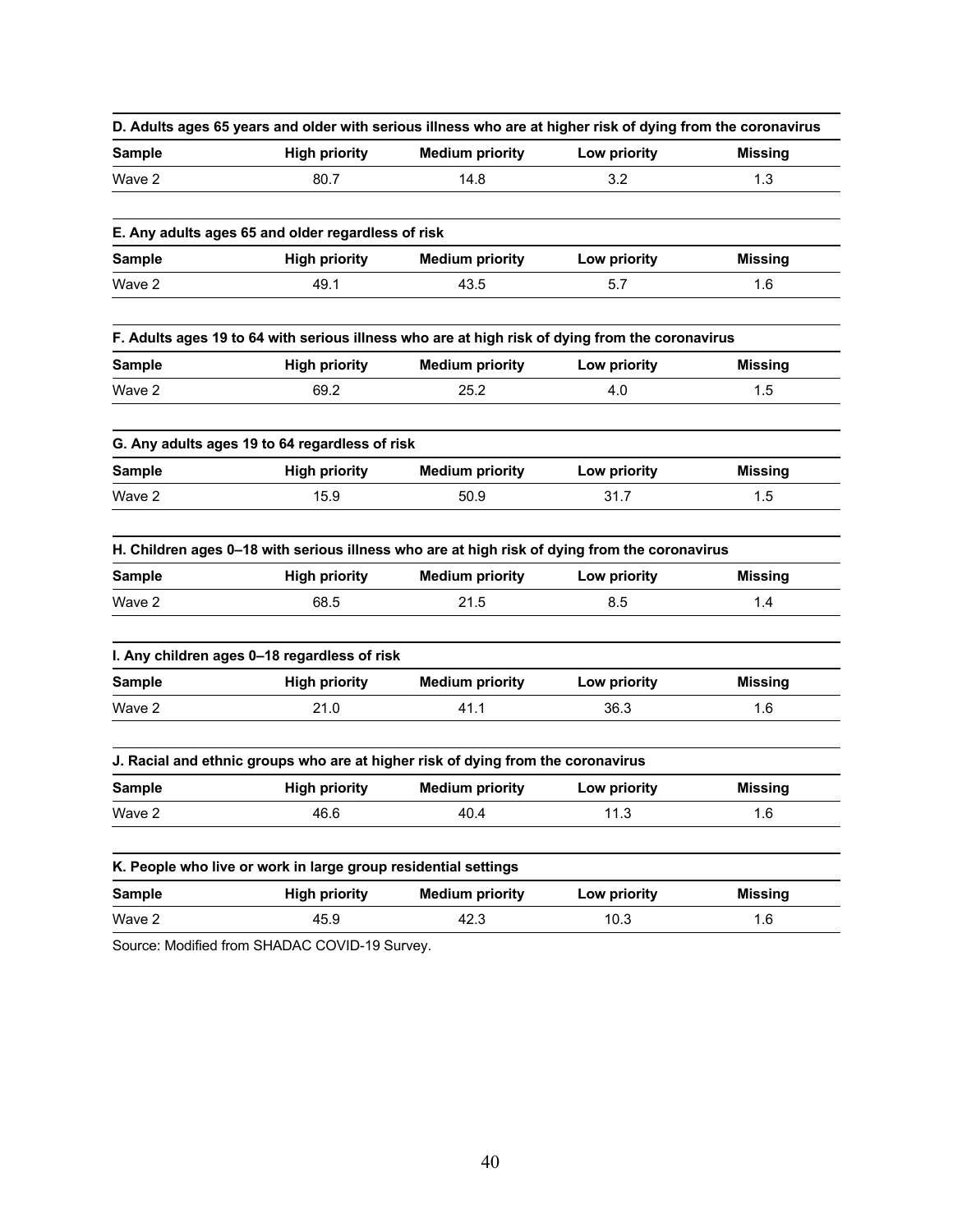# Survey Respondent Demographics

Both panels collect demographic information about respondents separately and provide this information with each data set. This section presents the survey respondents' unweighted demographic characteristics. Weighted characteristics are provided in Table 1.4. For each table, the wave 1 line shows percentages from the data collected at wave 1 for the entire wave 1 sample  $(n = 5.164)$ . At the time of the wave 2 survey, ALP collected updated demographic values but the KnowledgePanel did not. The wave 2 demographic values used for the combined sample are composed of wave 2 ALP characteristics and wave 1 KnowledgePanel characteristics. The wave 2 line shows percentages from the combined data for wave 2 respondents only (*n* = 4,143). The wave 3 line shows percentages from the combined data for wave 3 respondents only  $(n = 4,031)$ 

### *Respondents by Age Group, in Years*

| <b>Sample</b> | 18 to 24 | 25 to 44 | 45 to 64 | $65+$ |
|---------------|----------|----------|----------|-------|
| Wave 1        | 4.0      | 29.1     | 37.5     | 29.4  |
| Wave 2        | 2.8      | 27.2     | 38.0     | 32.0  |
| Wave 3        | 2.2      | 26.5     | 37.6     | 33.7  |

NOTES: Our sample from the ALP is not representative of individuals in the youngest age group (ages 18 to 24). This is because only respondents from the ALP who had participated in our 2015 survey and 2018 survey were invited to participate in this survey. The KnowledgePanel sample was not restricted in this way.

#### **Sample Non-Hispanic White Non-Hispanic Black Hispanic Non-Hispanic Asian or Pacific Islander Non-Hispanic all other races** Wave 1 49.5 17.8 24.9 5.4 2010 12.3 Wave 2 50.7 17.6 23.5 5.9 2.3 Wave 3 51.3 17.4 23.0 5.7 2.6

### *Respondents by Race and Ethnicity*

### *Respondents by Gender*

| <b>Sample</b> | Male | Female |
|---------------|------|--------|
| Wave 1        | 42.0 | 58.0   |
| Wave 2        | 42.6 | 57.4   |
| Wave 3        | 42.7 | 57.3   |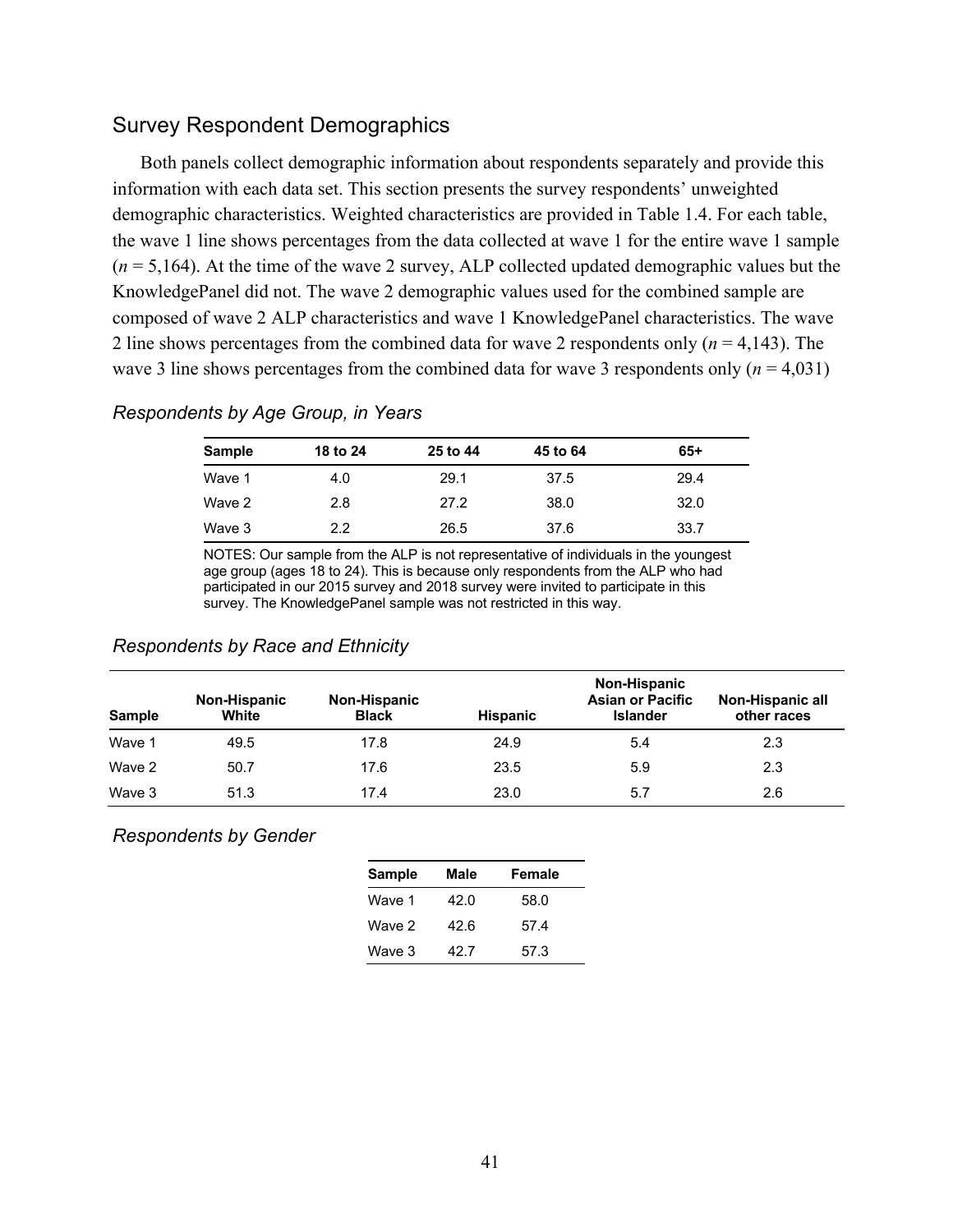# *Respondents by U.S. Region*

| <b>Sample</b> | <b>Northeast</b> | Midwest South |      | West   | Unknown |
|---------------|------------------|---------------|------|--------|---------|
| Wave 1        | 15.8             | 19.3          | 38.7 | 26.2   | 0.0     |
| Wave 2        | 15.7             | 19.3          | 37.8 | - 27 2 | 0.0     |
| Wave 3        | 16.0             | 194           | 37.7 | 26.9   | 0.0     |

# *Respondents by Education Level*

| <b>Sample</b> | Less than<br>high school | High<br>school | Some<br>college | College<br>graduate |
|---------------|--------------------------|----------------|-----------------|---------------------|
| Wave 1        | 10.0                     | 30.3           | 32.3            | 27.4                |
| Wave 2        | 9.3                      | 29.3           | 32.7            | 28.7                |
| Wave 3        | 9.2                      | 28.9           | 32.8            | 29.2                |

# *Respondents by Marital Status*

|        | Sample Married or living with a partner Separated Divorced Widowed |     |      |     | <b>Never married</b> |
|--------|--------------------------------------------------------------------|-----|------|-----|----------------------|
| Wave 1 | 52.0                                                               | 2.5 | 16.4 | 6.6 | 22.5                 |
| Wave 2 | 52.1                                                               | 2.5 | 16.8 | 7 O | 21.6                 |
| Wave 3 | 51.6                                                               | 2.4 | 17.2 | 71  | 21.8                 |

# *Respondents by Number of Household Members*

| <b>Sample</b> |      | $\overline{2}$ | 3    | -4   | 5   | 6   |     | 8   | 9 or<br>more |
|---------------|------|----------------|------|------|-----|-----|-----|-----|--------------|
| Wave 1        | 29.1 | 33.0           | 15.2 | 11.5 | 6.1 | 2.9 | 1.1 | 0.5 | 0.6          |
| Wave 2        | 29.9 | 33.9           | 14.7 | 11.1 | 5.7 | 2.8 | 1.0 | 0.5 | 0.5          |
| Wave 3        | 31.0 | 33.6           | 14.7 | 10.6 | 5.5 | 2.8 | 0.8 | 0.6 | 0.4          |

# *Respondents by Level of Family Income, in Dollars*

| <b>Sample</b> | Less than<br>10.000 | $10.000 -$<br>24.999 | $25.000 -$<br>49.999 | $50,000 -$<br>74.999 | 75.000-<br>99.999 | 100,000 or<br>more | Missing |
|---------------|---------------------|----------------------|----------------------|----------------------|-------------------|--------------------|---------|
| Wave 1        | 6.2                 | 16.1                 | 33.2                 | 28.8                 | 7.6               | 8.1                | 0.0     |
| Wave 2        | 5.7                 | 15.7                 | 33.4                 | 29.0                 | 7.5               | 8.7                | 0.0     |
| Wave 3        | 6.3                 | 15.8                 | 32.7                 | 26.4                 | 9.3               | 9.4                | 0.0     |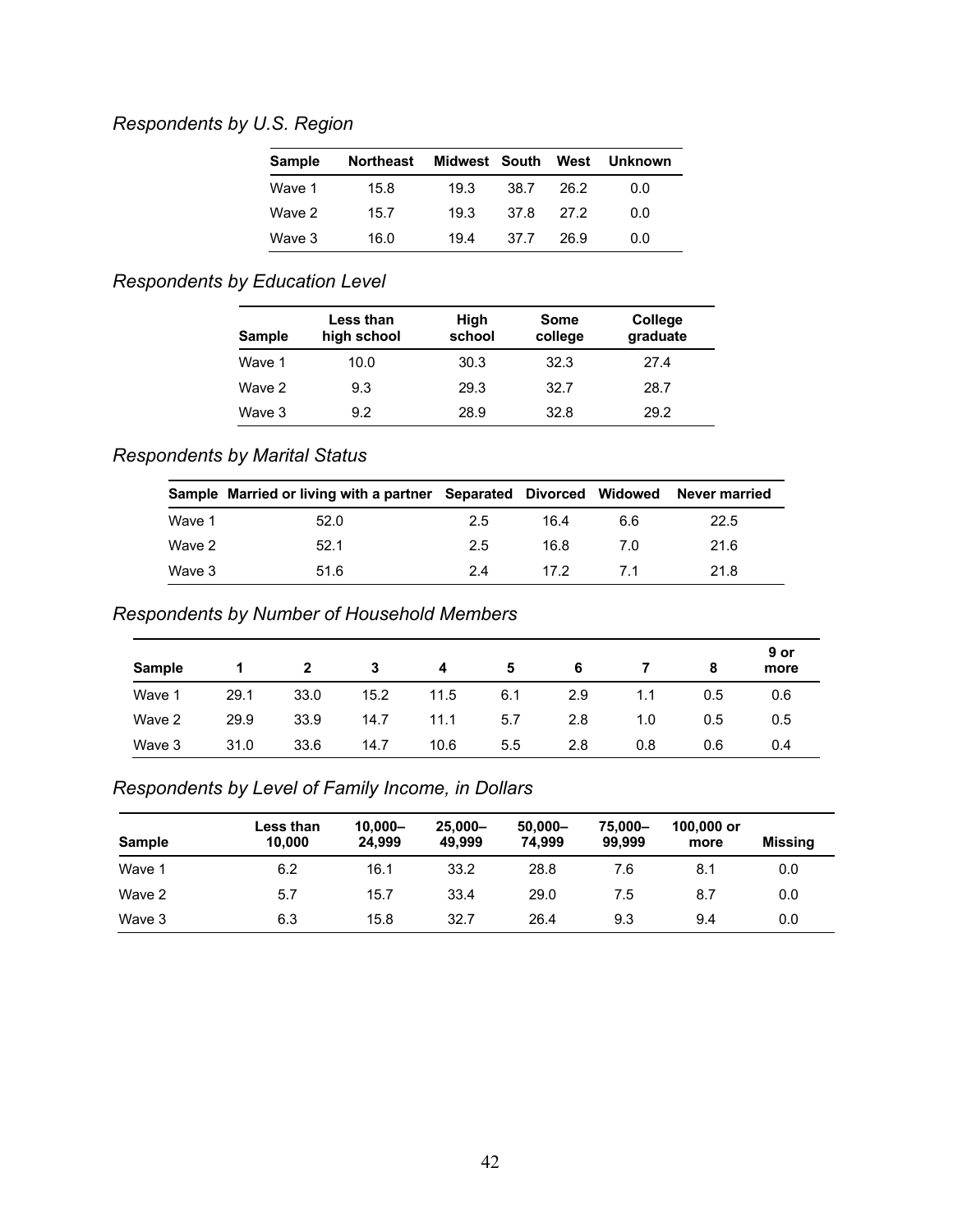# *Respondents' Work Status*

|        | Sample Working | Not working-on<br>temporary layoff | Not working—<br>looking for work | Not working—<br>retired | Not working—<br>disabled | <b>Not</b><br>working-<br>other |
|--------|----------------|------------------------------------|----------------------------------|-------------------------|--------------------------|---------------------------------|
| Wave 1 | 54.1           | 1.4                                | 5.5                              | 26.3                    | 6.8                      | 5.9                             |
| Wave 2 | 52.4           | 1.4                                | 5.1                              | 28.2                    | 6.9                      | 5.8                             |
| Wave 3 | 49.9           | 1.5                                | 5.3                              | 29.9                    | 7.1                      | 6.2                             |

# *Respondents by Urbanicity*

| <b>Sample</b> | Small to midsize or<br>large city, 50k+ | Rural or small town,<br>under 50k | Unknown |
|---------------|-----------------------------------------|-----------------------------------|---------|
| Wave 1        | 84.3                                    | 15.7                              | 0.1     |
| Wave 2        | 84.2                                    | 15.8                              | 0.0     |
| Wave 3        | 84.3                                    | 15.7                              | 0.0     |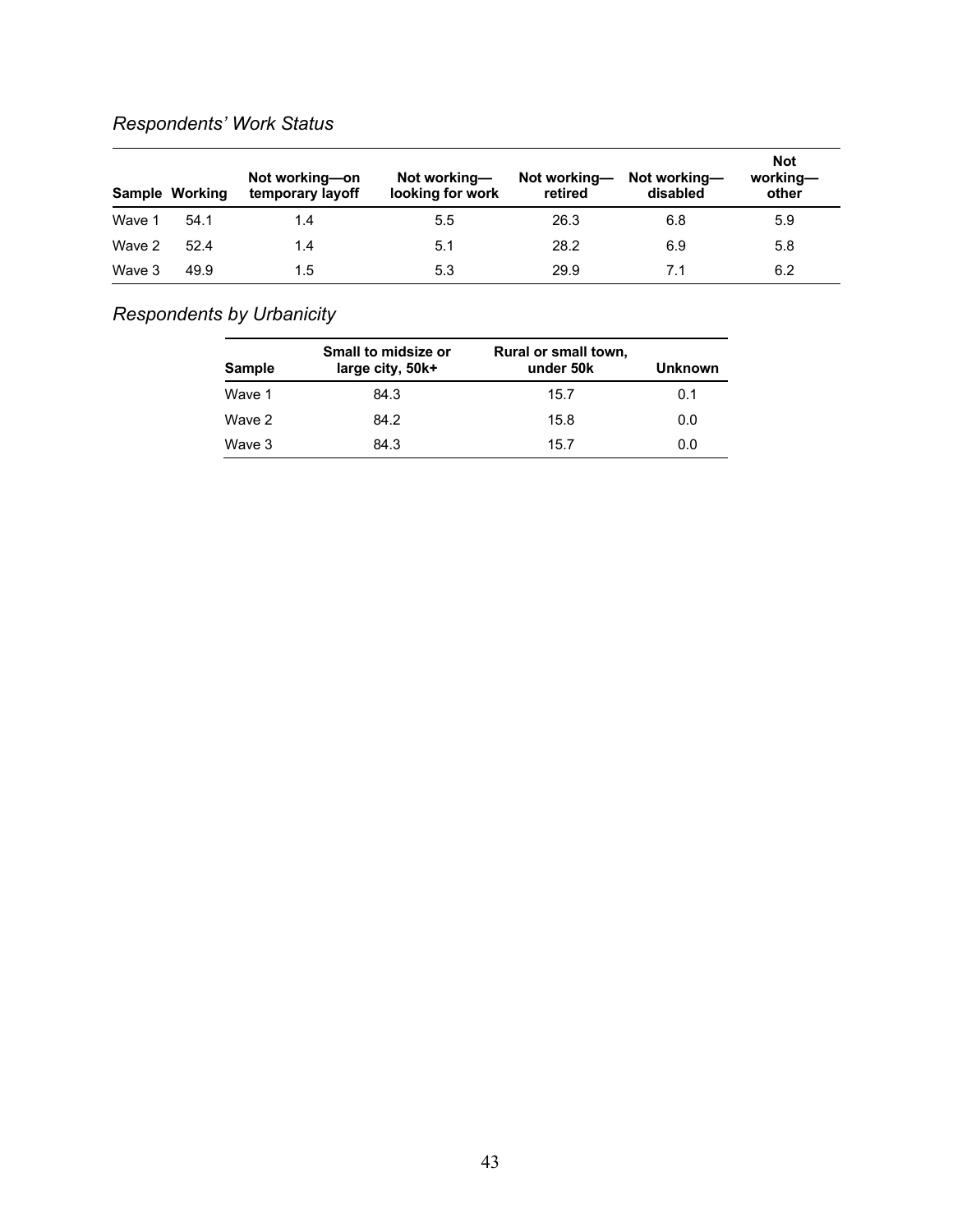# References

- Carman, Katherine Grace, Anita Chandra, Carolyn Miller, Matthew D. Trujillo, Douglas Yeung, Sarah Weilant, Christine DeMartini, Maria Orlando Edelen, Wenjing Huang, and Joie D. Acosta, *Development of the Robert Wood Johnson Foundation National Survey of Health Attitudes: Description and Top-Line Summary Data*, Santa Monica, Calif.: RAND Corporation, RR-1391-RWJ, 2016. As of August 24, 2020: [https://www.rand.org/pubs/research\\_reports/RR1391.html](https://www.rand.org/pubs/research_reports/RR1391.html)
- Carman, Katherine Grace, Anita Chandra, Sarah Weilant, Carolyn Miller, and Margaret Tait, *2018 National Survey of Health Attitudes: Description and Top-Line Summary Data*, Santa Monica, Calif.: RAND Corporation, RR-2876-RWJF, 2019. As of August 24, 2020: [https://www.rand.org/pubs/research\\_reports/RR2876.html](https://www.rand.org/pubs/research_reports/RR2876.html)
- Carman, Katherine Grace, Anita Chandra, Delia Bugliari, Christopher Nelson, Carolyn Miller, *COVID-19 and the Experiences of Populations at Greater Risk: Description and Top-Line Summary Data—Wave 1, Summer 2020*, Santa Monica, Calif.: RAND Corporation, RR-A764-1, 2020a. As of October 29, 2020: <http://www.rand.org/t/RRA764-1>
- Carman, Katherine Grace, Anita Chandra, Delia Bugliari, Christopher Nelson, Carolyn Miller, *COVID-19 and the Experiences of Populations at Greater Risk: Description and Top-Line Summary Data—Wave 2, Fall 2020*, Santa Monica, Calif.: RAND Corporation, RR-A764-2, 2020b. As of March 3, 2021: <http://www.rand.org/t/RRA764-2>
- Chandra, Anita, Joie D. Acosta, Katherine Grace Carman, Tamara Dubowitz, Laura Leviton, Laurie T. Martin, Carolyn Miller, Christopher Nelson, Tracy Orleans, Margaret Tait, Matthew D. Trujillo, Vivian L. Towe, Douglas Yeung, and Alonzo L. Plough, *Building a National Culture of Health: Background, Action Framework, Measures, and Next Steps*, Santa Monica, Calif.: RAND Corporation, RR-1199-RWJ, 2016. As of February 12, 2019: [https://www.rand.org/pubs/research\\_reports/RR1199.html](https://www.rand.org/pubs/research_reports/RR1199.html)
- COVID Impact Survey, homepage, undated. As of October 9, 2020: <https://www.covid-impact.org/>
- Deming, W. Edwards, *Statistical Adjustment of Data*, New York: Wiley, 1943.
- Deville, Jean-Claude, Carl-Erik Särndal, and Olivier Sautory, "Generalized Raking Procedures in Survey Sampling," *Journal of the American Statistical Association*, Vol. 88, No. 423, September 1993, pp. 1013–1020.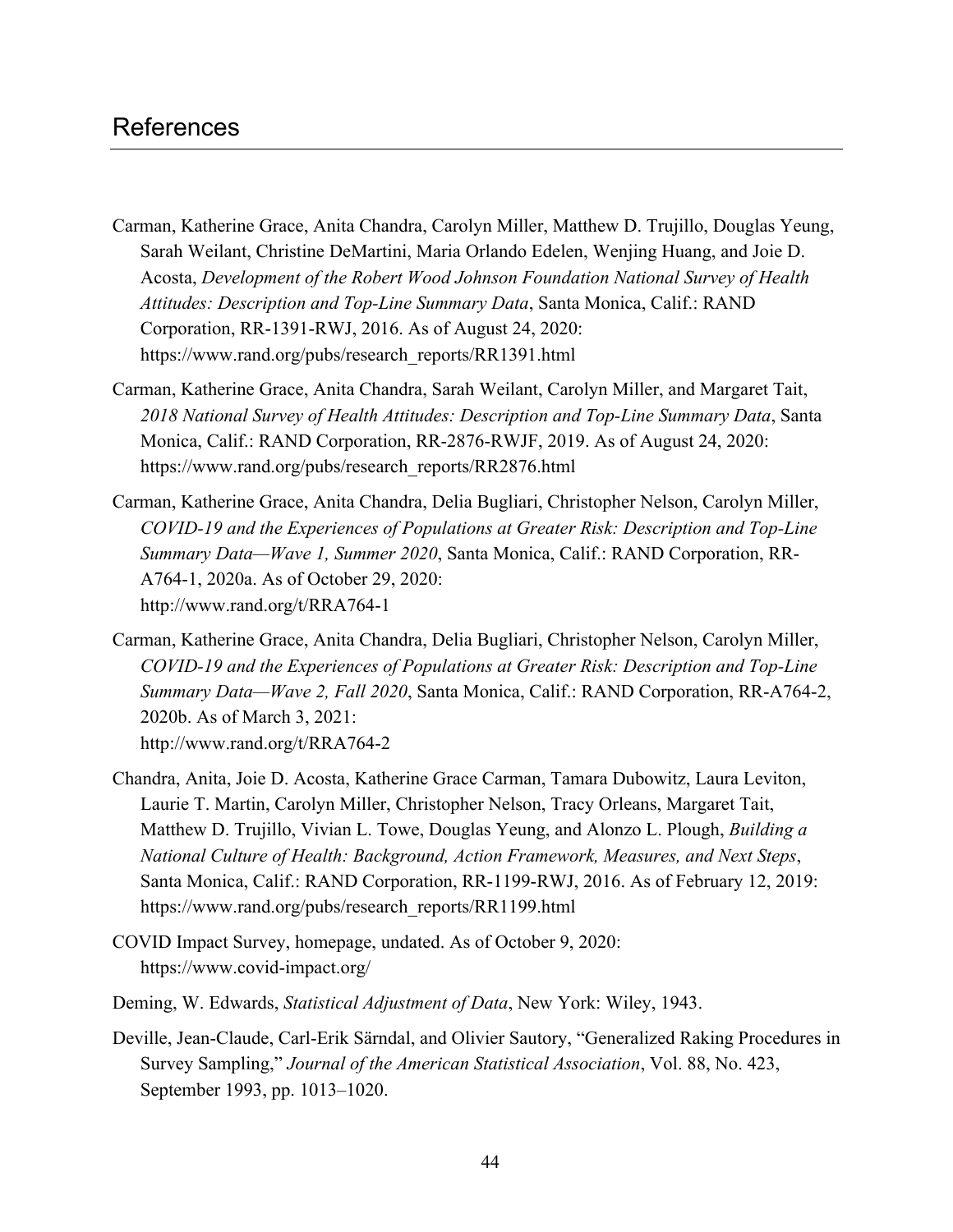- Federal Reserve Board, "Supplemental Appendixes to the Report on the Economic Well-Being of U.S. Households in 2019—May 2020," webpage, May 21, 2020. As of October 9, 2020: [https://www.federalreserve.gov/publications/2020-supplemental-appendixes-report](https://www.federalreserve.gov/publications/2020-supplemental-appendixes-report-economic-well-being-us-households-2019-overview.htm)economic-well-being-us-households-2019-overview.htm
- Ipsos, "Public Affairs: KnowledgePanel," webpage, undated. As of October 8, 2020: <https://www.ipsos.com/en-us/solution/knowledgepanel>
	- ———, "Coronavirus Misinformation and Reckless Behavior Linked," October 20, 2020. As of October 20, 2020:

<https://www.ipsos.com/en-us/news-polls/axios-ipsos-coronavirus-index>

NORC—*See* NORC at the University of Chicago.

NORC at the University of Chicago, "American Health Values Survey," webpage, undated. As of October 9, 2020:

<https://www.norc.org/Research/Projects/Pages/american-health-values-survey.aspx>

———, *American Health Values Study: Final Report*, Chicago, 2016.

- Office of Civic Wellbeing, City of Santa Monica, Wellbeing Project, homepage, undated. As of October 9, 2020: <https://wellbeing.smgov.net>
- Pew Research Center, "2012 American Values Survey," webpage, undated. As of October 9, 2020:

<https://www.pewresearch.org/politics/values/>

———, "Explore the Data," webpage, 2020. As of October 9, 2020: https://www.pewresearch.org/pathways-2020/covid econopen/total us adults/us adults/

- Plough, Alonzo, and Anita Chandra, *From Vision to Action: Measures to Mobilize a Culture of Health*, Princeton, N.J.: Robert Wood Johnson Foundation, 2015. As of December 22, 2015: http://www.rwjf.org/content/dam/files/rwjf-web[files/Research/2015/From\\_Vision\\_to\\_Action\\_RWJF2015.pdf](http://www.rwjf.org/content/dam/files/rwjf-web-files/Research/2015/From_Vision_to_Action_RWJF2015.pdf)
- Pollard, Michael, and Matthew D. Baird, *The RAND American Life Panel: Technical Description*, Santa Monica, Calif.: RAND Corporation, RR-1651, 2017. As of August 24, 2020:

[https://www.rand.org/pubs/research\\_reports/RR1651.html](https://www.rand.org/pubs/research_reports/RR1651.html)

RAND Corporation, "RAND American Life Panel," webpage, undated. As of December 18, 2018:

<https://www.rand.org/research/data/alp.html>